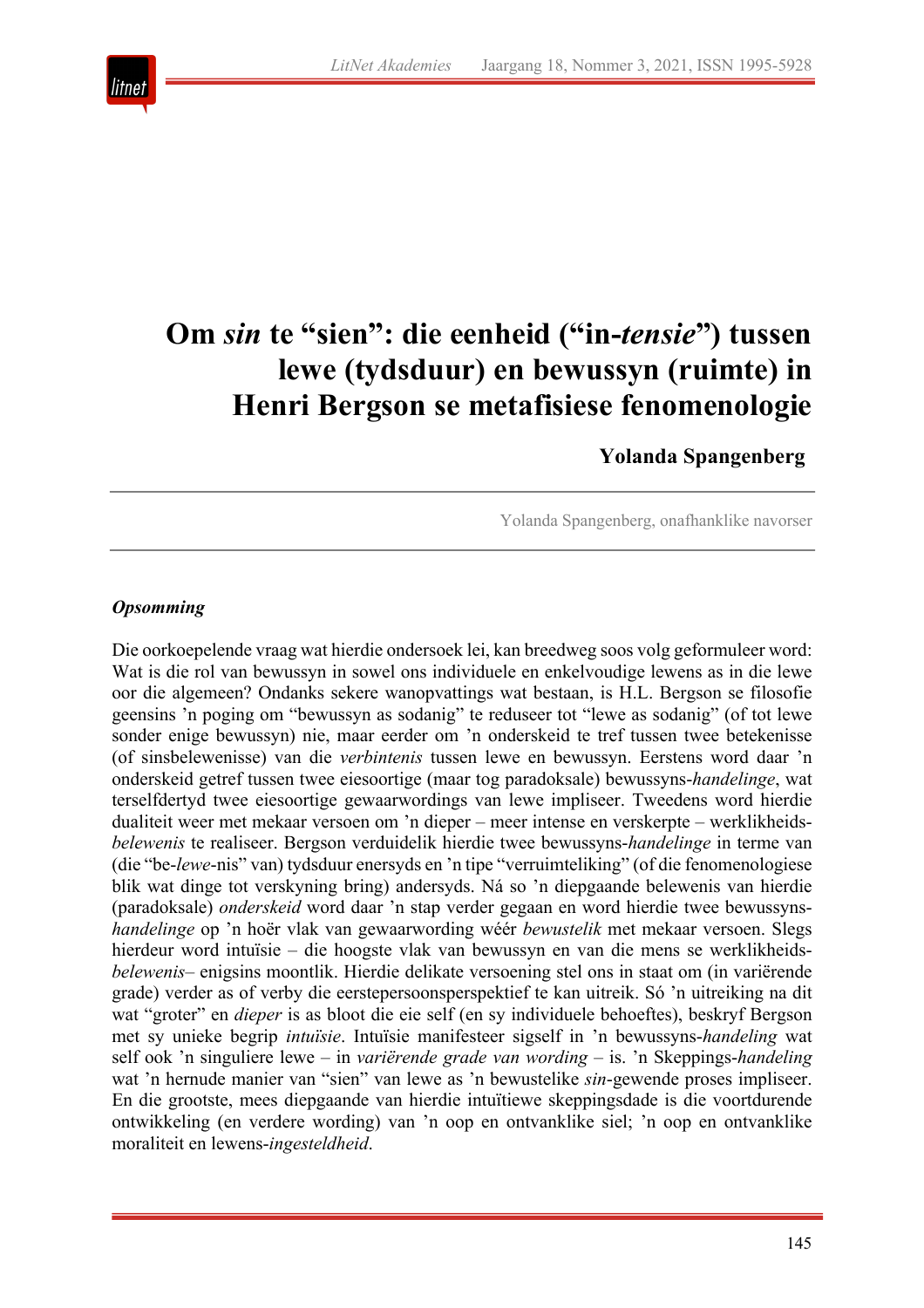

**Trefwoorde:** bewussyns-*handelinge*; *élan vital*; fenomenologie; Henri L. Bergson; in-*tensie*; intuïsie; lewe; metafisika; ontvanklike siel; oop lewensingesteldheid; sensitiwiteit vir sensasies; singewende proses; syndes; twee onderskeibare gewaarwordings van lewe (en die werklikheid); tydsduur; uitreiking verby die eerste persoonsperspektief; verruimteliking; werklikheidsbelewenis

### *Abstract*

#### **"Seeing"** *sense***: the union ("in-***tension***") between life (duration) and consciousness (space) in Bergson's metaphysical phenomenology**

Despite certain connections between Bergsonian metaphysics and phenomenology, significant differences still remain between these two streams of thought even today. By concentrating on a theme that occupies a central place in both phenomenology and Bergsonian metaphysics, namely the relation between consciousness and life, this article will demonstrate why – today more than ever – phenomenology ought to re-evaluate its relation to this remarkable philosopher. By analysing the notions of "life" and "consciousness" – especially the relation *between* them – as they appear *from Bergson's point of view*, it will become clear why phenomenology today ought to reconsider and take seriously – perhaps now in a *novel* and more unencumbered way – its relation to Bergson's (previously repudiated) conception of life.

Instead of having to choose between consciousness and life, it will become clear that *both* notions are indispensable for our complete *being* and our complete *experience*. It has often been said that the progressiveness of Husserl's phenomenology on the one hand does not lie in the unity he creates between consciousness and life but that it lies, instead, in the break that he sustains between our "lived experiences" and the "consciousness that intends" them. That of Bergson, on the other hand, is said to lie in the very submersion of consciousness *in* temporal life; a temporal life not merely in a psychological or internal sense (as was still the case in *Time and free will*), but a temporal life that manifests itself also at an *organic* and even *cosmic* level (as is particularly evident in *Creative evolution,* which is a later work). Phenomenology (or at least Husserl in particular) opts for a return to a pure consciousness, as opposed to any amalgamation or fusion with life, while Bergson *seems* only choose to a return to an immediate experience of life, as opposed to all conscious distance from (and intentionality directed towards) it. And this holds the danger, for phenomenology, of "reducing life to consciousness" and for Bergson, *seemingly* of "reducing consciousness to life".

However, if the relation between (mostly early) phenomenology and *Bergsonian* metaphysics does, in fact, rest on an opposition, then it is not the narrowly construed and trivial opposition between consciousness and life. Instead, the opposition between Bergson and phenomenology is founded on two opposing ways of conceiving of the *relation* between consciousness and life. The twofold task which this article will address can broadly be summarised as follows: First, a *distinction* will be made between two acts of consciousness which bear on two senses of life; then, secondly, the duplicity which is thus distinguished, will be *reconciled* to reach a higher (a more intensive and heightened) plane of reality.

Some of the issues that will guide our investigation in this article can be broadly summarised as follows: "Where", or under which conditions (at which point) in both our lives and in our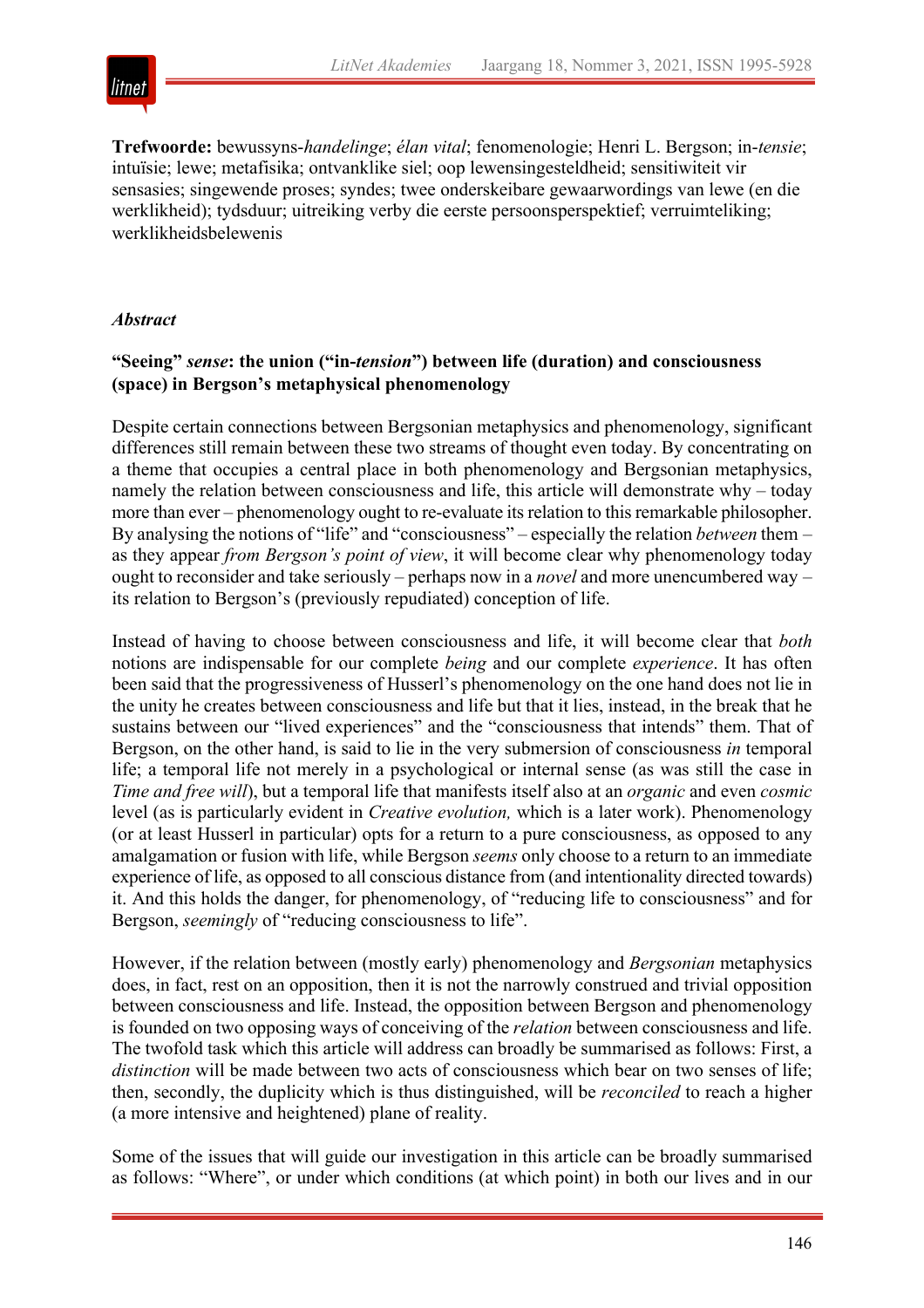

consciousness do we find the rupture, not between life and consciousness, but between the two senses of the one and of the other? In other words: *How* and "where", or maybe "when", does this rupture originate and how does it express or manifest itself? Furthermore, what kind of unity or reconnection does this rupture render possible in return? What sustains this distinction, and if it is sustained by the (inevitable yet also necessary) division between time (or life in the sense of duration) and space (or spatialised time) does it really indicate two sides or poles of reality, that is, a strict dualism similar to the traditional opposition between matter and mind? How, ultimately, can this division be surmounted; how can one simultaneously think consciousness "in" life (which entails *creation* as the *act* of preservation of series of duration), and consciousness "of" life (which entails a certain kind of *seeing*, a phenomenological appearing or a spatialised gaze)? What would we find upon surpassing the duality between these two dimensions of consciousness and life? Could such a reconnection perhaps entail that heightened state of being (as becoming) that Bergson refers to as philosophical intuition? The article begins with the following question: Why did this distinction in Bergson's philosophy provoke such a tremendous misinterpretation, mainly within early (Husserlian) phenomenology? Thus in the first section the article focuses on Bergson's primary theory of consciousness; that is, on the theory which is responsible for the difference between Bergson and (particularly early) phenomenology, as well as for the misinterpretation of this difference. It is this very misinterpretation which precludes one from seeing, not only the opposition or difference between Bergson and phenomenology, but also a significant relationship or connection.

As opposed to what we automatically, and from the outset, assume regarding consciousness, and as opposed to what phenomenology (or Husserl at least) endeavours to transform into the certainty of a principle, consciousness, for Bergson, is not firstly and above all else an intention or a gaze. In fact, contrary to this pseudo-certainty according to which consciousness is always a consciousness "of …" – in *both* a pre-reflective and a reflective sense – as early phenomenology would have it; or *before* relating back to this seemingly irrefutable experience of consciousness as "consciousness of …", consciousness, for Bergson, can be related back to "something else", something prior to the gaze. Now how can consciousness really "be" (in the sense of a *becoming* and an *act*), anything other than a gaze or an appearing (a representation)?

In order to appreciate the real answer to this question, and also to prevent the major misconception of this answer, the heart of the misconception will first be explained. It will be demonstrated that the reality preceding consciousness as an appearing (as a gaze or an intention), itself also arises *within* (another type of) consciousness and experience. This *act* which is implicated in duration, and which is referred to by the term or concept of "duration", by the sensible data insofar as they follow each other temporally or successively, is the very act of *preserving the succession*. Thus, it is an act which is inherent in the very series or *succession* itself, an act which in fact cannot subsist if detached. Without such an *act of duration* which entails this kind of memory, the sensible data would vanish interminably, such that there would no longer even be sensible data. All of this now presents the abovementioned twofold task which will be elaborated on in the second section.

To begin with, this hypothesis will be substantiated to demonstrate how duration does in fact arise *within* consciousness; within a kind of consciousness not degraded to a predetermined life, but rather a consciousness inherent *in* life, as a type of awareness (to various degrees), or a *sensitivity to sensation*. A kind of consciousness, that is, which is not entrenched in life as in a "thing in itself", but that is present in it as a (continuous yet heterogeneous) *creation* and *act*. But not only is this consciousness as an act distinct from the other kind of consciousness which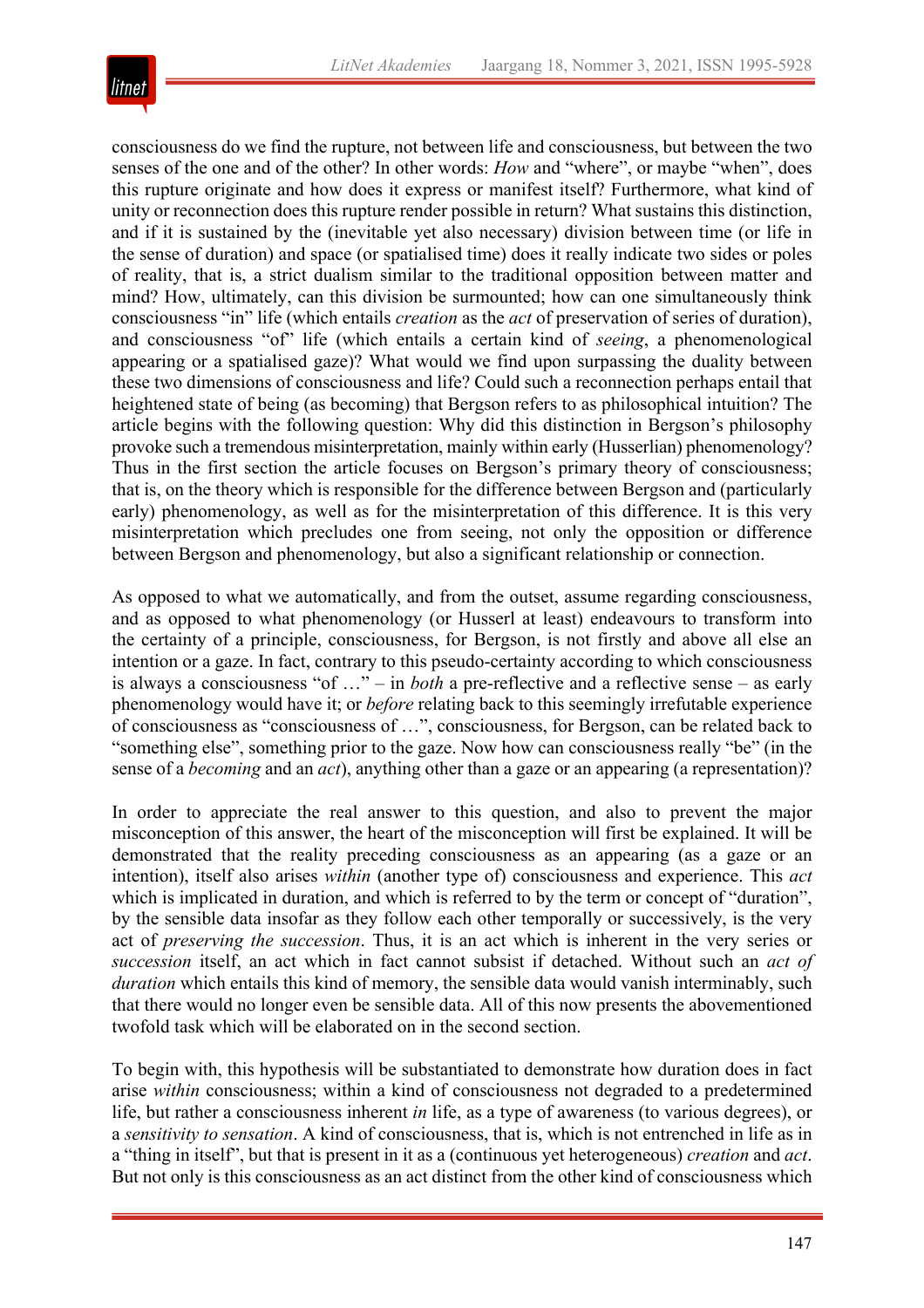

is an intention and which expresses itself in the form of a representation, it also does not entirely overlap (although being intimately connected) with the pure sensible data as such. To be sure, the *form* which the sensible data *assumes* requires this act of consciousness to exist at all. Thus the dyad (the dualisation and distinction between the two acts of consciousness) will, firstly, be deepened. Then, secondly – in an equally important way – the duality will be *consciously* surmounted. It will be overcome in order to demonstrate how the opposition, or even contradiction, between these two facets of our being and our lives can be reconnected to reach a higher state of organisation and development; a richer and more intensive plane of reality.

The overcoming of this duality is itself also twofold. First, the paradox between consciousness conceived of as an act of duration (as will or drive) on the one hand, and consciousness conceived of phenomenologically as an appearing or an intention (as a gaze or a seeing) on the other hand, must be surmounted to produce "an appearing of this act" (of duration) or "a vision of this will". In other words, the overcoming of this duality produces an *intuition* which according to Bergson can be portrayed with philosophical precision. This first overcoming is nonetheless supplemented with another decisive overcoming which is proportional to the first. Effectively, the intuition that perceives duration can no longer be a seeing or a gaze "outside its object", for there is no longer an "object", only an *act*. This intuition, or this seeing of duration, must necessarily be a gaze *inside* a doing; it must be a *seeing that is, or itself becomes, the doing*. Intuition, most of all philosophical intuition, can never be merely a gaze or a description. Quite the opposite – it is a kind of "*touching*" that reveals itself through an action, and as a completely developed creation.

**Keywords:** conscious *action*; creation; duration; *élan vital*; Henri L. Bergson; in-*tension*; intuition; life; metaphysics; open soul; phenomenology; *senses* of life; sensitivity for sensations; spatialisation

### **1. Inleidende opmerkings**

It is understood that it is important to determine *the place of consciousness in our life*, and that [...] this was a problem common to both Bergson and "phenomenology" [...]. For both [...] to return to the "things themselves" is neither to escape from our consciousness nor from our lives, but to criticize a false conception of each (and through them of all things), and to return to them in their immediate and intimate connection, the principle of access not only to a rigorous philosophy in general (of all things), but also to a double unity, to the meaning of life for consciousness *and* to the role of consciousness in our lives. (Worms 2010:245; oorspronklike kursivering)

In die bostaande aanhaling wil dit voorkom of daar geen noemenswaardige onderskeid tussen die (veral Husserliaanse) fenomenologie en die Bergsoniaanse metafisika bestaan nie (sien Husserl 1983 en 2001). Hierdie vooronderstelling word egter in dié artikel bevraagteken en onder die soeklig geplaas.

Volgens Kelly (2010) was daar geen merkwaardige betrokkenheid of interaksie tussen die (veral vroeë) 20ste-eeuse fenomenologie (spesifiek dié van Husserl) en die Bergsoniaanse metafisika nie. Massey (2015) bevestig hierdie siening regdeur sy teks. Die geringe interaksie wat wel plaasgevind het, wissel van 'n paar opmerkings wat blootweg nonchalant, of andersins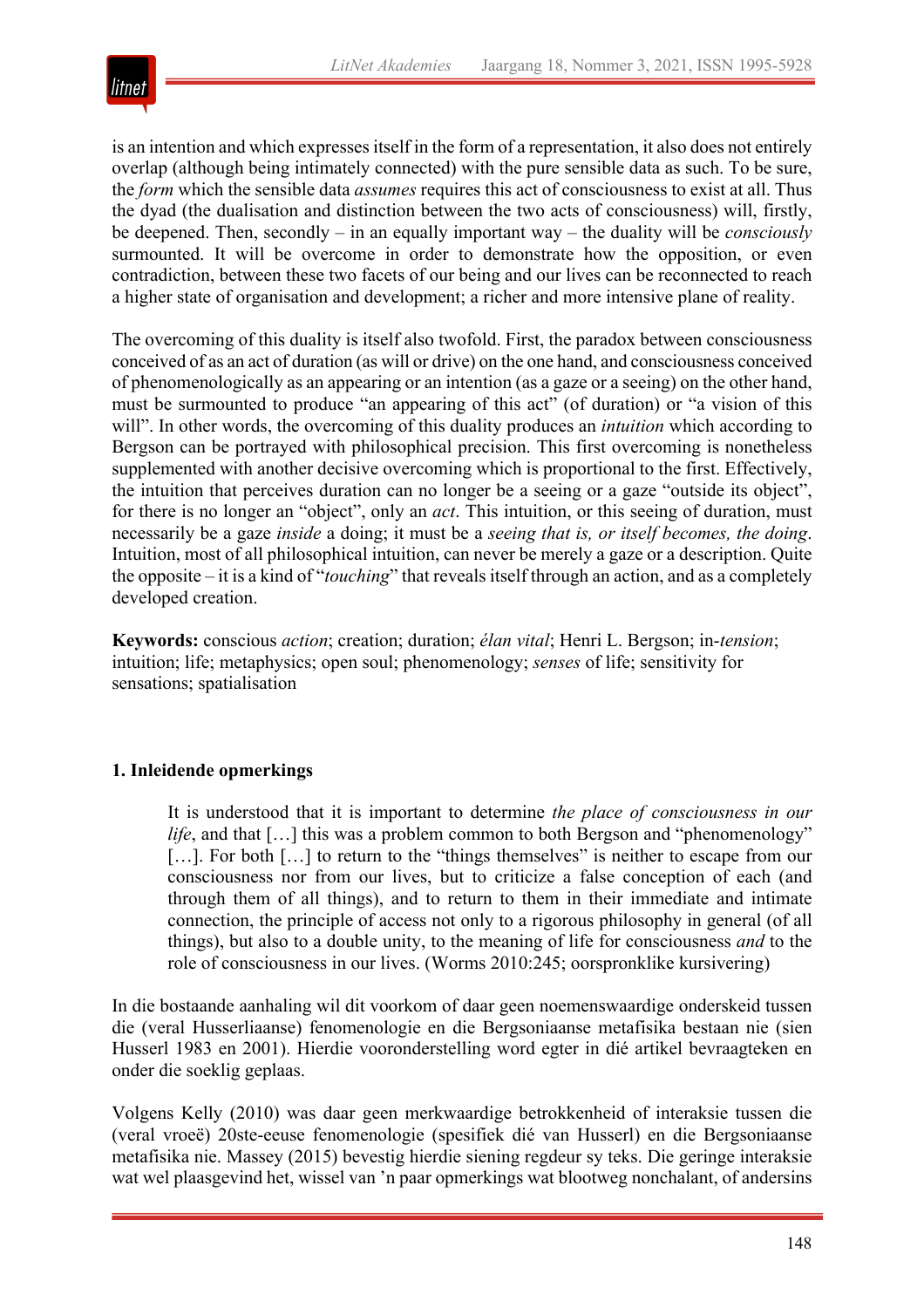

aanvallend, of eenvoudig net afwysend is. Alhoewel Husserl en Bergson (in reaksie op die psigologisme en positivisme van hul tyd) albei klem plaas op *persoonlike ervaring*, en alhoewel albei ook die belangrike rol van sowel *liggaamlikheid* (of beliggaming) as *tyd* (of die mens se tydsbelewenis) beklemtoon het, is daar ook belangrike verskille tussen hul onderskeie oogmerke en perspektiewe.1 Enige fenomenologiese interpretasie van Bergson wat dus nie noukeurig en oplettend is nie, kan maklik sowel die delikate raakpunte as die belangrike diskrepansies tussen die Bergsoniaanse metafisika en die 20ste-eeuse fenomenologie oor die hoof sien. Terwyl Bergson 'n nuwe ontologie en lewensfilosofie ('n hernude metafisika van vryheid, vitaliteit en *in*-sig) ontwikkel het, het Husserl (1983) eerder 'n wetenskap van die essensiële en (volgens hom) onveranderlike strukture (as moontlikheidsvoorwaarde) van bewussynservaring en kennis gesmee.2 Terwyl Husserl (1983) ons kennis en ervaringsveld (in 'n horisontale dimensie) verbreed het, het Bergson dit (verder *ook* in 'n vertikale dimensie) verdiep; en Husserl se verbreding en Bergson se verdieping plaas die (meestal vroeë) fenomenologie en die Bergsoniaanse filosofie wel op dieselfde pad.3 Tog is dit 'n pad wat tot 'n sterk mate in teenoorgestelde rigtings beweeg. Kelly (2010:9) gee 'n verhelderende beskrywing van wat hier bedoel word.

Bergson does not [only] return to the qualitative feel of life in order to focus primarily on the first person perspective of consciousness [like phenomenology even today still does …] buttressed against the hegemony of the sciences. [In addition] Bergson invokes a [deeper] "turn of experience", [… and] this denotes a turn to a moment *before* experience becomes relative to human needs and intelligence, the normal and habitual [albeit also necessary] workings of intelligence that best serve human being to satisfy its needs.

Ondanks dus, die verbande en raakpunte tussen die Bergsoniaanse metafisika en die fenomenologie is daar ook beduidende verskille tussen hierdie twee denkstrome. Deur te fokus op 'n tema wat 'n sentrale rol speel in die fenomenologie asook die Bergsoniaanse filosofie, naamlik die verband tussen (die begrippe) *bewussyn* en *lewe*, sal dit duidelik word waarom die fenomenologie nie slegs die betekenisvolle verbintenis met hierdie merkwaardige filosoof opnuut moet bedink en waardeer nie.4 Die fenomenologie moet ook bewus gemaak word van sekere belangrike verskille tussen die fenomenologiese perspektief en Bergson se (in 'n sekere sin) dieper en ook meer oorspronklike metafisiese inisiatief.<sup>5</sup> Ten einde hierdie doelstelling te bereik word die begrippe *lewe* en *bewussyn* (en veral die intieme verband tussen die twee begrippe), vanuit 'n *Bergsoniaanse perspektief* ontleed. In die lig hiervan kan die oorkoepelende vraag wat die ondersoek lei, voorlopig soos volg geformuleer word: Wat is die rol van bewussyn in sowel ons individuele en enkelvoudige lewens as in die lewe oor die algemeen? (Hierdie vraag sal deurgaans verdiep en verhelder word.) Sodra Bergson en die fenomenologie se onderskeie opvattings oor bewussyn en lewe – en veral die relasie tussen die twee begrippe – egter met mekaar in 'n diep gesprek gebring word, wil dit voorkom of daar onmiddellik 'n teenstrydigheid verskyn. Hierdie teenstrydigheid kan dan weer tot nog 'n eensydige misinterpretasie lei, naamlik dat Bergson en die fenomenologie skynbaar niks meer as blote opponente is nie.

Daar bestaan ook hierdie verdere gevaar: Die begrippe *bewussyn* en *lewe* kan self ook in 'n radikale – en oënskynlik onoorkombare – teenstelling met mekaar geplaas word. Die vraag wat dan hieruit voortspruit, is: Moet ons werklik 'n keuse maak tussen bewussyn en lewe? Is dit nie eerder die geval dat albei begrippe onontbeerlik is vir, eerstens, die aktualisering van die mens se wesenlikheid (of die verwerkliking van sy individuele lewe en singulariteit) en,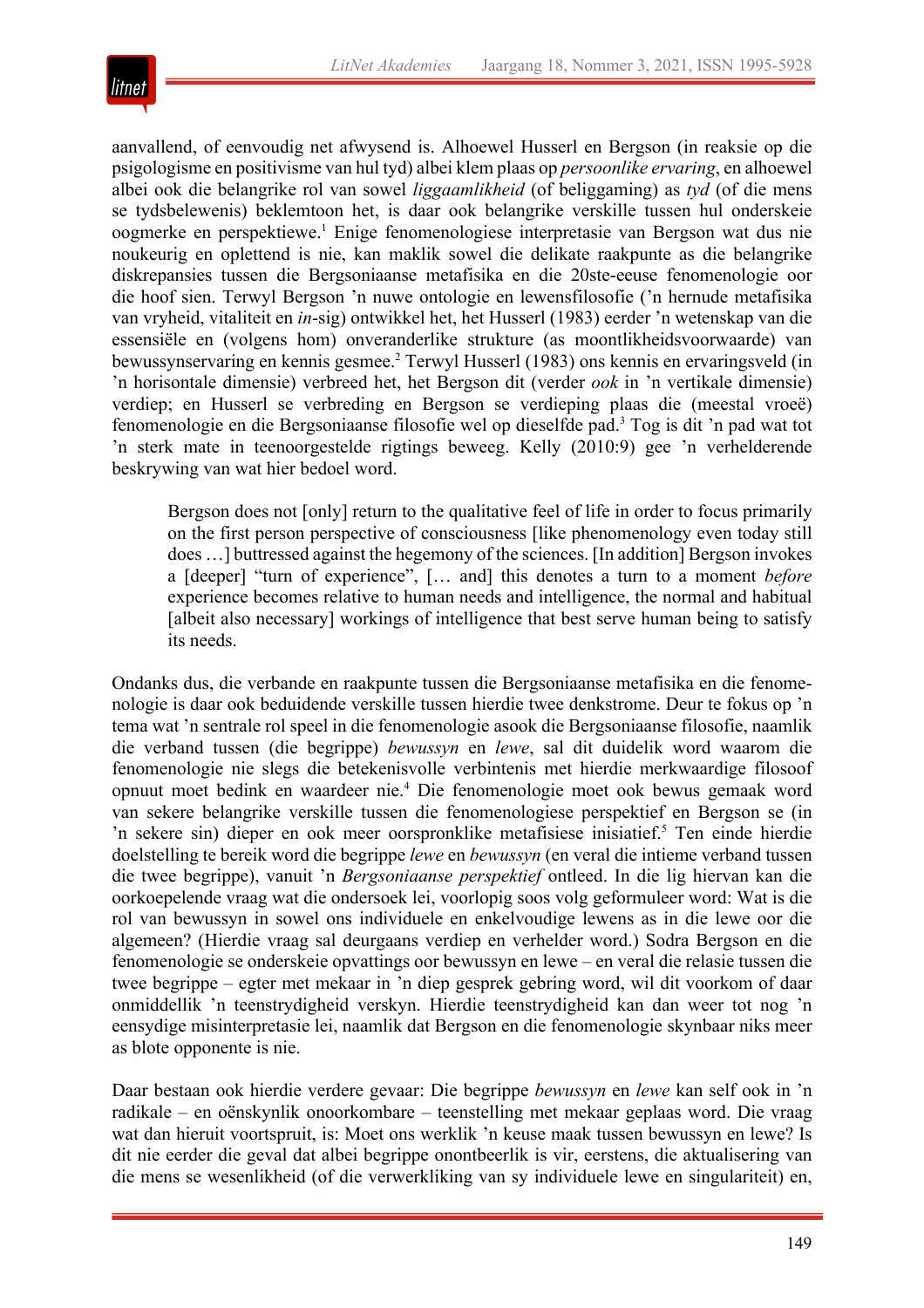

tweedens, die (ontwikkeling van die) intensionele strukture wat bewustelike self-refleksie en kennis (in 'n meer algemene sin) moontlik maak nie? Daar is al dikwels aangevoer dat die progressiwiteit wat Husserl se fenomenologie kenmerk, nie toegeskryf kan word aan die eenheid wat hy bewerkstellig tussen bewussyn en lewe nie; maar dat dit juis eerder lê in die breuk wat hy skep en onderhou tussen ons beleefde ervarings enersyds en die intensionele bewussyn wat (volgens Husserl) ons beleefde ervarings enigsins moontlik maak andersyds.6 Verder word daar dikwels aangevoer dat die voortreflikheid van Bergson se filosofie, daarenteen, in die algehele onderdompeling (of oplossing) van bewussyn in 'n temporele lewe geleë is. 'n Temporele lewe nie bloot in die psigologiese of innerlike sin (soos nog die geval was in *Time and free will* wat in 1888 verskyn het) nie, maar 'n temporele lewe wat ook op 'n organiese en selfs kosmiese vlak gemanifesteer word (soos dit veral beskryf word in *Creative evolution* wat in 1907 verskyn het).<sup>7</sup>

In plaas daarvan om bewussyn en lewe in 'n intieme verbintenis met mekaar te bring, wil dit dus voorkom of Bergson en Husserl albei net een van die twee begrippe kies (hetsy bewussyn of lewe) en die betrokke begrip dan in 'n teenstelling met die ander begrip plaas. Fenomenologie aan die een kant (Husserl in elk geval) kies vir 'n terugkeer na 'n suiwere bewussyn, in teenstelling met enige verwikkeling (of verstrengeling) van hierdie bewussyn met lewe; en Bergson aan die ander kant kies *skynbaar* slegs vir die terugkeer na 'n onmiddellike tydsbelewenis en lewenservaring, in teenstelling met enige bewustelike afstand vanaf (en intensionaliteit ten opsigte van) hierdie lewenservaring.8 Dit hou dan weer die gevaar in, vir die fenomenologie, om lewe te reduseer tot 'n tipe suiwere bewussyn (in die Husserliaanse sin van die woord); en vir Bergson, om bewussyn *skynbaar* te reduseer tot 'n tipe suiwere lewenservaring of tydsbelewenis (sonder enige bewussyns-*handeling* of bewustelike afstand en intensionaliteit ten opsigte van lewe). *In die lig van hierdie moontlike verwarring, gaan ek myself in hierdie artikel aan die een kant van die (beweerde) alternatief posisioneer, naamlik die Bergsoniaanse kant.*<sup>9</sup> Dan sal ek, deur noukeurig in Bergson se voetspore te volg, demonstreer dat die aangeleentheid heelwat anders is as wat dit op die oog af mag voorkom. Indien die verband tussen die (meestal vroeë) fenomenologie en die Bergsoniaanse filosofie werklik op 'n opposisie berus, dan is dit beslis nie die (redelik oppervlakkige) teenstelling tussen bewussyn en lewe nie.

Die doelstelling in hierdie artikel kan nou in fyner terme geformuleer word, naamlik om aan te toon dat (in stede van so 'n triviale opposisie tussen bewussyn en lewe) die spanning tussen Bergson en die fenomenologie eerder gebaseer is op twee teenstrydige wyses waarop die verbintenis (of relasie) tussen lewe en bewussyn bedink word. Daar sal aangetoon word dat Bergson se filosofie geensins 'n poging is om "bewussyn as sodanig" te reduseer tot "lewe as sodanig" (of tot lewe sonder enige bewussyn) nie, maar eerder om 'n onderskeid te tref tussen twee betekenisse (gewaarwordings of sinsbelewenisse) van die *verbintenis* tussen lewe en bewussyn. Hierdie doelstelling sal op 'n tweeledige wyse benader word: Eerstens sal daar 'n onderskeid getref word tussen twee eiesoortige bewussyns-*handelinge*, wat terselfdertyd twee eiesoortige gewaarwordings (of oriëntasies ten opsigte) van lewe (en die werklikheid) impliseer; en tweedens sal hierdie twee gewaarwordings, oriëntasies of houdings (wat gewoonlik as 'n dualiteit gesien word), weer met mekaar versoen word om 'n dieper – meer intense en verskerpte – werklikheids-*belewenis* te realiseer. En soos Bergson self ook herhaaldelik beklemtoon, moet hierdie tweeledige proses, naamlik om eers die twee oriëntasies of houdings van mekaar te onderskei en die duplisiteit daarna weer op 'n meer intense vlak te versoen, nie slegs teoreties beskryf word nie. Belangriker nog: Sowel die duplisiteit as die hereniging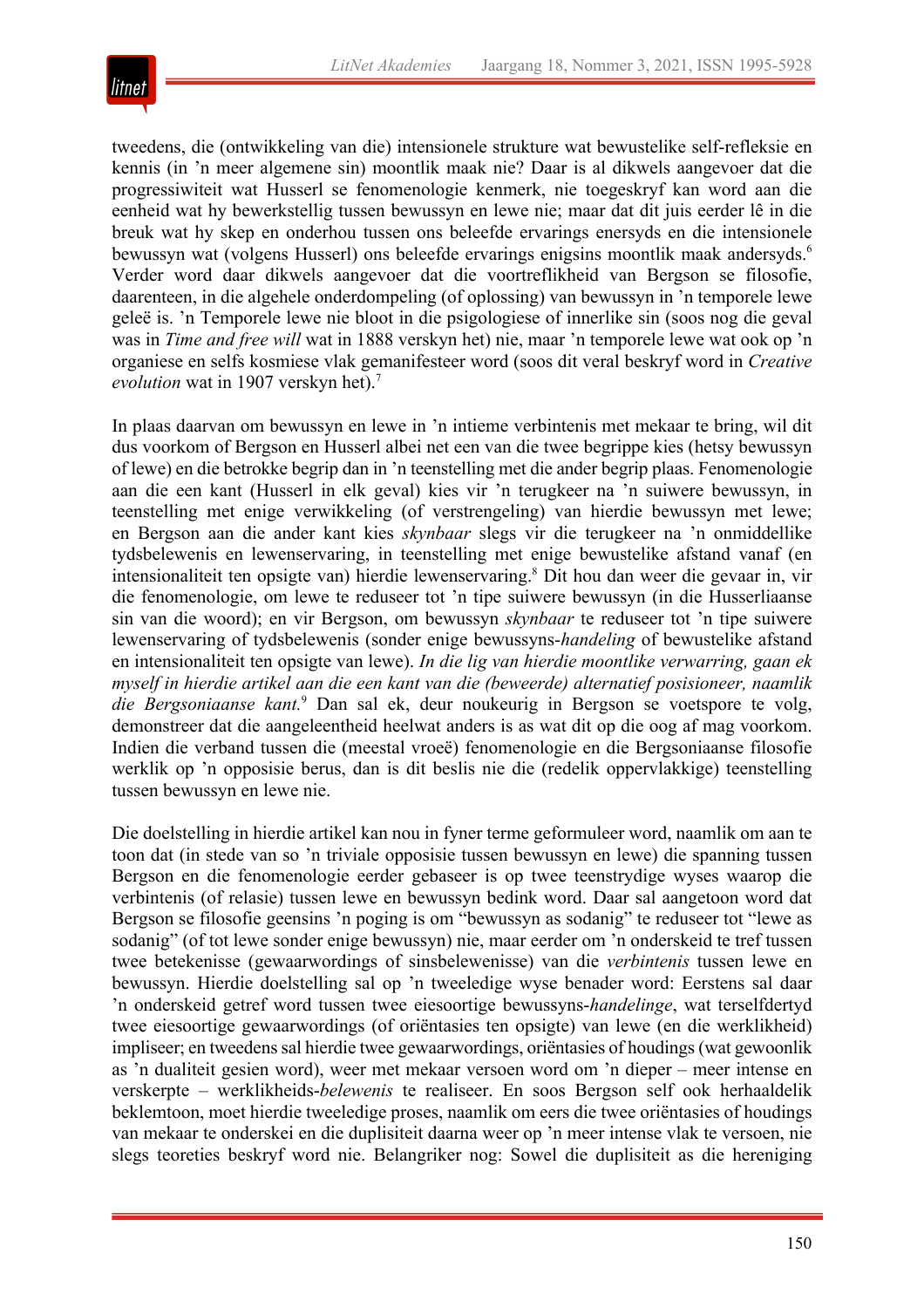

daarvan – op 'n dieper en meer intense vlak – moet ook 'n integrale deel van ons eie werklikheids*belewenis* wees (sien Bergson 2007 [1934]:131–2).

Die belangrikste vrae wat die ondersoek (die tweeledige taak soos dit hier bo uiteengesit is) lei, kan nou breedweg soos volg opgesom word: "Waar" of onder watter omstandighede (op watter punt) in ons lewens én ons bewussyn, vind ons die breuk, nie tussen lewe en bewussyn nie, maar tussen die twee onderskeibare gewaarwordings van die een, en van die ander? Met ander woorde: *Hoe* en "waar" ontstaan hierdie skeuring of verdeling en hoe kom dit tot uitdrukking, of hoe word dit gemanifesteer?10 En verder: Wat is die aard van die hereniging wat juis deur so 'n breuk of skeiding enigsins moontlik gemaak word? Waardeur word hierdie onderskeid (tussen die twee betekenisse of gewaarwordings van lewe en bewussyn) in stand gehou? En nog verder: Indien dit in stand gehou word deur die (onvermydelike en ook noodsaaklike) skeiding tussen tyd (in die sin van tydsduur of tyds-*belewenis*) enersyds en ruimte (of verruimtelikte tyd) andersyds, dui dit dan noodwendig op twee onversoenbare polariteite of onoorkombare dualiteite van die werklikheid; dit wil sê op 'n algehele dualisme soortgelyk aan die tradisionele skeiding tussen liggaam en gees, of materie en siel?<sup>11</sup> Hoe kan hierdie breuk uiteindelik oorkom word? Hoe kan bewussyn *in* lewe enersyds, en bewussyn *teenoor* (of ten opsigte van) lewe andersyds, *gelyktydig* bedink word? Wat sal 'n mens vind indien die dualiteit tussen hierdie twee dimensies van bewussyn en lewe oorkom word? Sou so 'n hereniging moontlik verband hou met daardie verskerpte en meer intense werklikheids-*belewenis* waarna Bergson met die term *filosofiese intuïsie* verwys? (Sien Mullarkey 1999:ii in hierdie verband.)

Hierdie is die kwessies wat hulle voordoen in 'n konfrontasie tussen Bergson en (in die besonder) die vroeë fenomenologie, en dit is op hierdie belangrike aangeleenthede dat ek my in dié artikel sal toespits. Die ondersoek word in die onderstaande afdeling begin met die volgende vraag: Waarom het hierdie onderskeid in Bergson se filosofie (tussen twee bewussyns-*handelinge* wat betrekking het op twee onderskeibare gewaarwordings van, of oriëntasies ten opsigte van, lewe) so 'n groot misinterpretasie tot gevolg gehad, veral binne die vroeë (en meestal Husserliaanse) fenomenologie?

### **2. Bergson se tese oor bewussyn en die wanopvatting van die verbintenis (asook teenstelling) tussen Bergson en die (veral vroeë) fenomenologie**

In hierdie afdeling word gefokus op Bergson se primêre teorie van bewussyn; dit wil sê op daardie teorie wat verantwoordelik is vir die verskil tussen Bergson en (spesifiek die vroeë) fenomenologie asook vir die misinterpretasie van hierdie verskil. Dit is hierdie einste misinterpretasie wat 'n mens verhoed om, afgesien van die teenstelling of die verskil tussen Bergson en die fenomenologie, ook 'n betekenisvolle verbintenis tussen hierdie twee benaderings raak te sien.

Bergson se teorie van bewussyn en die wanopvatting daarvan kan (voorlopig) bondig soos volg uiteengesit word: In teenstelling met wat ons (dikwels uit gewoonte of outomaties en) sommer van meet af aan aangaande bewussyn aanvaar, en in teenstelling met wat die vroeë fenomenologie (ten minste Husserl) poog om te omskep in die sekerheid van 'n beginsel, is bewussyn volgens Bergson nie bloot en bowenal 'n intensie (in die sin van 'n refleksiwiteit en selfs prerefleksiwiteit) of 'n aanskouing ('n blik *op* lewe) nie.12 Volgens Bergson is bewussyn nie eerstens 'n verskyning van "iets" soos die latere Merleau-Ponty ook aangevoer het en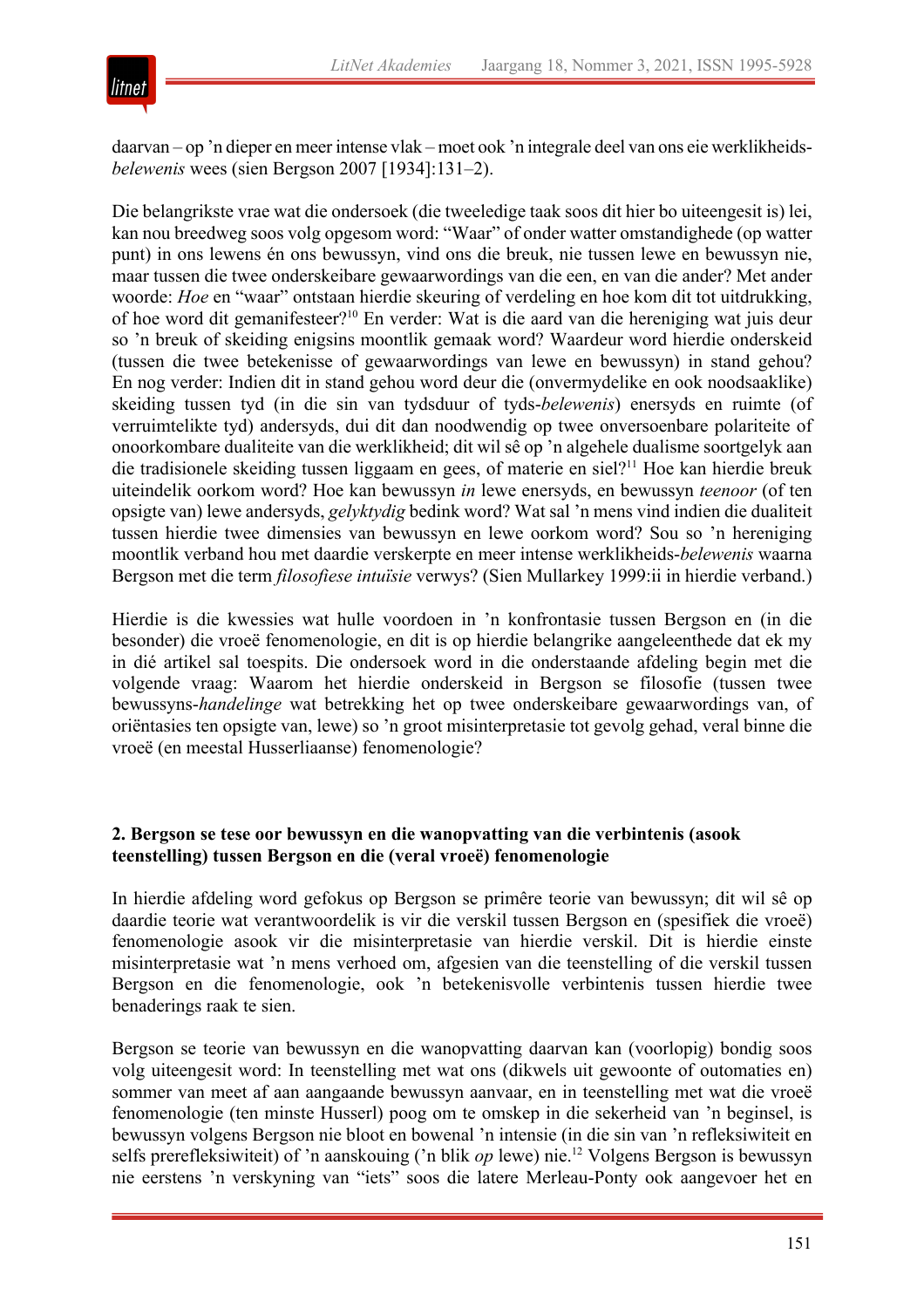

vir wie die filosofie altyd begin met "dit verskyn [altyd alreeds] aan my *as* [... "iets"]" nie.13 Sien Merleau-Ponty (1968) en Gutting (2010). Inteendeel, anders as die pseudosekerheid waarvolgens bewussyn altyd alreeds 'n bewussyn van "iets" is – *in sowel die prerefleksiewe as die refleksiewe sin* – soos die fenomenologie dit voorstel; of *alvorens* ons onsself terug herlei na die skynbaar onbetwisbare ervaring van bewussyn as "bewussyn van iets …", kan bewussyn volgens Bergson terug herlei word na iets *anders*, na iets wat selfs die verskyning en die blik – dit wil sê ook die refleksiwiteit én selfs prerefleksiwiteit – voorafgaan. Hierdie punt kan alreeds afgelei word van Bergson se beskouing in *Time and free will* wat in 1888 verskyn het (sien Bergson 2001 [1888]). Voorafgaande aan bewussyn as 'n blik op, of 'n verskyning van, "iets" (of 'n tipe intensie wat alreeds 'n refleksiwiteit en prerefleksiwiteit vooronderstel), kan bewussyn volgens Bergson terug herlei word na 'n werklikheid wat, in 'n sekere sin, selfs teenstrydig (in spanning of "in-*tensie*") is met 'n refleksiewe en prerefleksiewe werklikheids*ervaring*. <sup>14</sup> Hier moet 'n mens jou nou afvra: *Hoe* is so iets enigsins moontlik, en wat beteken dit? Hoe kan bewussyn werklik enigiets *wees –* 'n *proses*, 'n *wording* en 'n *handeling* – wat *anders is* as 'n blik op, of 'n verskyning van, "iets"; *anders* as die tipe intensionaliteit wat altyd alreeds 'n vooronderstelde representasie, verobjektivering en mate van refleksiwiteit – hoe gering ook al – impliseer?

Ten einde die werklike antwoord op hierdie vraag te kan waardeer, en ook om die primêre wanopvatting van hierdie antwoord te vermy ('n wanopvatting wat voortdurend sy verskyning maak in sekere fenomenologiese interpretasies van Bergson), is dit deurslaggewend vir ons om eers die kern van hierdie wanopvatting duidelik uiteen te sit.<sup>15</sup> Die kritieke punt hier is dat Bergson bekend is as 'n filosoof wat eers die (gewaarwording van) die onmiddellike data *van* bewussyn beklemtoon. Eers ná so 'n gewaarwording (van die onmiddellike data *van* bewussyn) kan die data wat "aan" die bewussyn verskyn, bedink en voorgestel of gerepresenteer word. Dit beteken dat in plaas daarvan om hoofsaaklik 'n beskrywing te gee van die data wat "aan" (of tot) die bewussyn verskyn ("aan" 'n bewussyn wat sigself altyd alreeds onderskei het van hierdie data), poog Bergson eerder om *eers* die data van bewussyn *as sodanig* te ontbloot*.* Bewussyn moet dus eers ontbloot word in sy *onmiddellike realiteit*, in sy wesenlikheid as 'n *wordingsproses*, as die vryheid en wil wat sigself in die wêreld *manifesteer* of tot *uitdrukking* bring.

In die lig hiervan kan die wanopvatting nou verder verhelder word: Dit berus op die aanname dat so 'n werklikheid, wat bewussyn as 'n fenomenologiese verskyning (as 'n blik, 'n intensie en 'n refleksiwiteit) *voorafgaan*, noodwendig en onvermydelik 'n werklikheid is wat totaal en al buite bewussyn in die algemeen bestaan; selfs buite die *ander* tipe bewussyn wat, volgens Bergson, ook 'n sekere tipe wil, kreatiwiteit en handeling ('n wordingsproses) behels. Die aanname kom wesenlik daarop neer dat indien daar 'n werklikheid is wat bewussyn, in die sin van 'n blik, 'n verskyning of 'n intensionaliteit (in die sin van 'n refleksiwiteit of wederkerigheid) voorafgaan, daardie werklikheid noodwendig sy oorsprong moet vind in 'n altyd alreeds gegewe, onveranderlike en voorafbepaalde substansie; 'n voorafgaande, verobjektiveerde totaliteit of 'n onveranderlike werklikheid wat altyd alreeds as 'n tipe verruimtelikte "plek", elders bestaan. Die vooronderstelling is verder dat hierdie oorsprong geheel en al afgesny en onafhanklik is van enige vorm van bewustelike (en selfs onbewustelike) gewaarwordingsof ervaringsmoontlikheid. Met ander woorde, daar word vooronderstel dat die werklikheid wat die intensionele (die refleksiewe en selfs prerefleksiewe) bewussyn, blik of verskyning voorafgaan, noodwendig sy oorsprong vind in 'n onveranderlike metafisiese sfeer (in die sin van 'n verruimtelikte plek of 'n voorafbepaalde krag) wat geheel en al ontoeganklik is vir ons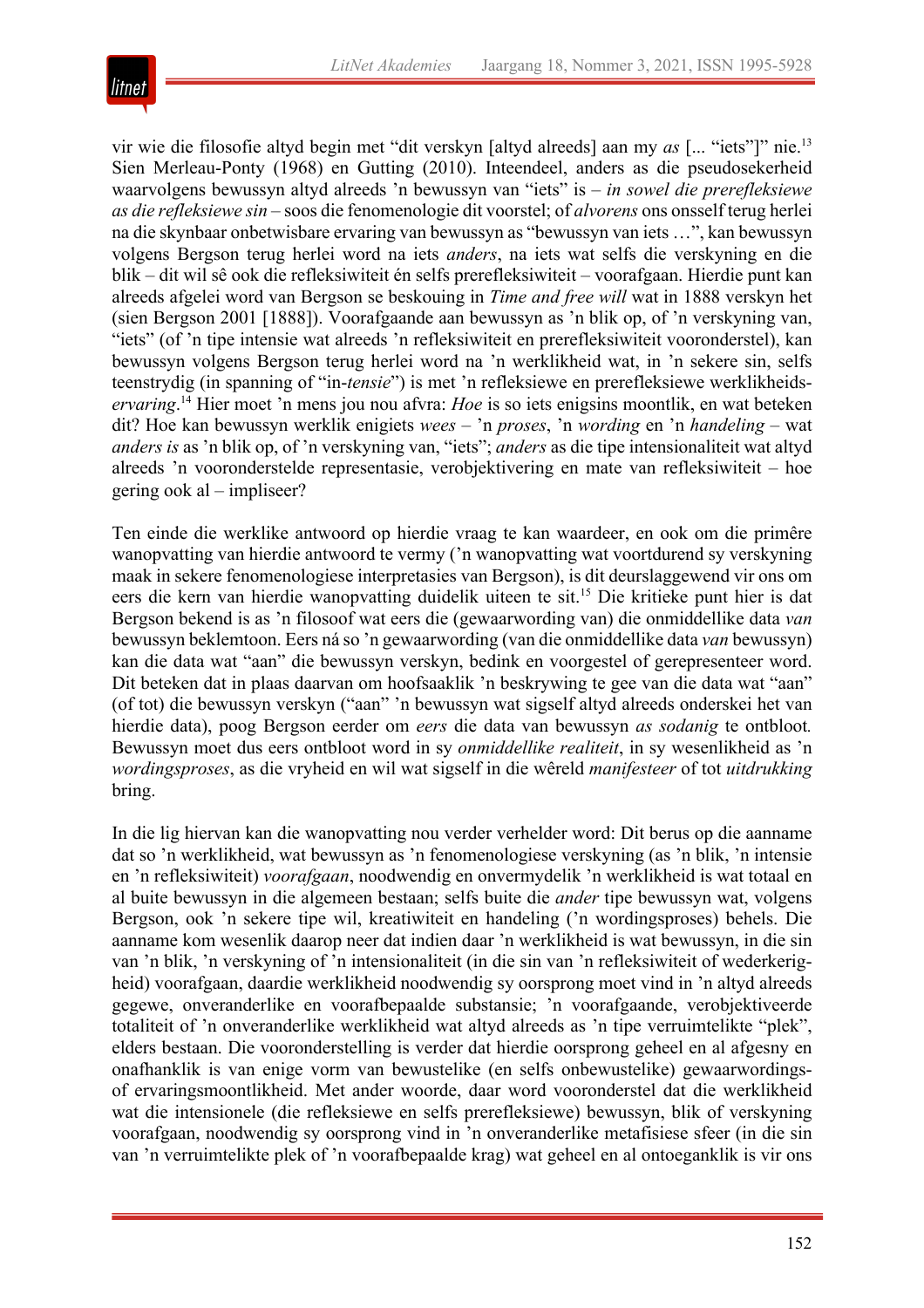

en waarmee ons geensins in verbinding kan tree nie. In die konteks van hierdie wanopvatting het die begrip *metafisies* 'n ander betekenis as die betekenis wat Bergson daaraan gee.16

Ooreenstemmend met hierdie wanopvatting gee Bergson homself dan *skynbaar* oor aan die mees rudimentêre (of byna primitiewe) vorm van realisme; die soort, naamlik, wat beweer om verby (agter of anderkant) ons bewussynservaring te reik en die "ding-in-sigself" (die *noumena*) as sodanig te postuleer.17 Met ander woorde, die vooronderstelling is dat, in stede daarvan dat die *élan vital* (die spirituele energie of vitale impuls inherent *in* lewe) ons nader bring aan die spontane *vryheid* van bewussyn (as wordingsproses en kreatiewe manifestasie of ekspressie), dit eintlik niks meer doen nie as om dít aan ons te ontbloot wat skynbaar altyd alreeds gegewe is as tydsduur; met *tydsduur* wat dan verkeerdelik geïnterpreteer word as 'n reeds gegewe, onveranderlike en verobjektiveerde "ding-in-sigself" wat, in die vorm van 'n voorafbepaalde biologiese of fisiese "gegewenheid", enige vorm van subjektiewe *wording*, *skepping* en kreatiewe *handeling* uitsluit, dit wil sê as "iets" wat as't ware altyd alreeds "plaasgevind" het.18 Die vryheid wat bewussyn (*in* lewe) in variërende mates of grade instansieer, word volgens hierdie wanopvatting bloot as 'n waanvoorstelling of 'n delusie beskou wat 'n onderliggende psigiese determinisme verdoesel. 'n Determinisme waarvan die vitalisme en dinamiek (van, soos ons sal sien, die *élan vital*) hierdie vryheid geensins minder ingeperk en voorafbepaald maak nie. Wat hier presies alles bedoel word, sal duideliker word soos verder gegaan word. Dít alles is slegs die resultaat van 'n wanopvatting en misinterpretasie van Bergson se metafisiese denke.

Daar is egter 'n rede waarom Bergson homself beskou en bekendstel as 'n filosoof wat ('n gewaarwording van) die onmiddellike data *van* bewussyn beklemtoon.19 Die rede hiervoor lê volgens Bergson in die feit dat die werklikheid wat bewussyn (in die Husserliaanse sin) as 'n verskyning (as 'n blik of 'n intensie) voorafgaan, self ook *binne* en *deur* 'n (*ander* tipe) bewussyns-*handeling*, ervaring of gewaarwording *geskep* word. Die rede is verder dat die werklikheid wat bewussyn as 'n verskyning (as 'n blik of 'n intensie) voorafgaan, self ook sowel *binne* as *deur* ('n *ander* tipe) bewussyn en werklikheids-*belewenis* ontstaan; 'n bewussyns-*handeling* wat *sowel* die refleksiewe *as* die prerefleksiewe bewussyn voorafgaan. Nader geformuleer: Die werklikheid voorafgaande tot bewussyn in die fenomenologiese sin van 'n blik of 'n verskyning (en 'n refleksiwiteit) ontstaan *binne* die sintuiglike (of empiriese) *ervaring* aan die een kant, en *deur* 'n bewussyns-*handeling* aan die ander kant, *waardeur* die sin of betekenis wat tot die sintuiglike gegewens behoort, *geskep* word, en waarvan dit sodoende ook onafskeidbaar deel is. Om hierdie punt nog bondiger te stel: Hierdie *handeling* wat met tyds-*belewenis* geïmpliseer word, en waarna daar verwys word met die Bergsoniaanse *tydsduur* (as die sensoriese data self in soverre dit 'n *temporele opeenvolging* van hierdie sensoriese data impliseer), is die einste handeling waardeur die opeenvolging *geskep* en *behou* (of in 'n temporele sin gepreserveer of *onthou*) word. Hierdie handeling (wat dus ook 'n eiesoortige tipe subjektiwiteit en bewussyn impliseer) is dus 'n handeling wat inherent is aan die einste reeks of *opeenvolging* as sodanig (sien Bergson 2001 [1888]:225–6). Dit is 'n handeling wat nie losstaande van hierdie tydsduur of tyds-*belewenis* as die behoud, preservasie of re-*tensie* van die temporele opeenvolging van empiriese data sou kon bestaan nie. Sonder so 'n *handeling* van tydsduur (wat so 'n tipe geheue, re-*tensie* of temporele preservasie behels) sou die sensoriese of empiriese data bloot verdwyn het; in so 'n mate dat daar selfs nie eens meer enige sensoriese of empiriese data sou *wees* nie. Bergson (2001 [1888]) verduidelik hierdie proses al reg van die begin van sy filosofiese oeuvre in *Time and free will* af en ontvou dit met toenemende sorgvuldigheid regdeur sy verdere publikasies.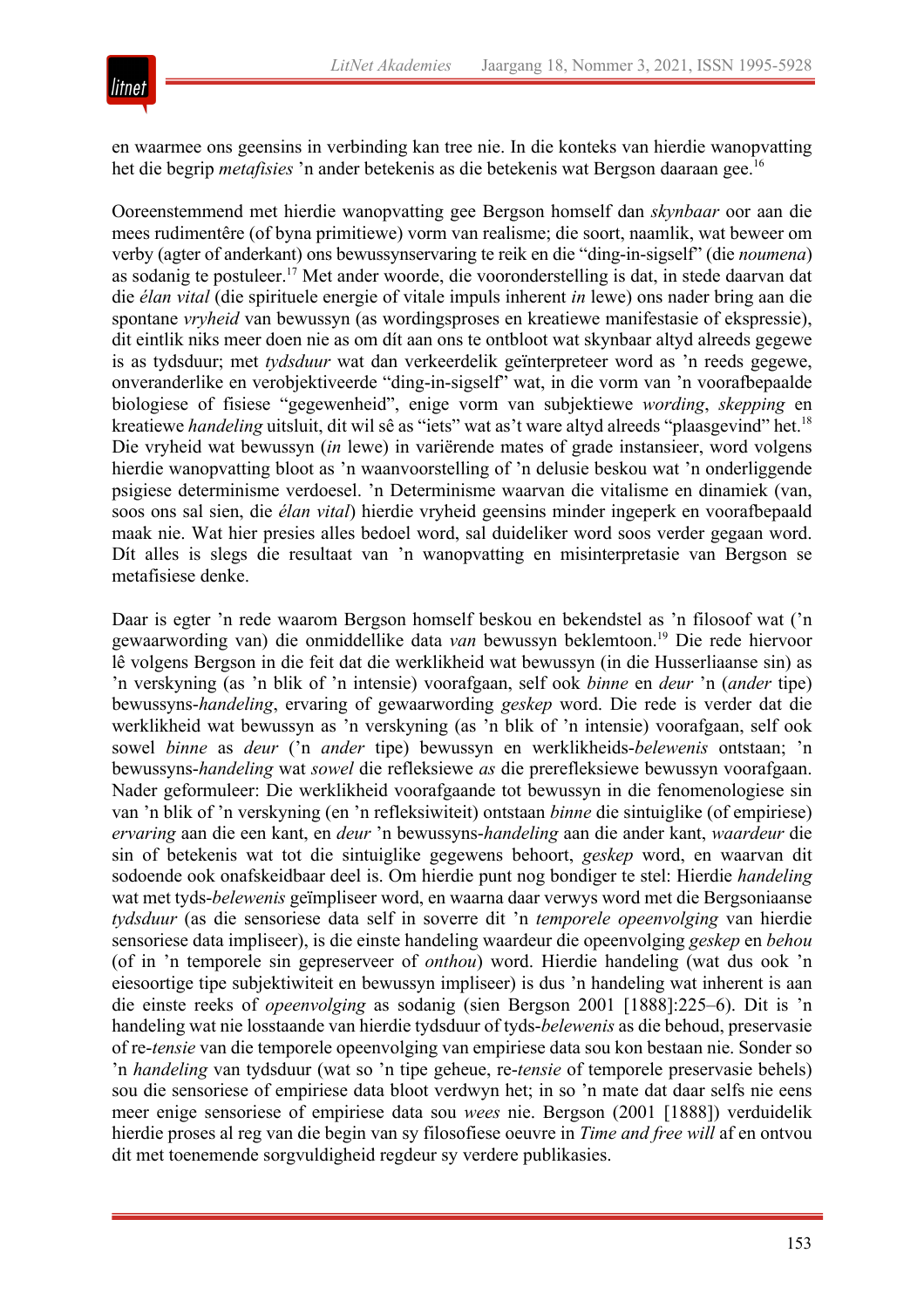

Van verdere belang: Hierdie handeling moet tot 'n mate ook inherent wees aan lewe as sodanig, anders sou dit sigself losgemaak het (of ontkoppel het) van die temporele opeenvolging en sigself altyd alreeds geposisioneer het in die "spasie" van 'n representasie en 'n intensionele blik. Dit sou dan alreeds 'n verandering in tipe – eerder as nog eers net in grade – teweeggebring het. In soverre ons ervaring temporeel is, impliseer dit noodwendig 'n subjektiewe en bewustelike handeling, maar 'n handeling wat op hierdie stadium *nog nie* 'n verskyning, 'n refleksiwiteit of 'n intensionele blik (in die fenomenologiese sin van die woord) is nie, en wat nog heeltemal sonder enige spasie of afstand "ten opsigte van" lewe en die werklikheid is. Dít is die aard van die tipe bewussyn wat betrokke is by tyds-*belewenis* of tydsduur; dít is wat enige en alle vorme van tyds-*belewenis* of tydsduur laat saamsmelt of verenig met ('n eiesoortige tipe) bewussyn. Dit is juis ook hierdie *temporele handeling* wat dit onmoontlik maak dat die werklikheid wat hierdeur geskep word, enigsins 'n "ding-in-sigself" ('n *noumena*) is. Waarmee ons hier te make het, is nog nie 'n kontemplasie of bepeinsing "oor" die werklikheid nie, maar eerder 'n tipe sametrekking van tyd as 'n tyds-*belewenis* of tydsduur; 'n sametrekking, wil en re-*tensie* wat selfs teenstrydig, dit wil sê in spanning (of "in-*tensie*") is met kontemplasie. Bewussyn as kontemplasie en refleksie kan, om die waarheid te sê, slegs ná bewussyn as 'n handeling van sametrekking van (die werklikheid as) tyds-*belewenis* of tydsduur, enigsins moontlik word.

Om mee te begin moet die hipotese wat hier bo uiteengesit is, gestaaf word om te demonstreer *hoe* en in watter *sin* tydsduur wel 'n sekere tipe bewussyns-*handeling* impliseer. Tydsduur of tyds-*belewenis* ontstaan (word moontlik gemaak of geskep) deur 'n tipe bewussyn en 'n wil wat nie gereduseer kan word tot 'n reeds gedetermineerde (of voorafbepaalde) lewe of werklikheid nie. Dit impliseer eerder 'n bewussyn wat inherent is *in* lewe; 'n tipe gewaarwording, bewustheid, of 'n sensitiwiteit vir sensasies wat in *variërende grade* (of tot variërende mates) gerealiseer of verwerklik kan word; dit wil sê 'n tipe bewussyn wat nie in lewe ingebed is as 'n voorafbepaalde "ding-in-sigself" ('n *noumena*) nie, maar wat in lewe aanwesig is as 'n (aaneenlopende maar tog ook heterogene) proses van *skepping, wil* en *wording*; 'n bewussyns*handeling*. Verder is hierdie bewussyn, wat 'n handeling is inherent *in* lewe (soos later duideliker sal word), in 'n noodsaaklike spanning (of in-*tensie*) met 'n intensionele blik of 'n verskyning (wat alreeds 'n verruimtelikte spasiëring vooronderstel en) wat 'n ander tipe bewussyn (in 'n fenomenologiese sin) "ten opsigte van" lewe impliseer. Hierdie bewussyn wat 'n inherente handeling *is*, is egter nie slegs onderskeibaar van die ander tipe bewussyn (wat 'n intensie is en wat sigself in die vorm van 'n voorstelling manifesteer) nie. *Dit oorvleuel ook nie volledig (alhoewel dit intiem verstrengel is) met die sintuiglike of empiriese data as sodanig nie.* Die bewussyn inherent in lewe verskil in *vorm* van die suiwer sintuiglike data self. Om die waarheid te sê, die *vorm* wat die sintuiglike data *aanneem*, vereis so 'n inherente bewussyns-*handeling* om enigsins te kan bestaan. Dit vereis so 'n handeling ten einde (in 'n volgende fenomenelogiese beweging) van aard (of tipe) te kan verander; om sodoende nie bloot die uitdrukking te wees van iets onpersoonliks (of iets algemeens) nie, van iets wat *byna* geheel en al sonder enige vorm van re-*tensie* (of geheue) is nie; dit wil sê om, daarteenoor, eerder die *uitdrukking* te kan *wees* van 'n singuliere "iemand", of van iets wat altyd enkelvoudig en partikulier is. Dus, die "dualisasie" moet eers verdiep en uitgebrei word. Weer eens: Dit wat verdiep moet word, is egter nie die onderskeid of skeiding tussen bewussyn en lewe nie, maar die teenstelling (en spanning) tussen twee tipes bewussyns-*handelinge* wat twee tipes gewaarwordings van lewe en van die werklikheid tot gevolg het. Dan, tweedens – maar geensins van mindere belang nie – moet hierdie dualiteit of teenstrydigheid *bewustelik* oorkom word. Dit moet oorkom word ten einde duidelik te maak *hoe* die teenstrydigheid en hierdie twee fasette van ons wesenlikheid (en van ons lewens) versoen kan word. Verder moet dit versoen word om 'n hoër vlak van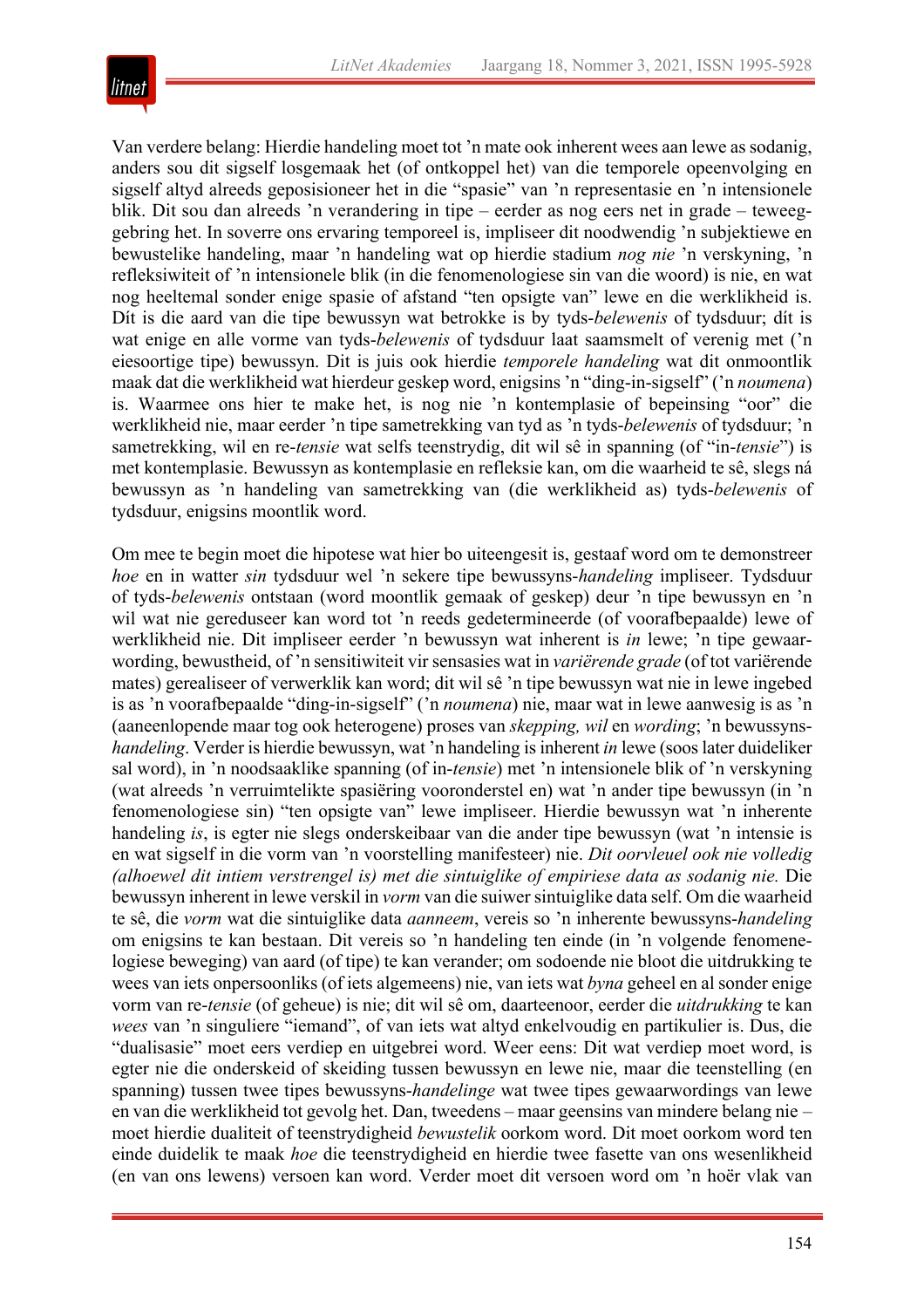

ontwikkeling en vorm van organisasie te bereik; om 'n ryker en meer intense en verskerpte vlak van werklikheids-*belewenis* te laat realiseer.

Die volledige oorkoming van hierdie dualiteit impliseer self ook 'n sekere tweeledigheid. Eerstens moet die teenstrydigheid tussen bewussyn as die handeling van tydsduur (as die re*tensie* van reekse sintuiglike data) aan die een kant, en bewussyn, fenomenologies beskou as 'n verskyning of 'n intensionele blik aan die ander kant, oorkom word om 'n verskyning (of 'n blik) van die handeling van tydsduur self ('n verskyning van die handeling van preservasie of re-*tensie*) te genereer, dit wil sê om 'n verskyning te genereer van die *tipe bewussyn* en *wil* wat (opeenvolgende) reekse sintuiglike data preserveer. Met ander woorde, die oorkoming van hierdie dualiteit produseer 'n intuïsie wat volgens Bergson met filosofiese presisie beskryf kan word. Om dit (filosofiese intuïsie) te bereik, moet hierdie eerste oorkoming egter aangevul word met 'n verdere – en deurslaggewende – oorkoming wat eweredig is aan die eerste oorkoming (en wat dikwels buite rekening gelaat word). Kortom: Die intuïsie wat tydsduur waarneem ("sien" of aanvoel), kan nie 'n blik of 'n aanskouing (alleenlik vanuit 'n eerstepersoonsperspektief) wees wat "buite sy objek" *plaasvind* nie. Die rede hiervoor is eenvoudig: Die werklikheid wat *in* en *deur* (die eerste gewaarwording as) tyds-*belewenis* geskep word, is geensins 'n "ver-objek-tiveerde" werklikheid nie, maar eerder 'n bewussyns*handeling*. Hierdie intuïsie of hierdie gewaarwording van tydsduur – wat self ook 'n *ander* tipe van "sien" behels – moet noodwendig 'n inherente gewaarwording of manier van "sien" wees; 'n manier van "sien" wat inherent is *in* die bewussyns-*handeling* self. Dit moet 'n manier van "sien" – 'n aanvoeling of 'n sensitiwiteit – wees wat *binne* en *deel van* die handeling self *is*; 'n manier van "sien" wat in sigself *deel word* van die handeling van re-*tensie* in sy *wording* as tydsduur of tyds-*belewenis.*<sup>20</sup> Intuïsie, en bowenal filosofiese intuïsie, kan nooit *slegs* 'n blote aanskouing van, of 'n "blik op" iets wees nie. Dit kan ook nie slegs 'n teoretiese konstruksie of beskrywing wees nie. Inteendeel, volgens Grosz (2005:4) is dit 'n tipe *aanvoeling* of *sensitiwiteit* wat sigself ontbloot deur 'n handeling as 'n *wording* en 'n *skepping*. 21

Ten einde die argument te versterk moet hierdie twee aspekte van Bergson se filosofie in fyner besonderhede uiteengesit word. Wat eerstens verder uitgelig sal word, is die hersiening van die sentrale opposisie, nie tussen lewe en bewussyn (of tussen 'n "ding" en 'n handeling, of tussen syn en denke) nie, maar tussen twee gewaarwordings van lewe wat twee onderskeibare bewussyns-*handelinge* impliseer. Tweedens sal die "verdubbelde" eenheid wat deur hierdie hersiene weergawe (van Bergson se filosofie) moontlik gemaak word, en wat beskryf kan word as "filosofiese intuïsie", verder verhelder word.

### **3. Tydsduur en ruimte: 'n skeiding tussen twee bewussyns-***handelinge* **en twee (gepaardgaande) gewaarwordings (betekenisse of sins-***belewenisse***) van lewe**

Filosofiese intuïsie as hierdie tipe "verdubbelde" eenheid (of dubbele oorkoming) impliseer noodwendig 'n oorspronklike skeiding (onderskeid) wat Bergson regdeur sy oeuvre verdiep en ontwikkel. Sy voorstelling van hierdie oeroue onderskeid (of proses van dualisering) ondergaan opmerklike verskuiwings soos wat hy voortdurend op steeds nuwe en meer gekompliseerde wyses daarop voortbou en dit verder ontvou. Die gevolg hiervan is dat daar sekere onsamehangendhede en selfs teenstrydighede in sy werk bestaan. Ek begin om hierdie onderskeid (tussen die twee bewussyns-*handelinge* wat betrekking het op twee gewaarwordings van lewe)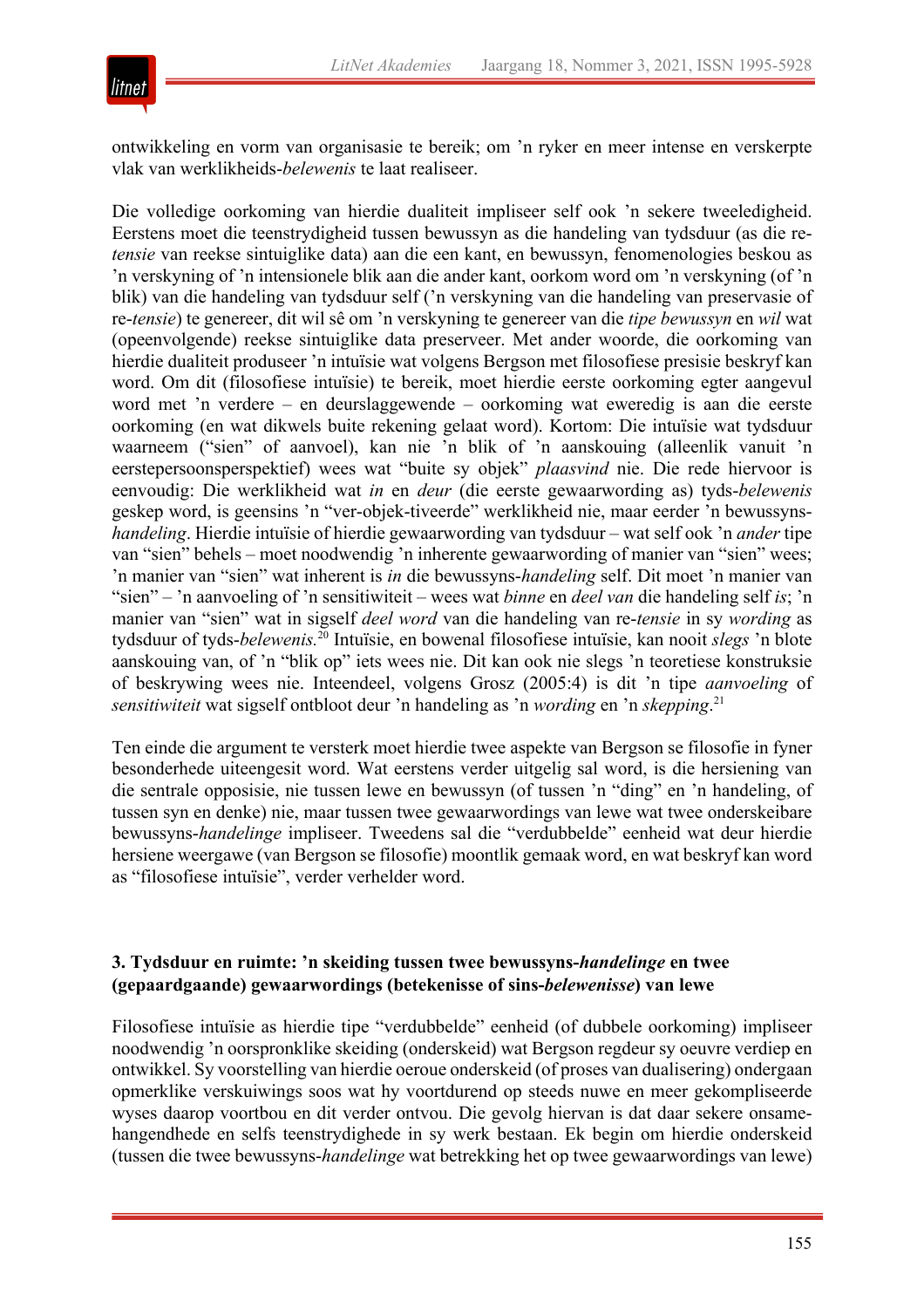

te ontrafel in terme van die skeiding tussen tyd (in die sin van tydsduur of tyds-*belewenis*) en ruimte (of verruimtelikte tyd).

Die eerste vraag waarby stilgestaan moet word, het betrekking op die presiese aard van hierdie oeroue skeiding of – proses van – dualisering. Het dit betrekking op 'n onderskeid tussen lewe en bewussyn soos die (meestal Husserliaanse) fenomenologie dit verkeerdelik interpreteer? Moet ons hier 'n onderskeid tref tussen tyd aan die een kant, in die sin van tydsduur of tyds*belewenis* as 'n substansie (of substansiële lewe), 'n "ding-in-sigself" of onafhanklike en reeds voorafbepaalde werklikheid of krag wat totaal en al losstaande van ons (en selfs van enige ander vorm van) bewussyn bestaan, en bewussyn aan die ander kant, wat altyd alreeds betrekking het op intensionele strukture van kennis? 'n Tipe bewussyn wat altyd alreeds gereduseer is tot 'n verruimteliking, bloot afgelei van (die beperkings van) ons praktiese handelinge? Dit wil sê wat afgelei is van 'n begrip van lewe bloot in terme van ons behoeftes?<sup>22</sup> In die lig van Bergson (1944 [1907]) se latere werk (veral in *Creative evolution*) is daar egter 'n dieper en meer betekenisvolle interpretasie van hierdie oeroue onderskeid (of proses van dualisering en verdubbeling).

In 'n meer oorspronklike – en dieper Bergsoniaanse – sin verwys die skeiding eerder na 'n proses van dualisering tussen tydsduur en ruimte, dit wil sê tussen tydsduur enersyds, gesien (nie as 'n voorafbepaalde lewe of krag onafhanklik van ons nie maar) as 'n be-*lewenis*, as 'n tyd wat onlosmaaklik deel is van 'n tipe wil en 'n bewussyns-*handeling*; 'n handeling van integrasie en re-*tensie* wat geïnspireer word deur 'n tipe virtuele geheue of vermoë om te *onthou*; en ruimte andersyds, gesien (nie as 'n abstrakte vorm of struktuur wat afgelei is van 'n suiwere eksterne lewe, *slegs* gebaseer op ons behoeftes nie maar *ook*) as die beginsel van 'n intensionele distansiëring vanaf (of ten opsigte van) dinge; 'n intensionele distansiëring soortgelyk aan die fenomenologiese blik waardeur dinge tot verskyning kan *tree*; of in toenemende mates te voorskyn *gebring word*. Dus weer eens, in kort: Is die onderskeid tussen tyd (in die sin van tydsduur) en ruimte (of verruimtelikte tyd) werklik 'n breuk tussen twee "dinge" (lewe en bewussyn); of is dit eerder 'n skeiding tussen twee eiesoortige bewussyns*handelinge* wat betrekking het op twee onderskeibare gewaarwordings, sins-*belewenisse* of betekenisse van lewe? Wat dus nou in fyner besonderhede verder ontrafel moet word, is watter van hierdie twee voorstellings 'n beskrywing gee van die diepste kern en oorspronklikste betekenis van Bergson se filosofie (veral soos dit in *Creative evolution*, 'n latere werk wat in 1907 verskyn het, tot uitdrukking kom). Ten einde die bostaande vraag sorgvuldig te ontvou, is dit nodig om te begin met Bergson se heel eerste beskrywing van die wesenlikheid van tydsduur (in 'n betekenisvolle gedeelte uit *Time and free will*): "Pure duration is the form which the succession of our conscious states assumes when our ego lets itself *live*, when it refrains from separating its present state from its former states" (Bergson 2001 [1888]:100).

'n Aanvanklike interpretasie van hierdie gedeelte mag mens verkeerdelik onder die indruk bring dat tydsduur plaasvind wanneer alle bewustelike aktiwiteite of handelinge ophou (of tot stilstand kom); dit wil sê wanneer ons skynbaar enige (en elke) vorm van bewussyn laat vaar of prysgee. So asof ons bewussyn in 'n sekere sin vergesel word van tydsduur, gesien as 'n voorafbepaalde tipe krag of 'n "ding-in-sigself" (wat 'n totaal en al onafhanklike bestaan van ons bewussyn het). In die lig van so 'n misinterpretasie is dit moeilik om enige wil en bewussyns-*handeling* in tydsduur raak te sien. Dit wil met ander woorde voorkom asof ons die "ding-in-sigself" bereik deur heeltemal ons bewussyn te verloor; met tydsduur wat dan beskou word as 'n finale substansie (of "Hoogste Synde") wat as 'n voorafbepaalde krag, gegewenheid of onveranderlike essensie onafhanklik en afgesny van ons bestaan. Dit is presies in hierdie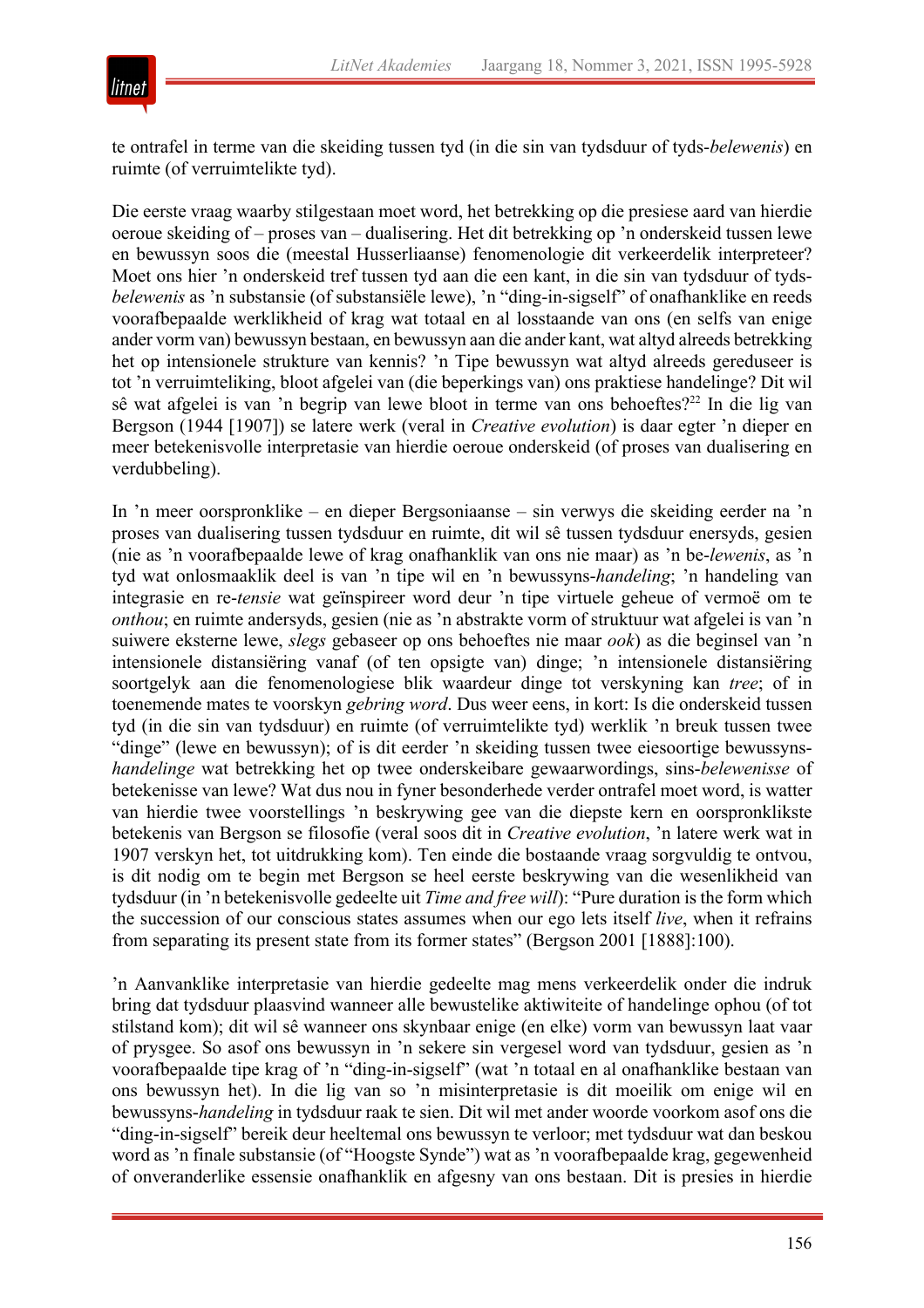

sin dat die vroeë fenomenologie se interpretasie van Bergson se mees diepliggende insig 'n misverstand impliseer. 'n Verdere gedeelte uit *Time and free will* bied meer helderheid:

[Consciousness] need not be entirely absorbed in the passing sensation […] for then, on the contrary, it would no longer *endure*. Nor need it forget its former states: it is enough that, in recalling these states, it does not set them alongside its actual state as one point alongside another, but forms both the past and present states into an organic [but still open] whole, as happens when we recall the notes of a tune, melting, so to speak, into one another. Might it not be said that, even if these notes succeed one another, yet we perceive them in one another, and that their totality may be compared to a living being whose parts, although distinct, permeate one another just because they are so closely connected? (Bergson 2001 [1888]:100)

In hierdie gedeelte word bewussyn ontsluier juis as die *handeling van die wil* wat die opeenvolging van sensoriese data preserveer en vorm *gee* (byvoorbeeld die re-*tensie* van note waardeur 'n melodie *geskep* word). Dit is deur die bewussyns-*handeling* van re-*tensie* (of preservasie) van die *aaneenlopende opeenvolging van sensasies* dat 'n skeppingsproses (in hierdie geval 'n melodie) enigsins moontlik word. Afgesien van hierdie handeling van tydsduur (wat geïnspireer word deur 'n tipe virtuele geheue), is daar nietemin ook nog 'n ander tipe bewussyns-*handeling*, naamlik die handeling van distansiëring, skeiding en verruimteliking; dit wil sê die *handeling* van differensiasie tussen onderskeibare (en skynbaar afsonderlike) bewussynstoestande, asook tussen verskillende eksterne dinge (byvoorbeeld objekte, beelde en ander syndes). Hierdie eiesoortige bewussyns-*handeling* kan verhelder word deur na ruimte te verwys. Die tipe bewussyns-*handeling* wat hier ter sake is, sal later in die artikel in meer besonderhede bespreek word. Vervolgens net 'n paar voorlopige opmerkings hieroor. Is die handeling van differensiasie net 'n suiwer psigologiese handeling soos Bergson dit in sy vroeë werke voorgestel het, byvoorbeeld in *Time and free will* wat in 1888 gepubliseer is? Of is dit eerder gebaseer op 'n tipe beginsel; 'n beginsel van verruimteliking, distansiëring, of die *skepping* van 'n tipe spasie, gaping of huiwering (byvoorbeeld tussen stimulus en respons)? 'n Beginsel wat dus verantwoordelik is, nie slegs vir die skeiding (en differensiasie) van tydsduur in verskillende en *skynbaar* algeheel afsonderlike psigologiese toestande van bewussyn nie, maar ook vir die waarneming en bestaan van ruimtelike, ekstensiewe (of uitgebreide) objekte of syndes as sodanig. Met ander woorde, 'n beginsel wat selfs rekenskap gee van (of verantwoordelik is vir) onderskeibare intensies en die verskyning van ekstensiewe of ruimtelik uitgebreide dinge of syndes.<sup>23</sup> Volgens Bergson het hierdie handeling van differensiasie (en skeiding) nie slegs betrekking op 'n sekondêre "vervorming" van die werklikheid nie. Inteendeel; dit verwys na 'n meer diepliggende en oorspronggewende handeling van differensiasie en van die generering van kennis en 'n tipe spasie. Dus: Tyd (in die sin van tydsduur of tyds*belewenis*) en ruimte (of verruimtelikte tyd) is albei gegrond in twee oorspronklike, alhoewel paradoksale, bewussyns-*handelinge*; twee teenoorgestelde bewussyns-*handelinge* waarvan elkeen se oorsprong eers verdiep moet word. Eers wanneer die twee bewussyns-*handelinge* (en hul onderskeibare oorspronge) tot hul verste limiet gedryf is, kan die *verdubbelde oorkoming* bedink word; dit wil sê die *hereniging van die twee paradoksale handelinge* in die gesamentlike beweging van ons bewustelike lewens en ons mees volmaakte ervarings. Vervolgens ontrafel ek eers die *temporele* bewussyns-*handeling* (van tydsduur of tyds-*belewenis*) en die eiesoortige gewaarwording of sins-*belewenis* van lewe en van die werklikheid wat hiérdie handeling vergesel.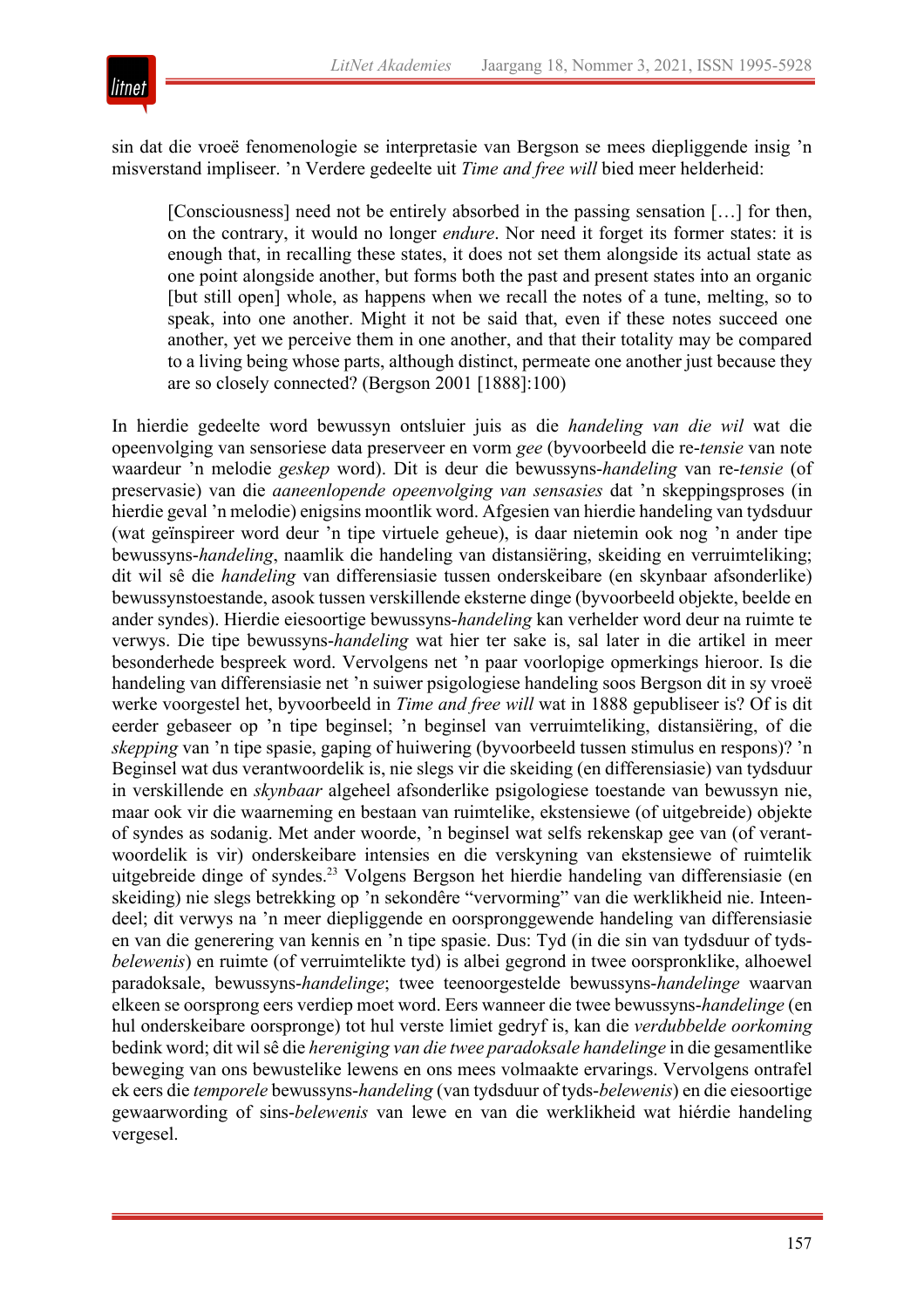

Alvorens verder gegaan word, moet drie belangrike aspekte eers uitgelig word met betrekking tot (die belewenis van) tydsduur, naamlik: die handeling, die waarneembare effek of vorm wat hierdie handeling skep of aanneem, en die uitbreiding (of verlenging) daarvan na die werklikheid in sy geheel (Bergson (1919 [1896]). Tydsduur of tyds-*belewenis* is inderdaad die *vorm* wat die opeenvolging of die re-*tensie* van ons bewussynstoestande *aanneem*. Die vraag is egter wat Bergson presies bedoel met die frase "om 'n vorm aan te neem". Indien hierdie frase nie bloot 'n beskrywing is van instink (in die diereryk) of gewoonte (in die sfeer van die mensdom) nie, dan kan die "aanneem van 'n vorm" tog nie plaasvind sonder 'n handeling en 'n tipe wil van (of deur) 'n *bewussyn* nie. Om werklik *'n vorm aan te neem* kan tog nie bloot passief of sommer outomaties plaasvind nie? Die suiwere opeenvolging van sintuiglike data sou in daardie geval bloot verdwyn het. Sonder so 'n bewussyns-*handeling* van re-*tensie*, preservasie en integrasie – waardeur die sintuiglike data 'n vorm *gegee* word – sou die sintuiglike data nie "iemand" s'n kon wees nie; dit sou dan ook nie spontaan of "ons eie" kon *wees* nie. Dit is hierdie bewustelike handeling van "vorm-*gewing*" en integrasie van geselekteerde reekse sintuiglike sensasies, wat verantwoordelik is vir die skepping van 'n innerlike sin (of gewaarwording) van 'n "self", vir die skepping van 'n "ek" (Bergson 1919 [1896] en Worms 2010). Dus, tydsduur as "vorm" vooronderstel tydsduur as 'n tipe wil en 'n tipe "bewussyns*handeling*", as die re-*tensie* van 'n aaneenlopende – maar tog ook heterogene – verloop ("passage"). Dit vooronderstel 'n dinamiese proses van integrasie en 'n tipe geheue of 'n vermoë om te *onthou*. <sup>24</sup> Bergson beklemtoon hierdie aspek regdeur sy oeuvre; vgl. byvoorbeeld:

I will characterize consciousness by its most obvious feature: it means, before anything else, memory. Memory may lack amplitude; it may embrace but a feeble part of the past [automatism]; it may retain only what is just happening; but memory is there, or there is no consciousness. A consciousness unable to conserve its past, forgetting itself unceasingly, would be a consciousness perishing and having to be reborn at each moment: and what is this but unconsciousness. (Bergson 1975 [1919]:7–8)

In *Life and consciousness* vul Bergson (1975 [1919]) die idee van 'n "behoud of preservasie van die verlede" aan met die idee van 'n "antisipasie van die toekoms" as die mees oorspronklike (of oeroue) funksie van die bewussyn. Dit impliseer dat tydsduur 'n tipe handeling vooronderstel wat Bergson deurgaans as 'n "sintese" beskryf. Die begrip *psigiese sintese* word verder uitgebeeld as 'n wil of 'n handeling waarsonder die verloop van tyd net 'n blote opeenvolging sou wees, dit wil sê sonder om juis ook 'n skeppingsproses of 'n bewustelike ekspressie en manifestasie van 'n tipe wil (om te *word*) en van vryheid te wees.

Op hierdie stadium van die ondersoek word mens nou met die verdere vraag gekonfronteer: Waarom skryf Bergson hierdie handeling van retensie (of preservasie) van reekse sensasies (dit wil sê die handeling van tydsduur) juis aan die bewussyn toe? As mens mooi daaroor nadink, is die antwoord eintlik baie voor die hand liggend: Sonder hierdie handeling van retensie of preservasie (wat sowel 'n vermoë om te onthou as 'n vermoë om te antisipeer insluit), sou daar slegs onbewussyn (of onbewustheid) wees.

In *Creative evolution* beskryf Bergson (1944 [1907]:327) dit bondig soos volg:

The permanence of a sensible quality consists in a series of palpitations. The primal function of perception [which implies a kind of subjective consciousness] is precisely to grasp a series of elemental changes under the form of a quality or a simple state, by a work of condensation. The greater the power of acting bestowed upon an animal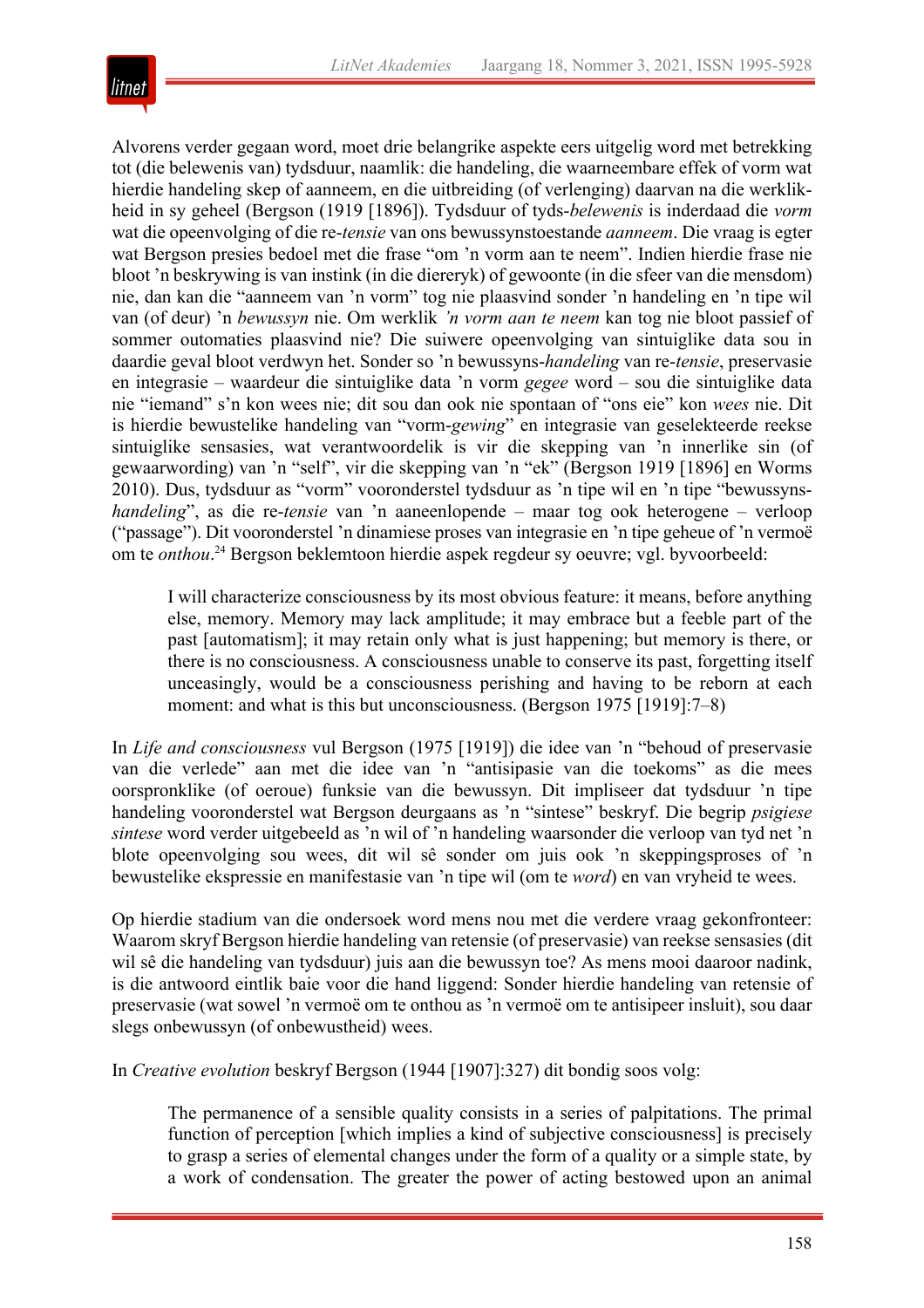

specie, the more numerous, probably, are the elementary changes that its faculty of perceiving concentrates into one of its instants.

Om dus enigsins bewus te wees van iets, vooronderstel altyd alreeds twee voorwaardes, naamlik die primordiale feit van die opeenvolging of heterogene kontinuïteit van tyd, en die oeroue handeling van die retensie of preservasie daarvan (waardeur dit vorm en singulariteit verkry). Om bewussyn te hê, is dus eerstens om bewus te wees van 'n sekere heterogene kontinuïteit; om bewustelik die effek van 'n opeenvolging te ervaar, 'n tipe transformasie – deur 'n handeling van integrasie – waarvan 'n eiesoortige bewussyn inherent *in* lewe self die beginsel is. Indien die reeks note van 'n melodie byvoorbeeld enigsins tot ons spreek of ons aanraak, is dit om die eenvoudige rede dat ons bewussyn die opeenvolging preserveer (of dit behoue laat bly). *Hoe dieper die ervaring (of belewenis) van die heterogene kontinuïteit van die opeenvolgende note, hoe meer intens sal dit ons affekteer en inspireer; hoe dieper ook sal ons waardering vir die melodie wees.*<sup>25</sup> Selfs die skynbaar passiewe effek wat (die belewenis van, of sensitiwiteit vir) sensasies op ons het (tot en met die passiwiteit van slaap) vooronderstel, in hoe 'n geringe mate ook al, alreeds 'n tipe bewussyns-*handeling*. Elke enkele sensasie wat ons beleef, is dus die effek van 'n *handeling* van preservasie of retensie (dit wil sê van tydsduur). Om die waarheid te sê, daar kan geen sensasie wees sonder die bewussyns*handeling* van tydsduur nie. Die retensie van hierdie opeenvolging skep terselfdertyd 'n tipe "binnekant" (die subjek of die gewaarwording van 'n "ek") asook 'n tipe "buitekant" (of die gewaarwording van 'n tipe objektiwiteit). Daar kan geen vorm van gewaarwording wees wat nie van die begin af reeds die impressie of indruk is van 'n tipe "buitekant" op 'n tipe "binnekant" nie, of van die "oop geheel" op die "deel" wat juis in of deur hierdie proses geskep en gepreserveer word nie (sien Mullarkey 2010:68);<sup>26</sup> op 'n "gedeelte" wat altyd in 'n proses van wording is; 'n proses van "om geskep te word" deur voortdurend dieper sowel geïntegreer as gedifferensieer te word.

Die nabyheid of onmiddellikheid en intensiteit van die sintuiglike gewaarwording is 'n teken van, of kriteria vir, die oorspronklikheid en singulariteit van die *temporele handeling*. En op 'n soortgelyke wyse (soos binnekort gesien sal word) is die verskyning van onderskeibare bewussynstoestande en syndes (net soos die *afsonderlike* klanke van 'n klok wat slaan wanneer ons dit aftel om die tyd te beraam) 'n aanduiding van die *handeling van verruimteliking*. Selfs die pseudopassiwiteit van die blote sensitiwiteit vir sensasie impliseer alreeds 'n *handeling*. Dit kan terug herlei word na die bewussyns-*handeling* van tydsduur, na die handeling van die preservasie of retensie van reekse opeenvolgende sintuiglike sensasies. Die ontvouing (uitbreiding of verlenging) van hierdie gepreserveerde sintuiglike sensasies konstitueer verder die werklike vryheid van 'n tipe wil en 'n tipe bewussyn se manifestasie. Die beweging vanaf 'n blote sensitiwiteit na 'n daadwerklike keuse is dus 'n enkele aaneenlopende handeling wat nie "buite" sy objek is, of plaasvind, nie maar eerder inherent is in sy effek of vorm wat dit aanneem.27 Die bewustelike sensitiwiteit vir die opeenvolging van sensasies is 'n temporele en waarneembare sintese of integrasie. Bewussyn in hierdie sin (of op hierdie stadium as tydsduur) kan sigself ook nie losmaak van sy effek of vorm wat dit aanneem sonder om terselfdertyd van aard (tipe, klassifikasie of representasie) te verander nie.<sup>28</sup> Anders gestel: Sodra die tipe bewussyn inherent *in* tydsduur begin om die objekte (of syndes) wat dit skep, te representeer of voor te stel (dit wil sê op 'n meer objektiewe wyse te "ken"), hou dit daardeur ook op om dit op 'n meer *onmiddellike* wyse te skep of vorm te *gee*. <sup>29</sup> Ansell Pearson and Mullarkey (2002:4) gee ook 'n uitgebreide uiteensetting van wat hier bedoel word. Die voorstelling (of representasie) van die reekse sensasies of gewaarwordings impliseer met ander woorde 'n tipe (noodwendige en ook noodsaaklike) "ver-objek-tivering". Hierdie laaste kwessie word later in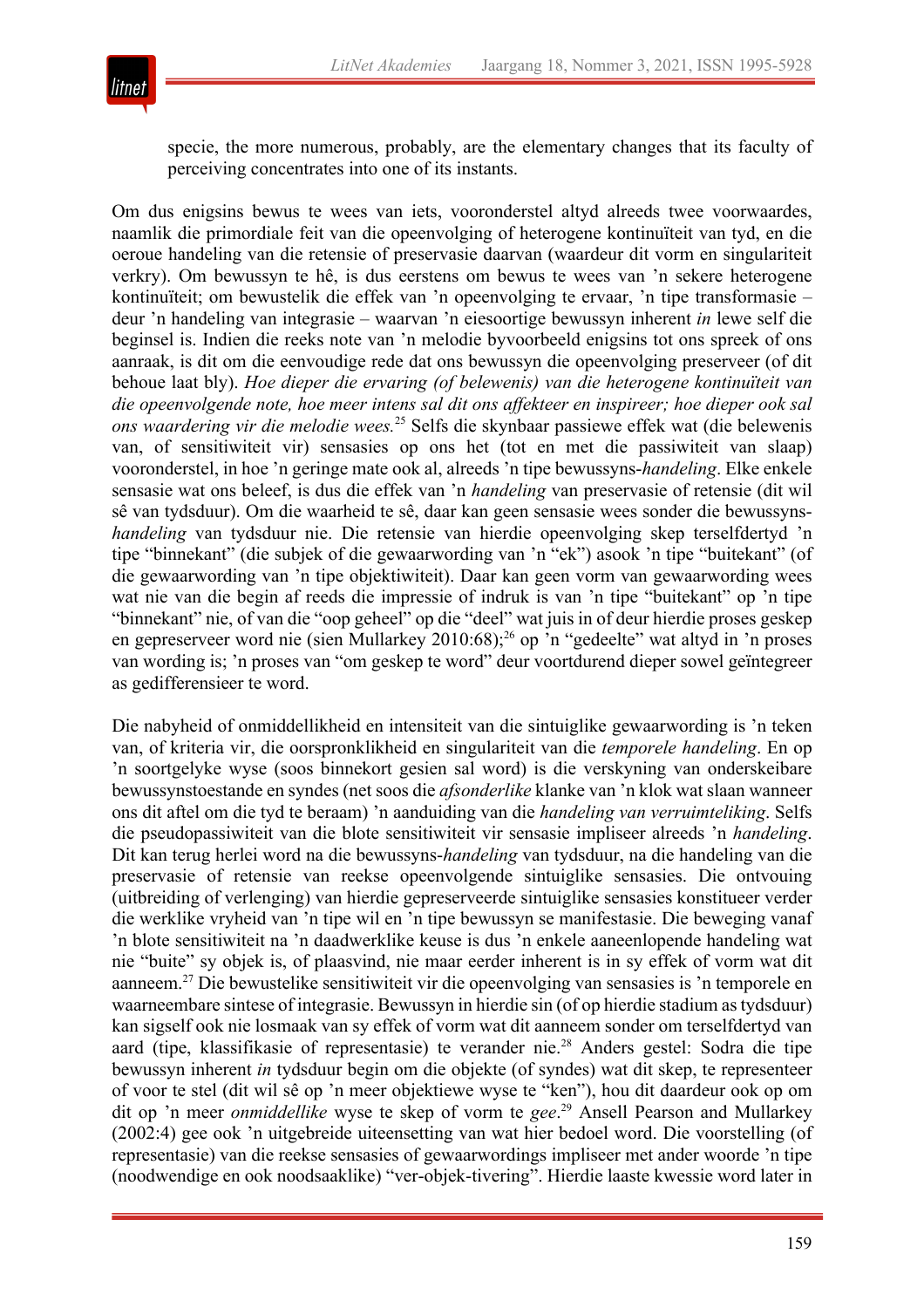

die artikel verder toegelig. Met betrekking tot die voorgaande moet daar nou 'n belangrike aspek toegevoeg word. Daar is aangedui dat bewussyn – in die spesifieke sin waarin dit as beskryf is, naamlik in die sin van tydsduur – 'n individuele en temporele handeling is, *'n singuliere* lewe (of 'n bepaalde proses van wil en wording). In die lig hiervan kan die verskillende ritmes van lewe (en vlakke van die werklikheid) – indien ons dit op 'n diepgaande manier wil *ervaar –* slegs waarlik *beleef* word *deur* (en *vanuit* die perspektief van) 'n gedifferensieerde bewussyn, naamlik ons eie. Later sal nietemin gesien word dat hierdie eie of eerstepersoonsperspektief in toenemende mates of grade uitgebrei of "oorkom" kan word deur die bewussyns-*aktiwiteit* van filosofiese intuïsie.

Elke bepaalde gedeelte (of porsie) van lewe of van die werklikheid word dus geskep deur die sametrekking ("contraction") van tyd in die sin van tydsduur. Daar is met ander woorde nie 'n ander, altyd alreeds gegewe (en reeds verruimtelikte) werklikheid of lewe "agter" alles nie, dit wil sê "agter" die werklikheid wat deur die verloop ("passage") van tyd en die temporele en eiesoortige bewussyn inherent *in* tydsduur geskep word nie. Hierdie werklikheid vorm 'n "oop geheel" van verskillende ritmes van die sametrekking van tydsduur; 'n werklikheid wat (aanvanklik) slegs gedeeltelik toeganklik is deur ons elkeen se eie, singuliere en temporele bewussyns-*handeling* (en belewenis) van tydsduur.<sup>30</sup> Tydsduur is dus nie 'n "ding-in-sigself" wat altyd alreeds as 'n ontoeganklike, verruimtelikte en reeds gedetermineerde krag, objek of onveranderlike substansie bestaan nie. Kortom: *Tydsduur is 'n bewussyns-handeling wat onafskeidbaar deel is van ons en waardeur ons tot dieselfde mate (of op 'n eweredige wyse) onafskeidbaar deel is van alles.* In die lig hiervan is dit maklik om in te sien waarom die (veral vroeë) fenomenologie se oriëntasie (of intensie) ten opsigte van tydsduur 'n onmoontlikheid impliseer; die intensie (en poging), naamlik, om die aard of effek en fundamentele struktuur van tydsduur – as 'n aaneenlopende, heterogene veelvuldigheid – te probeer vasvang en beskryf. So 'n poging is eenvoudig onmoontlik, want soos pas gesien is, kan die tipe bewussyn inherent *in* tydsduur slegs be-*leef* word. Sodra die effekte (of die gewaarwording van reekse sensasies) beskryf, gerepresenteer, voorgestel of geklassifiseer word, word daar terselfdertyd afstand gedoen van die intieme verbintenis met die ononderbroke (alhoewel ook heterogene) *vloei van tydsduur* self. Die beskrywing of voorstelling van die (gewaarwordings van) reekse sensasies van (die handeling van) tydsduur, genereer terselfdertyd 'n transformasie en dualisering wat 'n verandering in tipe en klassifikasie teweegbring. Vervolgens kan gekyk word na hierdie ander (ruimtelike) bewussyns-*handeling*. Die handeling, naamlik, waardeur 'n verdeling (of denaturering) van 'n heterogene alhoewel ook onverdeelde (en miskien tot dieselfde mate toe ook minder gedifferensieerde) proses geskep word. Dit is dan ook hierdie ander tipe (ruimtelike) bewussyns-*handeling* wat 'n mate van "ver-objek-tivering" en 'n verandering in tipe genereer. Sien Bergson (2001 [1888]:100–1) in hierdie verband.

Met bogenoemde in gedagte word nou eers weer 'n paar belangrike vrae gestel: Waarom verdeel ons dit wat oorspronklik onverdeeld is en transformeer (en denatureer) ons dit om sodoende 'n verskil in aard of tipe te genereer? Doen ons dit *slegs* ter wille van die alledaagse en meer praktiese behoeftes van die lewe? *Hoe* vind hierdie verdeling van die onverdeelde (alhoewel ook heterogene) vloei van tydsduur plaas, en tot watter mate word ruimte juis hierdeur *geskep* of *verwek* ("engender")? Wat is die effek van hierdie handeling van verdeling, differensiëring en verruimteliking, en in watter sin is dit die moontlikheidsvoorwaarde vir persepsie, refleksie, taal en representasie – insluitende kennis in 'n meer algemene sin? Om mee te begin: Net soos tydsduur terug herlei kan word na 'n oorspronklike bewussyns-*handeling*, na die basiese en oeroue realiteit van ons lewens, net so kan die handeling van verdeling – op 'n ewe beduidende manier – terug herlei word na die basiese behoeftes van ons lewens; na 'n distansiëring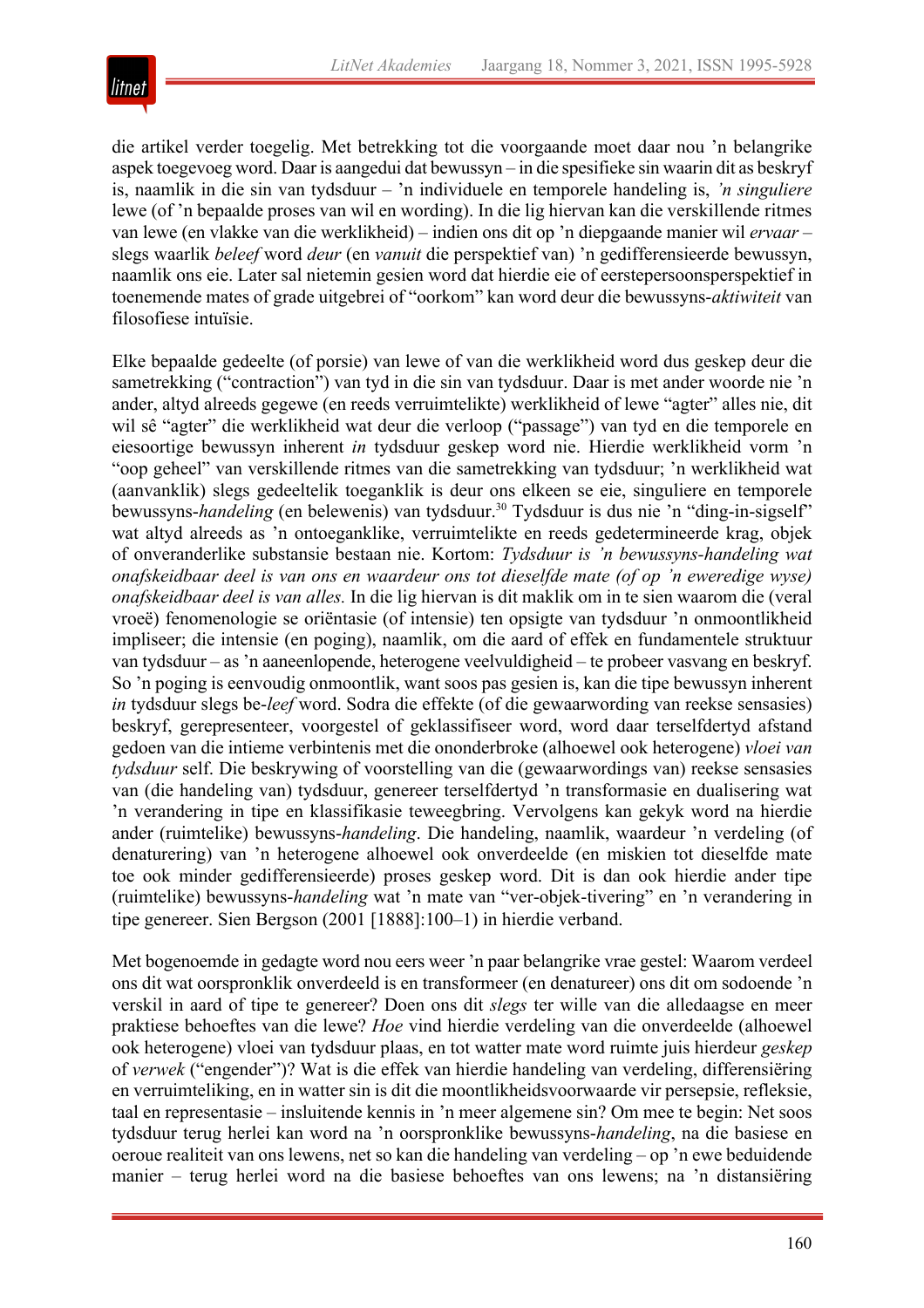

(*aanvanklik* net eers) ter wille van oorlewing en die generering van kennis. Ansell Pearson en Mullarkey (2002:2; oorspronklike kursivering) gee 'n duidelike beskrywing hiervan: "'[A]bstract unity' and 'abstract multiplicity' are determinations of space *and* categories of the understanding (that is, they are schemas imposed upon the real in order to make it something uniform, regular, and calculable *for us*)."

In teenstelling met die noue verstrengeling van 'n fisiese liggaam aan die natuur en sy onversetlike natuurwette (soos in die geval van instink), verwys Bergson (1919 [1896]) ook na die seleksie of uitsondering van beelde en objekte as 'n ewe belangrike deel van ons lewens. Ons lewens sluit dus ook ons behoeftes in. Nietemin is dit belangrik om die tipe noodsaaklikheid onderliggend aan die handeling van differensiasie en verruimteliking te onderskei van die noodsaaklikheid verbonde aan 'n streng fisieke behoefte (soos nog die geval is met instink by diere). Dit is 'n noodsaaklikheid wat, hoe paradoksaal dit ook al klink, ook keuse en grade van vryheid insluit, alhoewel hierdie vryheid op sy laagste vlak totaal en al outomaties word en op niks méér of groter gerig is as die onmiddellike bevrediging van ons behoeftes nie.31 Die noodsaaklikheid om te kan selekteer of te kies ten einde te kan beweeg en handelinge uit te voer, vereis noodwendig die waarneming van *afsonderlike* objekte en dus 'n vermoë om te kan differensieer en abstraheer. Volgens Bergson sluit hierdie vermoë ook 'n vorm van bewussyn in. Dit word moontlik gemaak deur 'n ander tipe (ruimtelike) bewussyns-*handeling*. Gutting (2010:64) se waarneming met betrekking tot hierdie stelling is verder insiggewend:

Bergson sees science as essentially tied to what he calls the "cinemato-graphical method". By this he means that science always views reality not as a continuous flux (the duration that it in fact is) but as a series of instantaneous "snapshots" extracted from this flux.

Hierdie vermoë om te selekteer is nie slegs 'n noodsaaklike voorvereiste vir oorlewing, wetenskap, kennis en die bevrediging van ons daaglikse behoeftes nie. *Belangriker nog: Dit is ook intiem verbonde* aan – en *die moontlikheidsvoorwaarde* vir – die *generering van daardie ander, fenomenologiese betekenis van bewussyn, naamlik bewussyn as 'n intensionele blik, 'n tipe spasiëring – of skepping van 'n gaping – en 'n verskyning.* Sien Kelly (2010) in hierdie verband. Bergson (1975 [1919]:14, 15) gee so 'n verhelderende beskrywing van hierdie tipe ruimtelike bewussyns-*handeling* in *Mind-energy: lectures and essays* dat hy hier breedvoerig aangehaal word:

If consciousness [in this sense] means choice and if its role be to decide, it is unlikely that we shall meet it in organisms which do not move spontaneously, and which have no decision to take. […] It appears to me therefore extremely likely that consciousness, originally immanent in all that lives, is dormant where there is no longer spontaneous movement, and awakens when life tends to free activity. […] What happens when one of our actions ceases to be spontaneous and becomes automatic? Consciousness departs from it. […] [W]hen is it that our consciousness attains its greatest liveliness? Is it not at those moments of inward crisis when we hesitate between two, or it may be several, different courses to take, when we feel that our future will be what we make it. The variations in the intensity of our consciousness seem then to correspond to the more or less considerable sum of choice or, as I would say, to the amount of creation, which our conduct requires. […] If consciousness means memory and anticipation, it is because consciousness is synonymous with choice.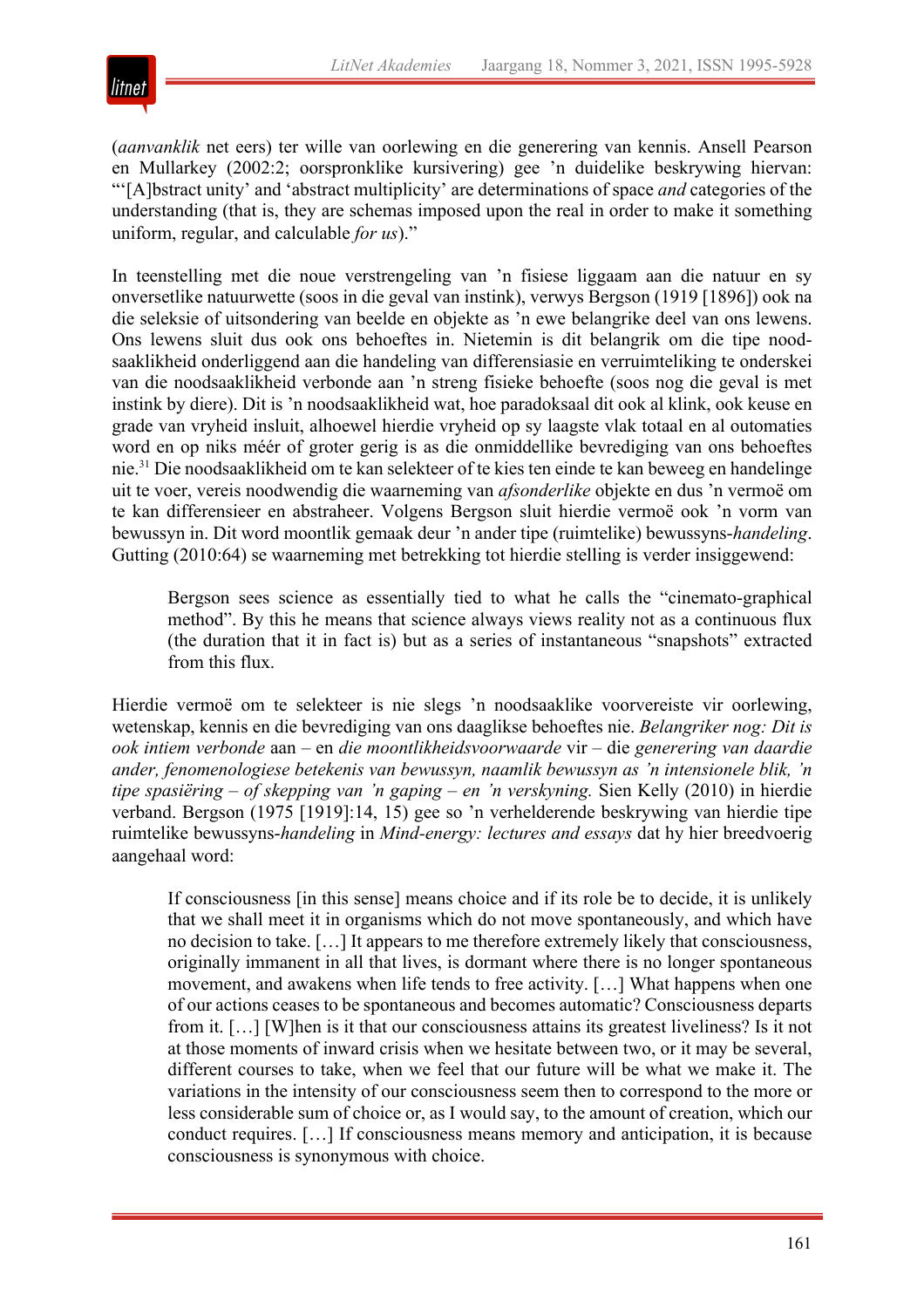

Dus: *Die intensiteit van ons bewustelike keuses is terselfdertyd 'n weerspieëling van die intensiteit van ons bewussyn self*. Hierdie onderskeid in grade van intensiteit manifesteer sigself in die variasie (in vlakke van bewussyn) vanaf die laagste graad van outomatisme (in die algehele reëlmatigheid van gewoontes en instink) tot die hoogste graad van vryheid in werklike spontaniteit. Dit is terloops interessant om te noem dat die begrip *gaping* (byvoorbeeld tussen 'n stimulus en 'n bewustelik geselekteerde respons) ook verband hou met die antieke Griekse begrip *agapē* wat verwys na 'n soortgelyke gaping of stilte (voor enige respons), onderliggend aan die hoogste, onvoorwaardelike vorm van liefde (Agape 2019).

Op hierdie stadium van die ondersoek moet die twee tipes bewussyns-*handelinge* (die temporele en die ruimtelike) met mekaar in verband gebring word. Bewussyn as integrasie, as die temporele handeling van tydsduur enersyds, en bewussyn as differensiasie, as die ruimtelike handeling van intensionaliteit en spasiëring andersyds, is volgens Bergson albei ewe oorspronklik. Daar is selfs 'n verbintenis tussen die twee vorme van bewussyn (sien Bergson 1944 [1907]:118). Tog is die oriëntasies van hierdie twee vorme van bewussyn in hul respektiewelike relasie tot lewe paradoksaal. Enersyds behels die tipe bewussyn inherent *in* tydsduur 'n temporele handeling van retensie, integrasie, sintetisering en eenheid (deur middel van geheue). Andersyds behels die tipe bewussyn wat betrokke is by ruimte, 'n differensiërende handeling van seleksie en onderskeiding (veral kenmerkend van meer organiese vorms van lewe).32 Maar van spesiale belang hier is die volgende: *Hoe dieper die graad van integrasie is, hoe "dikker" en meer kompleks is die sametrekking van lae van geheue en herinneringe in die vorm van tydsduur. Hoe groter ook is die vermoë vir die teenoorgestelde beweging of handeling van differensiëring en individualisering* regdeur sy teks. Verder vind hierdie handeling van spasiëring en differensiëring (die beginsel van verdeling) kenmerkend van die menslike wese, sy oorsprong en motivering in hierdie einste onvermydelikheid van selektering. Ansell Pearson en Mullarkey (2002:2) bevestig weer eens hierdie stelling: "'[A]bstract unity' and 'abstract multiplicity' are determinations of space *and* categories of the understanding (that is, they are schemas imposed upon the real in order to make it something uniform, regular, and calculable *for us*)." Hierdie tipe bewussyn (as die handeling van verdeling, onderskeiding en selektering), vind sy suiwerste en mees abstrakte instrument in die menslike intelligensie (soos dit in byvoorbeeld persepsie, logika en wiskunde gemanifesteer word).33

Die begrip *verskyning* (wat Bergson met die grootste presisie beskryf in die eerste hoofstuk van *Matter and memory*) het sy eie struktuur en is – *aanvanklik* slegs – gebaseer op die behoeftes van die lewe en die liggaam (sien Bergson (1919 [1896]:87). Dit is in hierdie beskrywing waar ons die belangrikste oorvleueling tussen Bergson en die fenomenologie vind. Bergson demonstreer hoe die geselekteerde reeks bruikbare objekte onthul word in of *deur* die ruimtelike afstand of gaping wat tussen liggaam en wêreld geskep word.34 Die liggaam skep 'n tipe ruimte ("void") rondom sigself om slegs dié objekte waar te neem wat sy behoeftes sal bevredig of waarin dit 'n belangstelling het (sien Bergson 1919 [1896]:118). Verder demonstreer Bergson hoe ons hierdie gaping of spasie ("void") verkeerdelik beskou as 'n innerlike ruimte, terwyl dit aanvanklik eerder 'n praktiese onderskeid is wat hier getref word. Dit is 'n tipe "huiwering" tussen stimulus en 'n geselekteerde respons. Hierdie gaping tussen liggaam en wêreld neem die vorm aan van 'n sensoriese filter of sif wat by die mens teweeggebring word deur 'n intellektuele skema of beginsel van ruimte (of verruimteliking). Deur middel van hierdie intellektuele beginsel word die geselekteerde objek op 'n afstand gehou, "daar waar dit in die wêreld is". Terwyl diere 'n onderskeid tref op grond van dit waarop hul instinkte outomaties gerig is, neem die handeling van uitsondering (selektering of onderskeiding en verdeling) by die mens (aanvanklik) die vorm aan van 'n homogenisering ("a cutting out")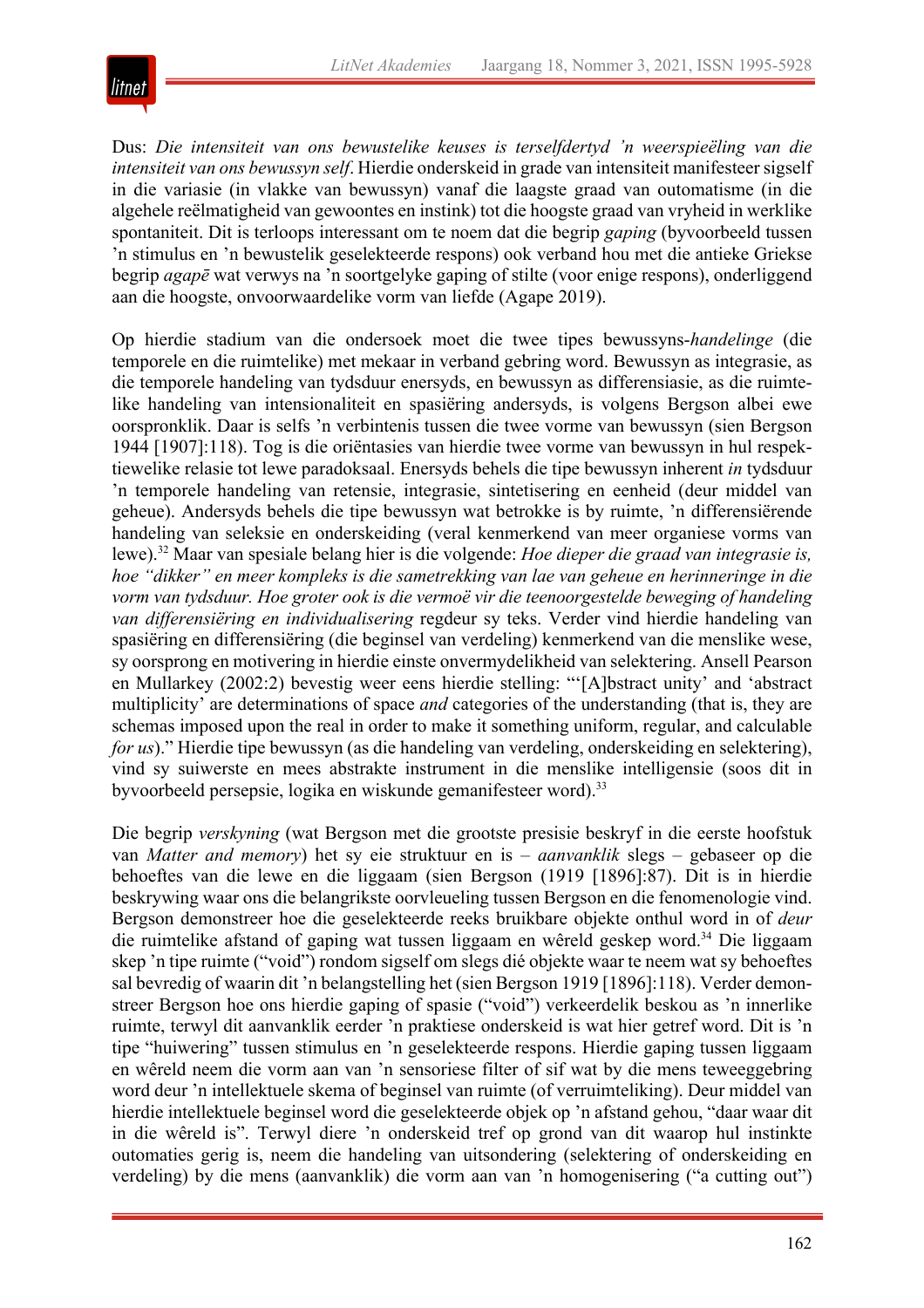

van materiële objekte in ruimte. Nietemin het beweging (die heterogene kontinuïteit en vloeibaarheid van tydsduur) 'n manier om die intellek se geneigdheid om die werklikheid in onderskeibare objekte of syndes te verdeel, in twyfel te trek. Deur hierdie betwyfeling word die relatiwiteit van die intellek se geneigdheid om die realiteit of werklikheid te verdeel, ontbloot, en word ons sodoende weer teruggeneem na die oorspronklike onverdeelbaarheid van onsself en die werklikheid. *Slegs die vloeibaarheid van beweging ("motion") stel ons in staat om die homogeniteit van die ruimtelike verdeling ("ver-objek-tivering" en wegskeuring) te oorkom.* Alvorens hierdie gaping, skeuring of verdeling oorkom word, is dit belangrik om eers die aard daarvan verder te ontvou. Die verdeling, spasiëring of differensiëring skep 'n verruimteliking wat *gelyktydig* sowel 'n voorstelling (denkbeeldig of ideaal – "ideal") as werklik (materieel) is; dit is sowel 'n verskynsel (of 'n fenomeen) as konkreet; sowel gees (denke) as materie (syn); sowel suiwer (abstrak) as pragmaties (sien Bergson 1919 [1896]:306). Handeling neem hier die vorm aan van 'n waarneming of 'n andersoortige manier van "sien" wat 'n tipe abstraksie behels (in die sin van 'n "verskyning"). Dit abstraheer ("ver-objek-tiveer" of verruimtelik) die werklikheid *byna* tot so 'n mate dat dit daardie *ander* meer organiese en singuliere oriëntasie ten opsigte van lewe (kenmerkend van die vloeibaarheid van tydsduur) van ons verberg. Verder is die handeling van tydsduur – ironies genoeg – juis die motivering (die impetus en energie, of *élan vital*) vir hierdie teenoorgestelde handeling van verruimteliking of "ver-objek-tivering". In *The creative mind* beskryf (Bergson 2007 [1934]:6) dit treffend soos volg: "It is not the 'states', simple snapshots we have taken once again along the course of change, that are real; on the contrary, it is flux, the continuity of transition, it is change itself that is real. This change is indivisible, it is even substantial."

Die "verskynsels" (objekte, representasies, beelde of syndes) wat deur hierdie handeling van verruimteliking geskep word, verberg egter die inherente impuls van die *élan vital* (of die vloeibaarheid van tydsduur) van ons *slegs* indien ons onsself toelaat om ten volle vasgevang ("trapped") te word in die wêreld van geabstraheerde beelde en objekte: "If catching a glimpse of pure duration demands that we suspend the habit of representing time in terms of space, then this is also what is required, on Bergson's account, for recovering the fundamental self" (Massey 2015:68). *Sodra ons onsself dus bewustelik toelaat om tot 'n sekere mate geabsorbeer te word in die ritmes van tydsduur, word die vloeibaarheid daarvan – die feit dat dit voortdurend in 'n proses van transformasie is – baie duidelik.* Sodoende word ook die onderskeid tussen (en eiesoortigheid van) tydsduur enersyds en die skynbare leë, verruimtelikte tyd (dit wil sê die objekte, representasies of beelde) andersyds baie duidelik. Gedurende so 'n bewustelike diepgaande *belewenis* van tydsduur word ons in staat gestel om 'n onderskeid tussen tydsduur en ruimte te tref, eerder as om die twee bewussynstoestande met mekaar te verwar of te sien as 'n mengsel ("mixture") soos ons dit gewoonlik (uit gewoonte) doen. "For experience always gives us a composite of space and duration" (Deleuze 2006:37). Na so 'n diepgaande belewenis van hierdie onderskeid moet ons dan ook 'n stap verder gaan en hierdie onderskeid oorkom en tydsduur en ruimte op 'n *bewustelike* wyse weer met mekaar versoen. Slegs hierdeur word intuïsie – 'n hoër vlak van bewussyn en van die mens se werklikheids-*belewenis* – enigsins moontlik. Indien tydsduur en ruimte dus twee eiesoortige bewussyns-*handelinge* impliseer, wat terselfdertyd twee eiesoortige gewaarwordings van lewe (en van die werklikheid) aandui – eerder as twee eksterne (of ekstensiewe) dinge wat verband hou met twee raaiselagtige entiteite of toestande – bly daar nog 'n belangrike taak oor. Daar moet naamlik in die fynste besonderhede beskryf word presies *hoe* hierdie twee bewussyns-*handelinge* (wat twee dimensies of vlakke van die werklikheid impliseer) met mekaar herenig (of versoen) kan word. Dit moet verder op so 'n wyse versoen word dat mens daardeur ook (in variërende mates of grade) verby die eerstepersoonsperspektief kan uitreik. So 'n uitreiking na dit wat "groter" of "dieper" is as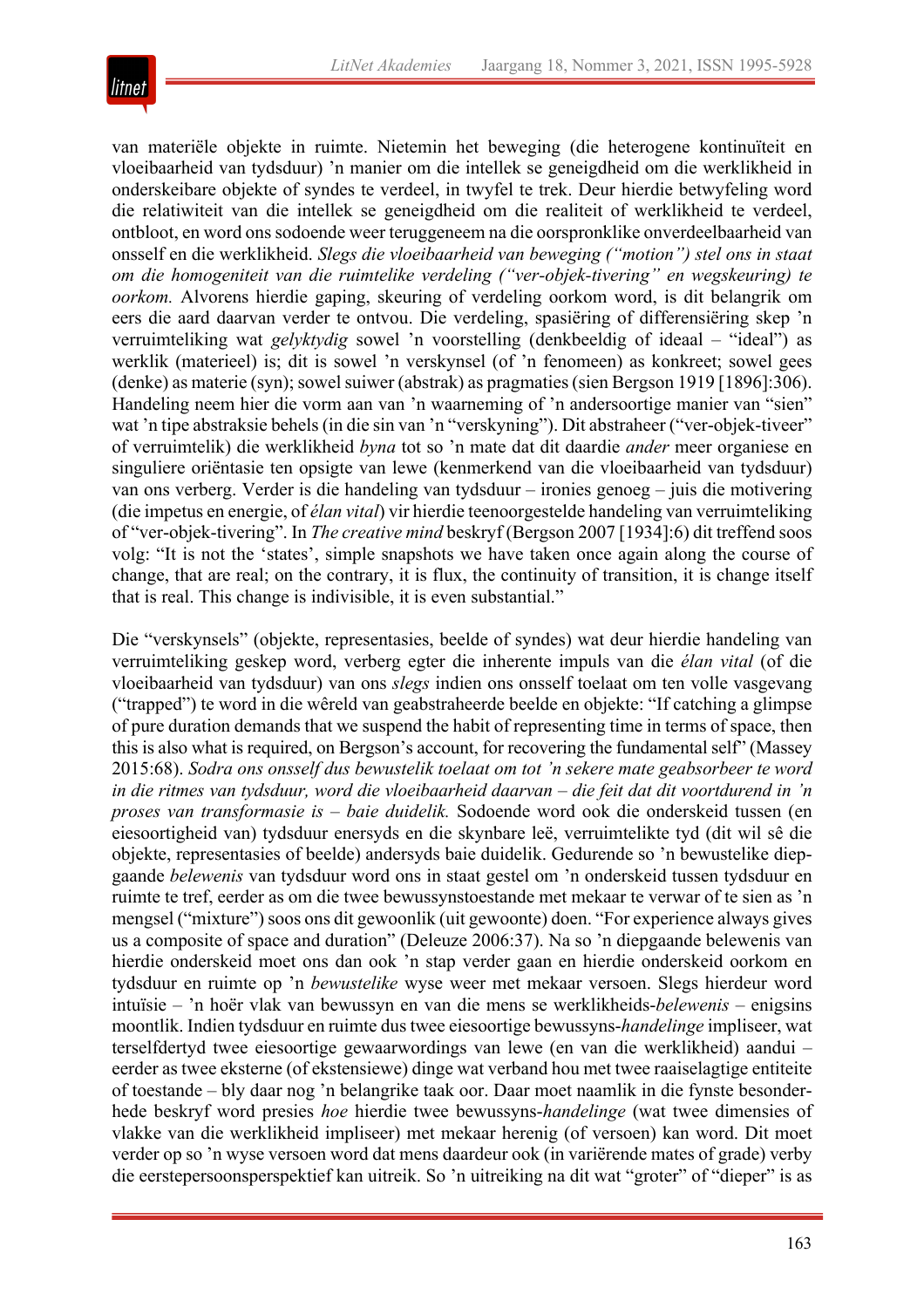



bloot die eie self (en sy individuele behoeftes), word moontlik gemaak deur die bewussyns*handeling* van filosofiese intuïsie.

### **4. Intuïsie: 'n hereniging (of versoening) van die twee bewussyns-***handelinge* **(gewaarwordings of sins-***belewenisse***) van lewe**

Die primêre doelwit van Bergson se filosofiese oeuvre – al van die begin af in *Time and free will*, regdeur tot in *Creative evolution* – is die voortdurende hereniging (of versoening) van die oeroue proses van dualisering wat in die voorgaande afdelings ontvou is. Sy doelstelling is om 'n (voortdurende proses van) hereniging (asook 'n tipe balans) te bewerkstellig tussen die twee paradoksale bewussyns-*handelinge*; 'n tipe versoening van die twee bewegings wat betrekking het op twee tipes gewaarwordings en dimensies van lewe en die werklikheid.<sup>35</sup> Alhoewel albei hierdie bewegings (of neigings) ewe onvermydelik – asook ewe belangrik – is, *is* hulle terselfdertyd ook in 'n paradoksale spanning of in-*tensie* met mekaar.36 Tot op hierdie punt in die bespreking is hoofsaaklik daarop gefokus om 'n beskrywing te gee van die aard van hierdie oeroue proses van dualisasie, dit wil sê van die tweeledigheid ("duplicity") of breuk tussen hierdie twee bewussyns-*handelinge* wat betrekking het op twee gewaarwordings van lewe. Die vraag wat die ondersoek in hierdie laaste gedeelte van die bespreking sal lei, het betrekking op die (voortdurende proses van) hereniging van hierdie twee paradoksale bewegings (of bewussyns-*handelinge*).

Van die aspekte waarna nou gekyk gaan word, is breedweg die volgende: Wat is die aard van die tipe "eenheid" wat bereik sal word deur 'n versoening van die twee bewussyns-*handelinge* (of sins-*belewenisse*) van lewe? Hoe moet die ingewikkelde verhouding tussen hierdie twee dimensies van ons lewens verstaan word?<sup>37</sup> Aan die een kant vind ons die grootliks virtuele dimensie van tydsduur wat 'n deurlopende retensie of preservasie is van reekse sensasies (of sensoriese data). Dit is 'n dimensie of 'n vlak van die lewe (en die werklikheid) waardeur singuliere lewens *geskep* word en wat Bergson in *Time and free will* (1888) met die term *kwalitatiewe*, *heterogene veelvuldigheid* beskryf. Om dit anders te stel: Tydsduur, aan die een kant, is grotendeels 'n virtuele dimensie (of 'n virtuele tipe geheue) van die werklikheid. Hierdie grootliks virtuele geheue word binne elkeen van ons (en binne alle vorme van lewe en selfs die skynbaar lewelose syndes en objekte) lewend gehou deur die *temporele handeling* van retensie, van 'n voort-*durende* ("enduring"), alhoewel ook heterogene reeks herinneringe van sintuiglike ervarings. Dit is 'n dimensie wat ook, soos gesien is, 'n vorm en 'n singuliere karakter aan elke (skynbaar) afsonderlike synde gee. Aan die ander kant vind ons die dimensie van ruimte en verruimtelikte tyd wat grotendeels aktueel is en wat Bergson in *Time and free will* (1888) as 'n "*kwantitatiewe*, homogene veelvuldigheid" beskryf.<sup>38, 39</sup> Dit is 'n sfeer (of 'n vlak) van die aktuele werklikheid wat deur middel van 'n *handeling van verruimteliking* gemanifesteer word as 'n eksterne (of "ver-objek-tiveerde") lewe. As sodanig bestaan dit uit *skynbaar* afsonderlike segmente van byvoorbeeld bewussyns-toestande en diskrete, uitgebreide (ekstensiewe) objekte, voorstellings of beelde (syndes). In *Time and free will* slaag Bergson nog nie daarin om die twee vlakke van bewussyn en van die werklikheid op 'n doeltreffende wyse met mekaar te herenig nie. Die versoening bly 'n gebeurtenis wat bloot tot die menslike psige beperk is:

[Duration is] a mental synthesis, a psychic and therefore unextended process. [And] the interval of duration exists only for us and on account of the interpenetration of our conscious states. Outside ourselves we should find only space, and consequently nothing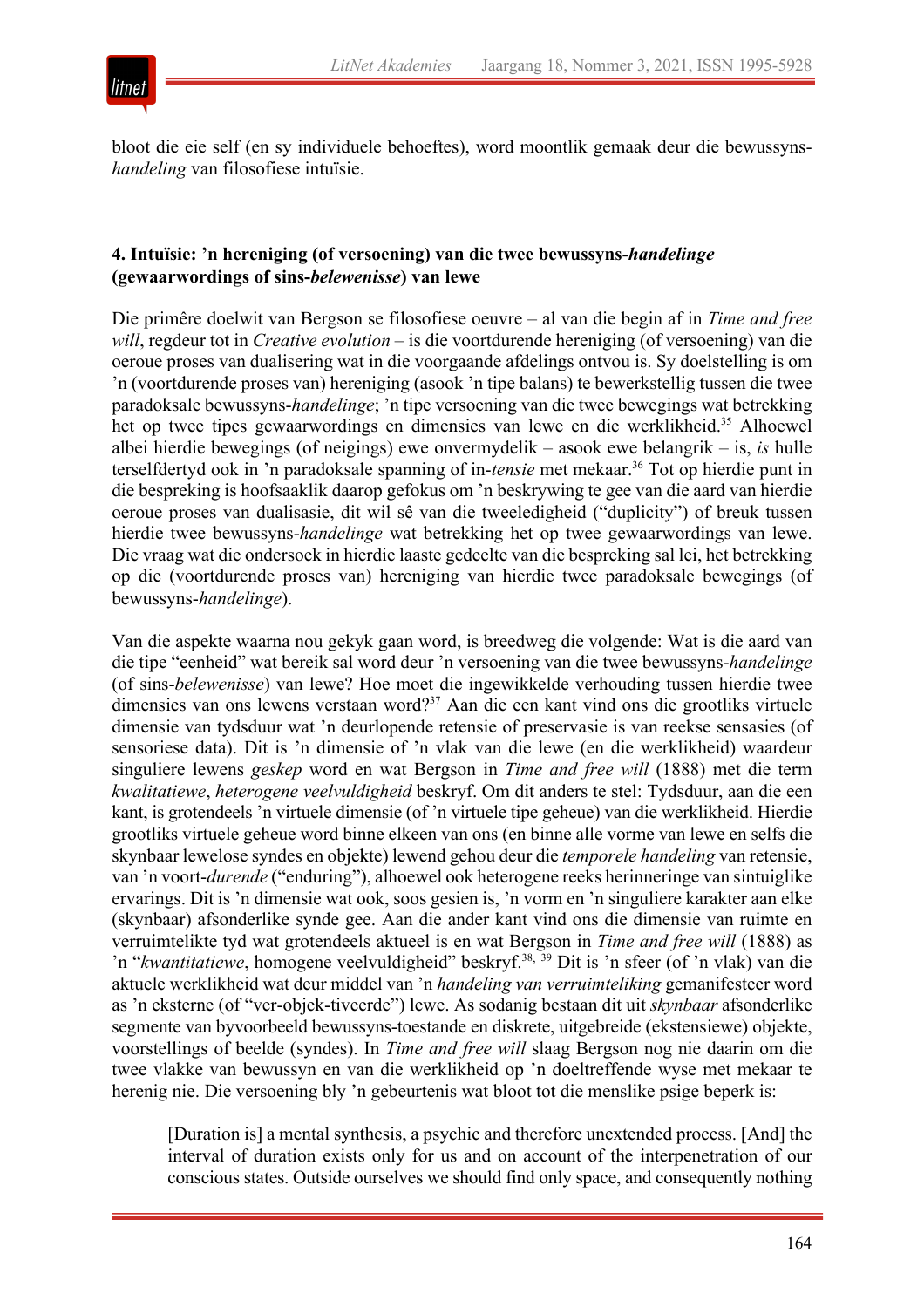

but simultaneities, of which we could not even say that they are objectively successive [...]. (Bergson 2001 [1888]:111 en 116)

In hierdie teks bly die hereniging dus beperk tot die mens se eie innerlike of psigiese werklikheid of belewenis. Bergson se vroeë uiteensetting van die aard van tydsduur in *Time and free will* is met ander woorde problematies. Ansell Pearson and Mullarkey (2002:10) bevestig hierdie waarneming: "If external things do not endure and duration is a phenomenon of consciousness only, then the danger arises of it being readily treated as a subjective determination (that of a mere appearance)." Ruimtelike (of ekstensiewe) objekte, syndes, beelde en voorstellings het, om dit eenvoudig te stel, (skynbaar) slegs 'n vorm van bestaan binne die mens se eie en byna solipsistiese en geslote psige.

*Matter and memory* ('n latere werk wat in 1896 verskyn het), slaag ook nie heeltemal daarin om die twee paradoksale bewussyns-*handelinge* (wat betrekking het op die twee gewaarwordings van lewe) met mekaar te versoen (of te herenig) nie. In hierdie werk word die lewe van die gees (die temporele bewussyns-*handeling* "binne ons") en die lewe van die liggaam (die bewussyns-*handeling* van verruimteliking wat 'n tipe "buitekant" skep) wel *tot 'n mate* met mekaar in verband gebring. Die lewe van die gees (of die bewussyns-*handeling* "binne ons") en die lewe van materie (of die bewussyns-*handeling* "buite ons") word met mekaar in verband gebring in terme van verskillende ritmes of grade van sametrekking ("contraction") en uitsetting ("expansion") van tyd self. Nietemin bly die dualiteit (of die kwalitatiewe verskil in aard of tipe) tussen die grootliks virtuele handeling van integrasie van tydsduur (wat in die artikel verband hou met die begrip *lewe*) enersyds, en die grootliks aktuele handeling van representasie, voorstelling en verruimteliking (wat in die artikel verband hou met die begrip *refleksiewe bewussyn*) andersyds, in *Matter and memory* steeds onoorkombaar. Die verdeling van die oorspronklike onverdeelde "oop geheel" word in *Matter and memory* hoofsaaklik steeds gekonstitueer (en dus geïnisieer) deur 'n handeling van die (grootliks aktuele) *refleksiewe bewussyn*. In soverre die verdeling (of skeuring) in hierdie teks deur die mens se eie (of inherente) refleksiewe (sowel as prerefleksiewe) bewussyn geïnisieer (of teweeg gebring) word, bly ruimte (byna) net 'n denkbeeldige ("imaginary") struktuur of skema *immanent* in die werklikheid. Ons refleksiewe denke bly dus as't ware nog in sigself vasgevang, byna soos die dier steeds in sy instinktiewe lewe opgesluit is – sonder enige dimensie van transendensie, *alteriteit* of virtuele *on-*toe-eienbaarheid. Die gaping of huiwering tussen stimulus en respons funksioneer hoofsaaklik as 'n aktuele en grotendeels outomatiese meganisme waardeur die behoeftes van die lewe bevredig word. "Our perceptions [which generate homogeneous space and time] give us the plan of our eventual action on things" (Bergson 1944 [1907]:206). Kortom: In *Matter and memory* is die oeroue skeuring tussen tydsduur (lewe) en ruimte (bewussyn) bloot die resultaat van 'n *refleksiewe* "denk-aktiwiteit" wat immanent bly in die werklikheid en wat op niks *meer* (of op niks "groter" of "dieper" en meer *sin*-vol) gerig is as die behoeftes wat immanent in die mens se individuele (en refleksiewe) lewe is nie.<sup>40</sup> Anders gestel: Sowel lewe (tydsduur, wat, soos gesien is, eintlik ook 'n tipe bewussyn is) as denke (verruimtelikte tyd, hier beskryf as die grootliks refleksiewe en selfs prerefleksiewe bewussyn) vind in hierdie teks deur die mens se eie refleksiwiteit en binne 'n dimensie van immanensie plaas.

Dit is eers later, in *Creative evolution* (wat in 1907 verskyn het), waar Bergson begin om 'n indringende studie te doen van die wesenlike – dit wil sê die ontologiese en ook metafisiese – aard van (die begrip) *lewe* as sodanig. Lewe manifesteer sigself in die ontvouing van gepreserveerde sensasies; lewe self is dus die dryfkrag inherent in die kreatiewe ontwikkeling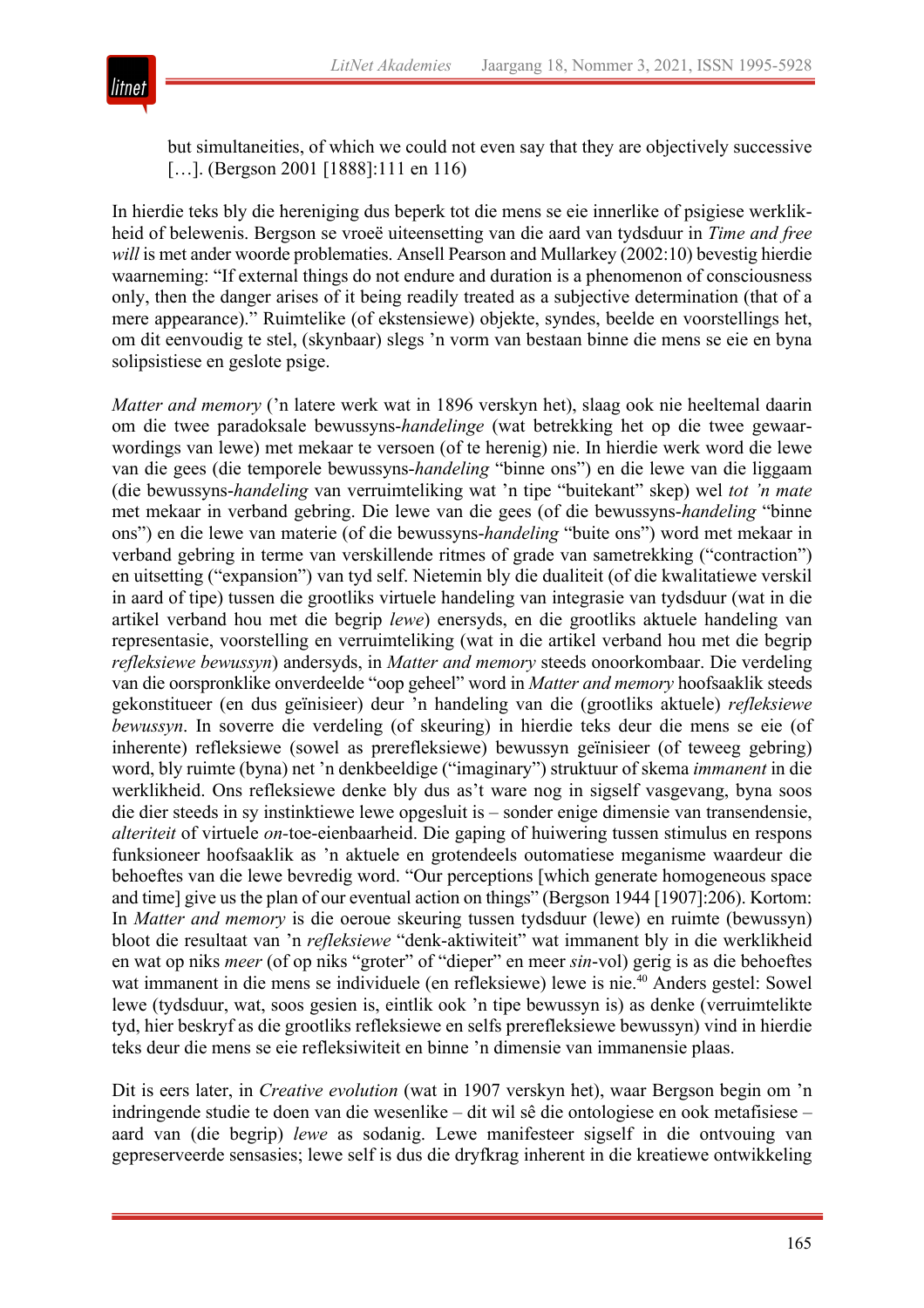

van evolusie. Bergson (1944 [1907]:27) se beskrywing in *Creative evolution* van die tipe bewussyn wat inherent is in die evolusie van lewe is verhelderend:

Evolution implies a real persistence of the past in the present, a duration which is, as it were, a hyphen, a connecting link. In other words, to know a living being or *natural system* is to get at the very interval of duration [...] Continuity of change, preservation of the past in the present, real duration – the living being seems, then, to share these attributes with consciousness. Can we go further and say that life, like conscious activity, is invention, is unceasing creation?

Hoe vind hierdie kreatiewe evolusie egter plaas? In *Creative evolution* verduidelik Bergson hoe lewe (wat nou as die vloeiende energie van die *élan vital* beskryf word) as't ware *self* in twee verdeel. Hierdie verdeling van lewe in twee geskied telkens wanneer lewe in kontak kom met 'n tipe "hindernis" – 'n dimensie van *on*toe-eienbaarheid of metafisiese *alteriteit* – wat sy eie kreatiewe vloei (in variërende mates of grade) vertraag. Van spesiale belang hier is dat hierdie hindernis (of dimensie van *alteriteit*) in *Creative evolution* voorgestel word as lewe (of die *élan vital*) se eie teenoorgestelde beweging of neiging. Dit is 'n neiging, beweging of lewe*gewende* krag wat sigself manifesteer in vorme van materie. Soos Douglass (2012:303) dit stel: "Bergson's universe is self-creative, but it is also self-destructive. The *élan vital* divides, as its energy devolves into static forms, spirit slumping into matter." Die verdeling vind plaas in soverre materie (as die uitdrukking van hierdie dimensie van *alteriteit* en *on*toe-eienbaarheid) 'n tipe weerstand teen die kreatiewe vloei van lewe (in die sin van tydsduur) bied. In *Creative evolution* word lewe (of die *élan vital*) dus 'n impetus (of transendente dimensie van *alteriteit*) wat albei polariteite insluit; sowel tyd (of die kreatiewe vloei van tydsduur as 'n temporele bewussyns-*handeling* van voortdurende re-*tensie* of integrasie), as ruimte en verruimtelikte tyd (of die refleksiewe bewussyns-*handeling* van representering, "ver-beeld-ing" en voorstelling). Lewe (die *élan vital* inherent in tydsduur) ontwikkel ("evolves") om vorme van materie (syndes, byvoorbeeld spesies, objekte, beelde en representasies) te vorm as onvermydelike en ook noodsaaklike (immanente) stoppunte wat die kreatiewe (transendente) vloei van lewe vertraag (of *tydelik* tot stilstand bring). Daar is dus nou sowel 'n *transendente* krag (of metafisiese dimensie) as 'n *immanente* uitdrukking van hierdie krag inherent in lewe (of die *élan vital*) betrokke. Lewe as 'n kreatiewe vloei van tyd ontwikkel ("evolves") met ander woorde tot op 'n punt waar dit (*byna* totaal en al) teenstrydig met sigself word, en hierdie teenstrydigheid kom tot uitdrukking in die vorm van verruimteliking en intelligensie (die generering van representasies en kennis); eienskappe wat die mens as 'n eiesoortige spesie definieer. Lewe ontwikkel op hierdie wyse voort om sodoende 'n al hoe groter (of meer doeltreffende) invloed op die teenoorgestelde beweging van materie te hê (waarby dit aanvanklik aanpas ten einde dit dieper te kan binnedring en sodoende te *vorm*). Kortom: In *Creative evolution* word die dualiteit tussen ons "lewens" enersyds (die kreatiewe vloei van tydsduur), en ons refleksiewe (asook prerefleksiewe) "bewussyn" andersyds (wat verantwoordelik is vir intensionaliteit, differensiasie, kennis en representasie) uiteindelik uitgebeeld as die tweeledige (of dubbele) effek van 'n skeppings-*handeling* inherent in lewe self (wat nou sowel 'n horisontale, *immanente* as 'n vertikale, *transendente* dimensie insluit). Dit is 'n dualiteit (of 'n skeuring) wat slegs deur die mens as 'n unieke spesie wat in staat is tot verruimteliking en refleksie oorkom kan word. Alles wat so pas net voorlopig beskryf is, kan nou in fyner besonderhede uiteengesit word.

Volgens Bergson is die mens die enigste organisme wat in staat is om die tipe bewussyns*handeling* betrokke by "lewe" in die sin van tydsduur, as sodanig op 'n refleksiewe en dus 'n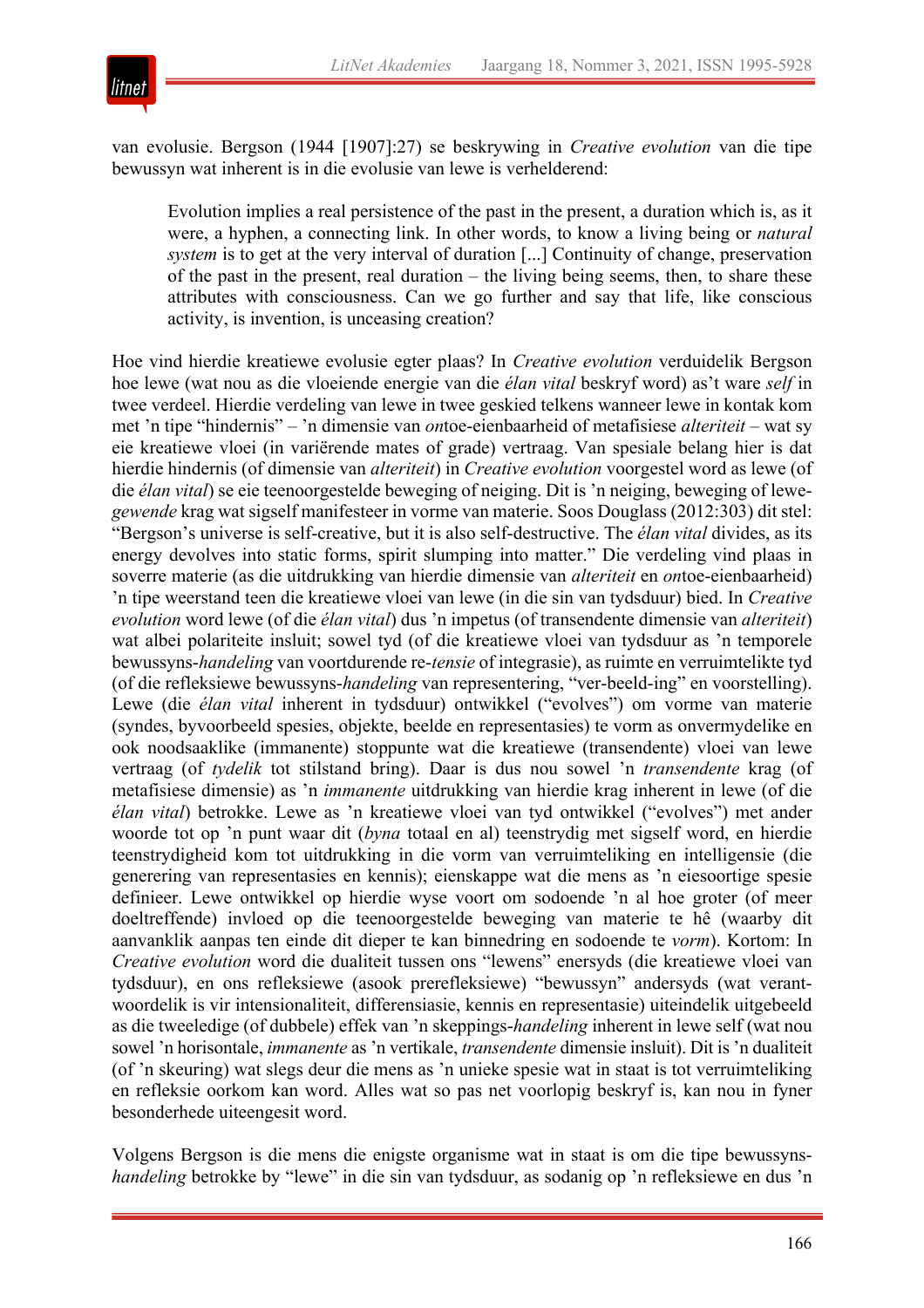

bewustelike wyse te *beleef* én te *laat* verskyn. In soverre die mens dus sowel die temporele as die ruimtelike handelinge *bewustelik* kan beleef, is die mens ook die enigste organisme vir wie dit moontlik is om tydsduur (as die virtuele, *on*toe-eienbare en transendente dimensie van vormgewing, skepping en voortdurende wil en wording), in variërende grade te "sien". Kortom: Die mens is in staat om *lewe* as 'n *gebeurtenis* – 'n wordings- of skeppingsproses – te "sien" *terwyl dit plaasvind*. Die mens is in staat om *sin* ("sense") te "sien" terwyl dit *gebeur*.

Worms (2010:255) beskryf kortliks wat hiermee bedoel word:

In effect, if man is capable of "sight" and of reflection, even if this "sight" opposes the impulse and the will of life itself immanent to [and dormant in] the instinct of other species, he is, then, the only being capable of seeing *this sight*, of transforming this instinct into intuition: instinct becomes conscious of itself.

Die mens is met ander woorde die enigste organisme wat in staat is om die kreatiewe wil en impuls (wat nog bloot instinktief by die laer organismes is) te transformeer in intuïsie. Dit is so selfs terwyl hierdie visie of manier van "sien" 'n weerstand bied teen die kreatiewe wil en vloei van tydsduur (of *élan vital*) wat immanent in lewe self is; immanent (en onbewus) ook in die instink van ander organismes en vorme van lewe. Kortom: *Intuïsie is die gebeurtenis waardeur (lewe as) wil en instink op 'n refleksiewe wyse bewus word van sigself.* Dit is die in*spanning* wat nodig is om dít te volbring wat Bergson beskryf as die krag (of die mag) *om waarlik te kan dink*; om die lewe self – die "*sin*-volheid" inherent in die vloei van die *élan vital* – as sodanig te kan be-*dink* of te kan "sien".

In *Creative evolution* verwoord Bergson (1944 [1907]:259) wat hier bedoel word op 'n treffende wyse soos volg:

In order that our consciousness shall coincide with something of its principle, it must detach itself from the *already-made* [*tout fait*] and attach itself to the *being-made* [or the *making itself*]. It needs that, turning back on itself and twisting on itself, the faculty of *seeing* should be made to be one with the act of *willing* [creating].

In *The creative mind* (wat in 1934 verskyn het) word hierdie terugkeer van die refleksiewe en intelligente bewussyn na die eenheid en samehorigheid van sy beginsel (of na die transendente dimensie van *alteriteit* en *on*toe-eienbaarheid inherent in die *élan vital*) uitgebeeld as 'n terugkeer van intelligensie na die inverse of omgekeerde beweging van sigself. Sien Bergson (2007 [1934]) vir 'n breedvoeriger beskrywing van hierdie beweging van die intelligensie na sy eie *on*toe-eienbare omgekeerde of teenoorgestelde. Dit is onder meer 'n terugkeer na 'n dimensie van *alteriteit* en transendensie waarsonder filosofie nie moontlik sou wees nie. Die vraag wat sigself nou op hierdie punt van die ondersoek voordoen, is of hierdie eenheid slegs 'n filosofiese of teoretiese kontemplasie of bepeinsing "oor" die werklikheid behels. Is filosofiese intuïsie slegs 'n manier van "sien" wat steeds op 'n afstand bly vanaf die bewussyns*handeling* van tydsduur self; vanaf die kreatiewe vloei en skeppings- of wordingsproses inherent in die *élan vital*? Bly hierdie terugkeer van intelligensie na sy beginsel – na die transendente *alteriteit* inherent in die *élan vital* – steeds opgesluit in sy eie, eerstepersoonsperspektief? Of is filosofiese intuïsie juis ook 'n terugkeer na daardie *oomblik* net voordat ons "be-*lewenis*" beperk word tot niks meer nie as ons eie individuele behoeftes en ons eie refleksiewe perspektief?<sup>41</sup>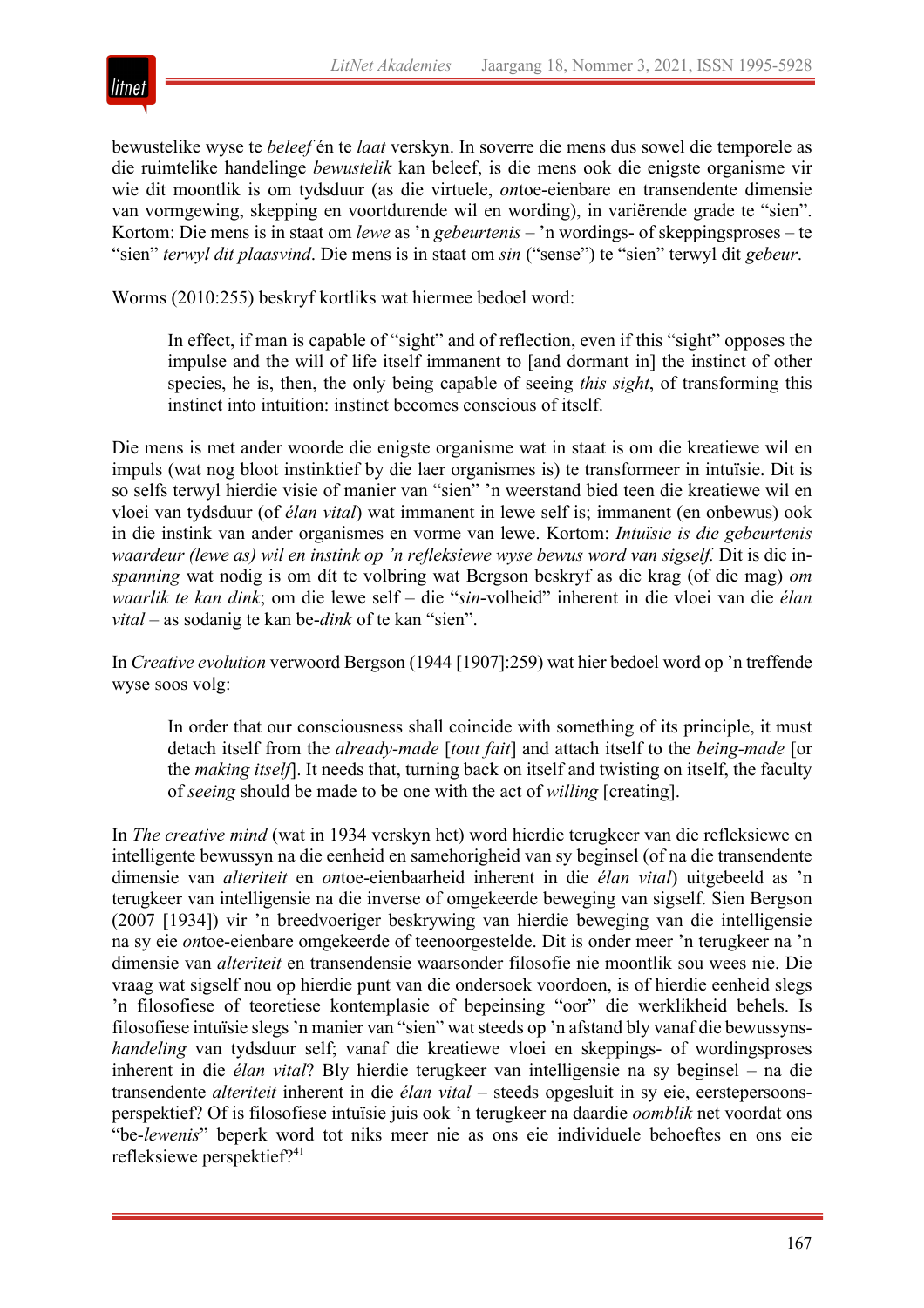

Die bewussyns*handeling* van "sien" of tot "verskyning" *bring* (dit wil sê die handeling waardeur die instinktiewe lewe in variërende grade bewus word van sigself) kan op twee wyses begryp word. Hierdie twee wyses hou verband met die twee wyses waarop die hereniging van "om te wil" (om te *skep* of te *word*) en "om te sien" bereik kan word. Alvorens verder gegaan word, moet reeds by voorbaat genoem word dat intuïsie 'n geweldig moeisame en met tye selfs 'n pynlike in-*spanning* behels wat Bergson (1944 [1907]:259) baie toepaslik soos volg beskryf: "[Intuition is] a painful effort which we can make suddenly, doing violence to our nature, but cannot sustain more than a few moments." Die eerste wyse waarop hierdie hereniging bereik kan word, is effektiewelik prakties van aard en kom redelik beperkend voor. In *Creative evolution* beskryf Bergson (1944 [1907]:259–60) dit soos volg:

In free action, when we contract our whole being in order to thrust it forward, we have the more or less clear consciousness of motives and of impelling forces, and even, at rare moments, of the becoming by which they are organized into an act: but the pure willing, the current [*élan vital*] that runs through this matter, communicating life to it, is a thing which we hardly feel, which at most we brush lightly as it passes.

Volgens Bergson (soos hy dit in *Creative evolution* beskryf) kan en moet filosofiese intuïsie nietemin verder gaan as bloot die praktiese eerstepersoonsperspektief. Dit is ook in hierdie sin dat daar, soos reeds genoem is, 'n dubbele oorkoming moet wees:

To get to the principle [*élan vital*] of all life, as also of all materiality, we must go further still. Is it impossible? No, by no means; the history of philosophy is there to bear witness. There is no durable system that is not, at least in some of its parts, vivified by intuition. (Bergson 1944 [1907]:260)

Wat die bostaande aanhaling presies beteken, kan egter maklik tot 'n verwarring lei. Om dit bondig te probeer verduidelik: Intuïsie, wat hoofsaaklik die bereiking van 'n tipe gewaarwording ('n tipe aanvoeling of 'n spesiale manier van "sien") is, kan sigself slegs deur (en in die vorm van) oorspronklike en spontane skeppings-*dade* ("creations") manifesteer, dit wil sê deur bewussyns-*handelinge* wat self ook nuwe – of unieke – en singuliere manifestasies in voortdurende *wording* is. Intuïsie as hierdie spesiale sensitiwiteit vir (of eiesoortige aanvoeling van) die kreatiewe skeppings-*handeling* (of van die transendente *alteriteit* inherent in die *élan vital*) gee noodwendig uitdrukking aan sigself in (en deur) 'n handeling wat in sigself óók 'n singuliere lewe – in *variërende grade van wording* – is. 'n Skeppings-*handeling* wat self ook 'n hernude blik of visie (manier van "sien") van lewe as *sin*-gewende proses impliseer (sien Bergson 2001 [1888]). *Die grootste, mees diepgaande van hierdie intuïtiewe skeppingsdade is volgens Bergson die voortdurende ontwikkeling (en verdere wording) van 'n oop en ontvanklike siel; 'n oop en ontvanklike moraliteit en lewensingesteldheid (etiek).* Dit impliseer die skepping van 'n tipe mistisisme wat skerp onderskei moet word van die egotisme en selfgeabsorbeerde ekstases van vele van ons hedendaagse najagings. Sien Lefebvre en White (2019:119) se beskrywing van so 'n tipe mistisisme. Kenmerkend van so 'n vorm van mistisisme is die genese (of generering) van 'n tipe versoening (of hereniging en balansering) van die temporele bewussyns-*handeling* (die proses van wil en vormgewing inherent in die vloei van *lewe* as tydsduur) enersyds, en die ruimtelike bewussyns-*handeling* (die tot "verskyning" bring) kenmerkend van die refleksiewe *denke* andersyds. Anders gestel: Die refleksiewe fenomenologiese bewussyns-*handeling* stel die mens in staat om 'n intuïsie te hê van die metafisiese en transendente bewussyns-*handeling* van voortdurende genese (of skepping) van organiese lewe (of van die ekstensiewe, materiële werklikheid).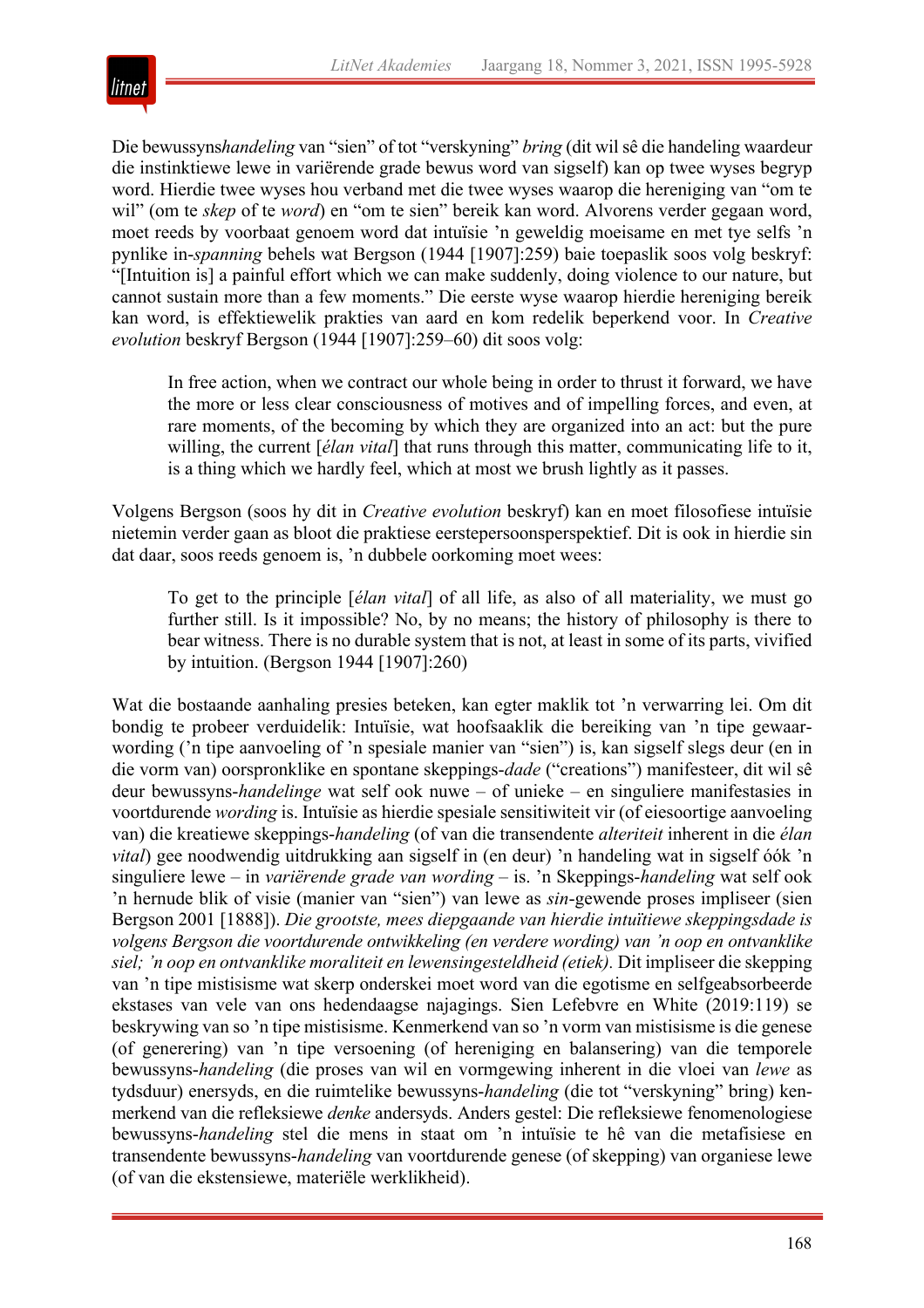

Die onderskeid tussen die twee tipes bewussyns-*handelinge* manifesteer sigself onvermydelik ook in twee paradoksale begrippe van filosofie, naamlik as 'n bewussyns-*ervaring* enersyds en as 'n bewustelike refleksiwiteit (in kennis) andersyds; as 'n skeppings-*proses* enersyds en as 'n beskrywing andersyds. Soos reeds gedemonstreer is, plaas die Bergsoniaanse filosofie, waar hierdie dualiteit eers gepostuleer word en dan daarna oorkom word, Bergson *tussen* twee opponerende strominge binne die filosofie, dit is, tussen 'n tipe filosofie (soos ons byvoorbeeld by Nietzsche vind) wat bewussyn in 'n sekere sin ondergeskik stel aan lewe enersyds, en 'n tipe filosofie (soos by Husserl), wat lewe weer afbreek ter wille van 'n tipe suiwere bewussyn (asof so iets werklik moontlik is). Vir Bergson (2013 [1932]), in teenstelling (waar albei hierdie teenpole geakkommodeer word), kan daar geen lewe wees sonder bewussyn nie, en ook geen bewussyn sonder lewe nie. Met ander woorde, daar bestaan volgens Bergson geen suiwer kreatiewe filosoof (of "filosoof-kunstenaar") nie, net soos daar ook geen suiwer teoretiese filosoof (of "filosoof-analis") bestaan nie. Vir Bergson, in teenstelling, bestaan daar geen lewe sonder 'n tipe bewussyn nie, en ook geen suiwer bewussyn sonder lewe nie. Hierdie oorkoming (die "going beyond") is presies wat Bergson in gedagte het met sy begrip *intuïsie*. So 'n dubbele oorkoming is tegelyk 'n bewussyns-*handeling* van skepping en wording (kenmerkend van tydsduur) en 'n bewussyns-*handeling* waardeur "iets" (hierdie einste skeppingsproses of kreatiewe wording van tydsduur) deur die refleksiewe bewussyns-*handeling* (kenmerkend van die fenomenologiese blik) tot verskyning gebring word. Verder is intuïsie, as hierdie kreatiewe *gebeurtenis* kenmerkend van alle waarlike visioene (of verskynings), werklik en seker, eerder as bloot denkbeeldig. Intuïsie is 'n verdubbelde manifestasie. In soverre dit die filosofie betref, is intuïsie tegelyk prakties en teoreties; 'n *gebeurtenis* baie soortgelyk aan (maar tog ook nie presies dieselfde nie as) dit wat ook deur sekere vorme van kuns en mistisisme bereik kan word. Gale (1997:64) bevestig hierdie siening: "Bergson's 'intuition' of the 'durée' is a form of mysticism." Bergsoniaanse intuïsie is net een benadering of metode (te midde van vele ander) waardeur die spanning (of tensie) kenmerkend van ons wesenlike aard as mens, momenteel tot sy hoogste uitdrukking gevoer kan word. In soverre filosofie in hierdie sin gedeeltelik metafisies is, gaan dit *dieper* as die fenomenologie. In soverre dit egter ook *wyer* strek as net 'n kreatiewe (en metafisiese) skeppingsproses, impliseer dit wel ook die fenomenologie. Die Bergsoniaanse filosofie is dus 'n tipe versoening van die metafisika en die fenomenologie. Dit is so aangesien ons wesenlikheid as mens 'n komplekse kombinasie is van sowel 'n bewussyns*handeling in* lewe (as tydsduur) as 'n refleksiewe bewussyns-*handeling* "oor" (of blik "op") lewe; sowel 'n diepgaande skeppings- of wordingsproses as 'n refleksiewe en horisontale verkenningsproses.

#### **5. Ten slotte**

Die skeuring tussen die twee gewaarwordings of dimensies van ons lewens en ons bewussyn word die mees intens beleef nie wanneer ons daarin slaag om die oorspronklike eenheid (in oomblikke van intuïsie) te herstel of 'n tipe versoening te bewerkstellig nie. Hierdie breuk of verdeling word eerder ten diepste beleef wanneer die outomatiese verstrengeling ("mixture") van die twee dimensies (of die meer oppervlakkige verwarring daarvan soos ons dit uit gewoonte ervaar) opbreek of uitmekaar val. Dit is dan ook hierdie "uitmekaar val" van elke *voorlopige eenheid* wat telkens weer 'n verdere en dieper intuïtiewe versoening moontlik maak. Om hierdie stelling ten slotte op 'n nog meer bondige wyse te probeer verduidelik, kan verwys word na die verdubbelde eenheid van die "be-*lewe*-nis" van transformasie (*in* tydsduur) enersyds en die "aan-skou-ing van" (of die "blik op") transformasie andersyds. Aan die een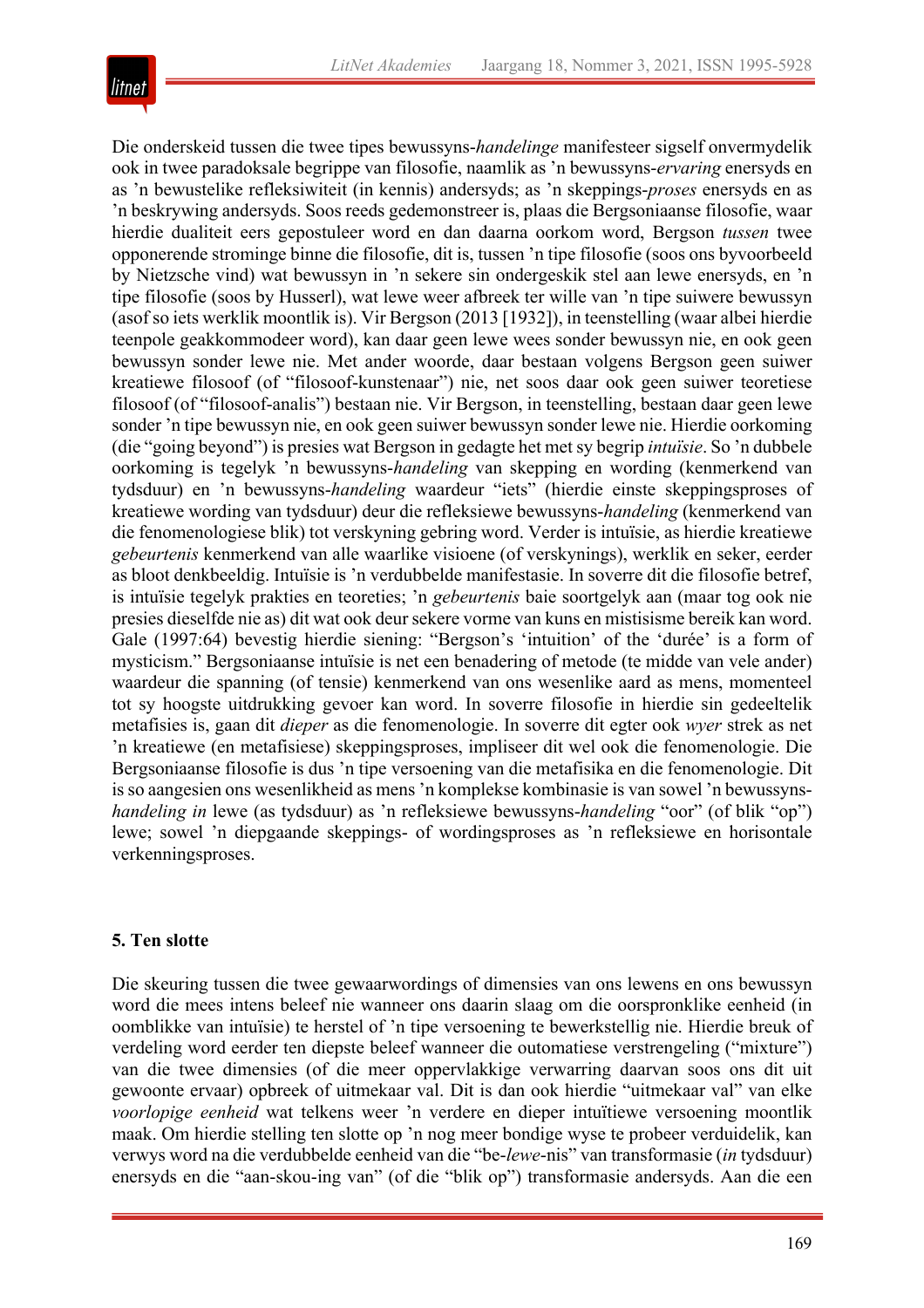

kant vind ons bewussyn *in* lewe in die gewaarwording as sodanig van (of sensitiwiteit vir) die sensasie van transformasie (of die skeppings-*proses*) self. Hierdie gewaar-*wording* van die proses van transformasie verwys na die metafisiese bewussyns-*handeling* van tydsduur. Aan die ander kant vind ons bewussyn (die voorstelling of "aan-*skou*-ing") van transformasie in byvoorbeeld die (refleksiewe) verbasing "op" die gesig van die persoon wat *deur* hierdie transformasie verander word. In 'n sekere sin is ons lewens dus dubbel; daar bestaan 'n tipe dualiteit ('n dimensie van sowel immanensie as transendensie) in die werklikheid. Enersyds vind ons die beweging (of die vloei) van die preservasie van 'n heterogene opeenvolging van reekse sensasies of "be-*lewe*-nisse" waardeur ons lewens (in 'n metafisiese sin) 'n singuliere vorm verkry. Andersyds vind ons die "aan-*skou*-ing" (of die fenomenologiese tot "verskyning" *laat tree*) deur die refleksiewe bewussyn waardeur hierdie singuliere vorme 'n meer geabstraheerde betekenis verkry. Die *diepste eenheid* van hierdie twee dimensies van die werklikheid – en van ons lewens – word, op 'n byna ironiese wyse, juis moontlik gemaak deur hul differensiasie of onderskeid, dit wil sê deur die verskil tussen – *en voortdurende hereniging en balansering van* – die Bergsoniaanse metafisika *en* die fenomenologie. In kort: Intuïsie is die glansende helderheid ("luminosity") van 'n intense metafisiese energie wat deur die bewussyns-*handeling* van tydsduur (inherent in lewe) uitgestraal word sodra dit herenig word met die bewussyns-*handeling* van verruimteliking (of die fenomenologiese intensionaliteit van 'n "tot verskyning bring").

### **Bibliografie**

Agape. 2019. Encyclopedia Britannica. https://www.britannica.com/topic/agape (7 Junie 2021 geraadpleeg).

Ansell Pearson, K.A. 2002. *Philosophy and the adventure of the virtual. Bergson and the time of life*. Londen en New York: Routledge.

—. 2005. The reality of the virtual: Bergson and Deleuze. In *MLN – Comparative literature issue*, 120(5):1112–27. https://www.jstor.org/stable/3840700 (2 Augustus 2021 geraadpleeg).

Ansell Pearson, K.A. en J. Mullarkey (reds.). 2002. *Henri Bergson. Key writings*. Vertaal deur M. McMahon. New York en Londen: Continuum.

Ardoin, P., S.E. Gontarski en L. Mattison (reds.). 2012. *Understanding Bergson, understanding modernism*. Londen en New York: Bloomsbury.

Bergson, H.L. 1919 [1896]. *Matter and memory*. Onder redakteurskap van J.H. Muirhead; vertaal deur N.M. Paul en W. Scott Palmer. Londen en New York: Macmillan.

—. 1944 [1907]. *Creative evolution*. Vertaal deur A. Mitchell; voorwoord deur I. Edman. New York: Random House.

—. 1965 [1922]. *Duration and simultaneity: with reference to Einstein's theory*. Vertaal deur L. Jacobsen; inleiding deur H. Dingle. Indianapolis: Bobbs-Merrill.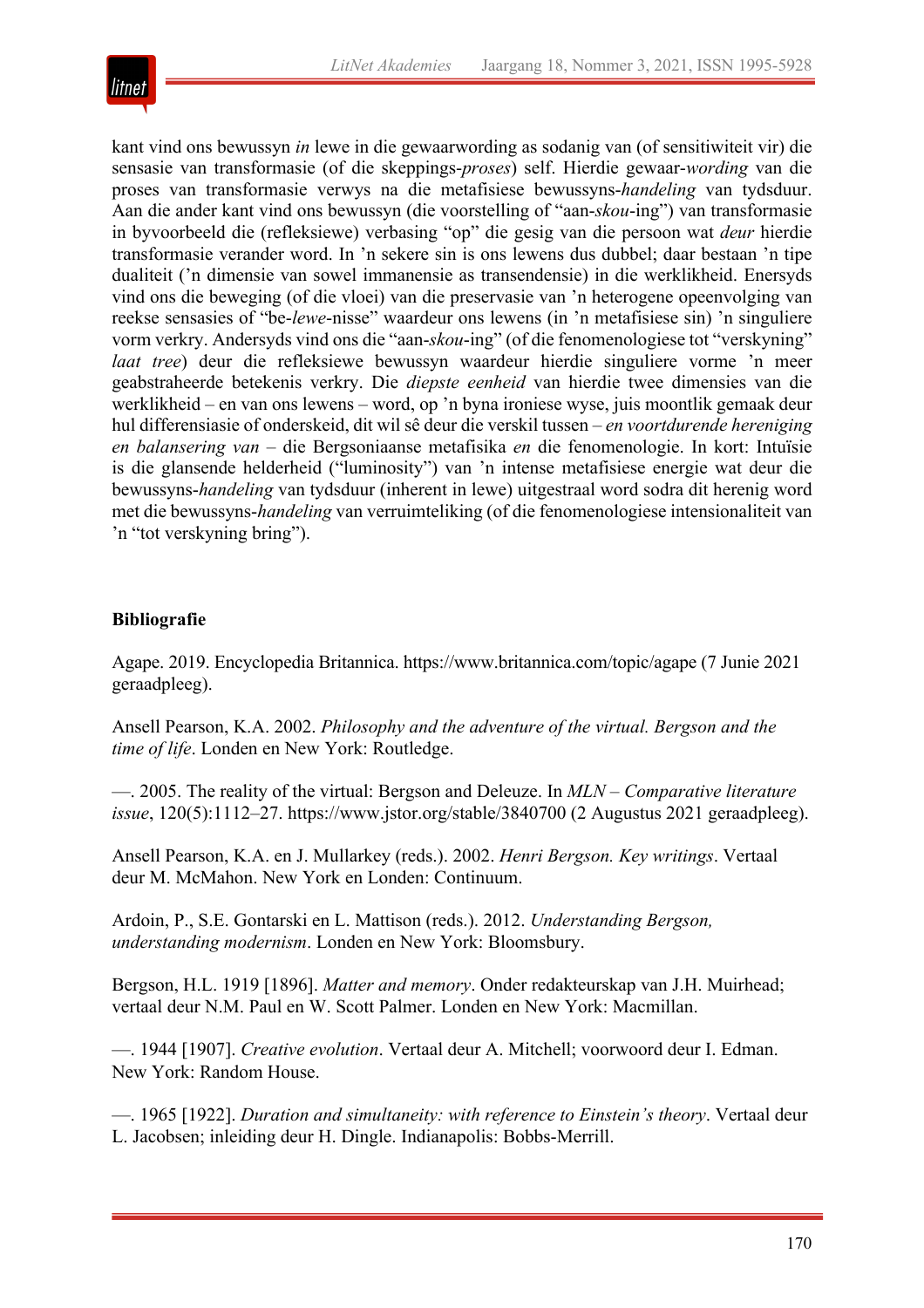

—. 1975 [1919]. *Mind-energy: Lectures and essays*. Vertaal deur H.W. Carr. Connecticut en Londen: Greenwood Press Reprint.

—. 2001 [1888]. *Time and free will. An essay on the immediate data of consciousness*. Vertaal deur F.L. Pogson. New York: Dover.

—. 2007 [1934]. *The creative mind. An introduction to metaphysics*. Vertaal deur M.L. Adison. New York: Dover.

—. 2013 [1932]. *The two sources of morality and religion*. Vertaal deur R.A. Audra en C. Brereton. Notre Dame: University of Notre Dame Press.

Deleuze, G. 2006. *Bergsonism*. Vertaal deur H. Tomlinson en B. Habberjam. New York: Zone Books.

Douglas, P. 2012. Bergson on *Élan Vital*. In Ardoin e.a. (reds.) 2012.

Gale, R.M. 1997. John Dewey's naturalization of William James. In Putnam (red.) 1997.

Grosz, E. 2005. Bergson, Deleuze and the becoming of unbecoming. *Parallax*, (11)2:4–13.

Gutting, G. 2010. Bergson and Merleau-Ponty on experience and science. In Kelly (red.) 2010.

Heidegger, M. 1996. *Being and time: A translation of sein und zeit*. Vertaal deur J. Stambaugh. New York: State University of New York.

Husserl, E. 1983. *Ideas pertaining to a pure phenomenology and to a phenomenological philosophy. First Book: General introduction to a pure phenomenology*. Vertaal deur F. Kersten. Den Haag, Boston en Lancaster: Martinus Nijhoff.

—. 2001. *The shorter logical investigations*. Onder redakteurskap van en met inleiding deur D. Moran; vertaal deur J.N. Findlay. Londen en New York: Routledge.

Kelly, M.R. 2010. Introduction: Bergson's phenomenological reception: the spirit of a dialogue of self-resistance. In Kelly (red.) 2010:1–21.

Kelly, M.R. (red.). 2010. *Bergson and phenomenology*. Londen en New York: Palgrave Macmillan.

Lefebvre, A. en M. White (reds.). 2012. *Bergson, politics, and religion*. Durham en Londen: Duke University Press.

Massey, H. 2015. *The origin of time. Heidegger and Bergson*. Albany: State University of New York Press.

Merleau-Ponty, M. 1968. *The visible and the invisible*. Onder redakteurskap van C. Lefort; vertaal deur A. Lingis. Evanston: Northwestern University Press.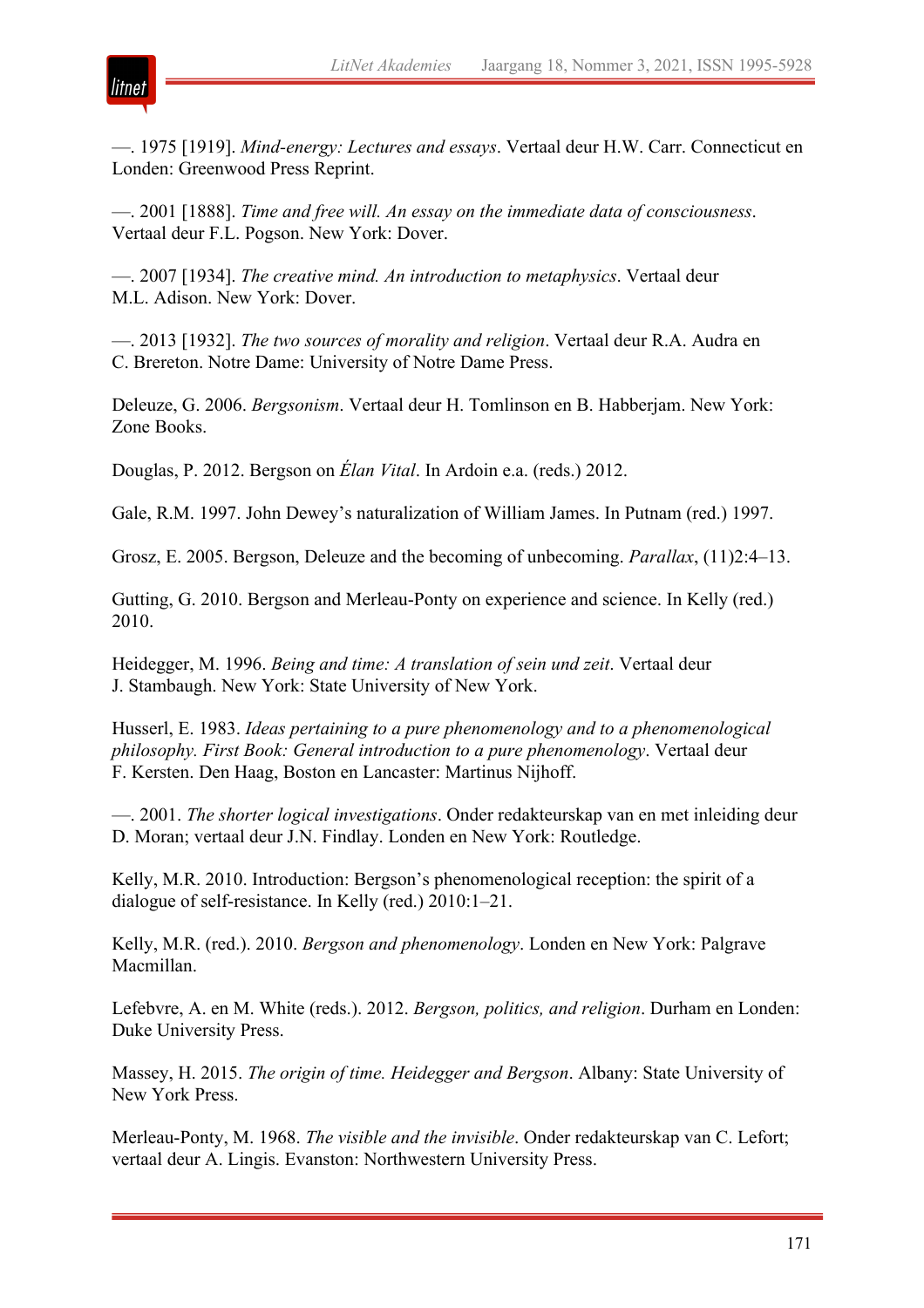

—. 2002. *Phenomenology of perception.* Vertaal deur C. Smith. Londen en New York: Routledge.

Morris, D. 2010. Bergsonian intuition, Husserlian variation, Peirceian abduction: Towards a relation between method, sense, and nature. *The Southern Journal of Philosophy*, XLIII:2041–6962.

Mullarkey, J. (red.). 1999. *The new Bergson*. Manchester: Manchester University Press.

Putnam, R.A. (red.). 1997. *The Cambridge companion to William James*. Cambridge en Melbourne: Cambridge University Press.

Smith, B. en D.W. Smith. 1995. *The Cambridge companion to Husserl.* Cambridge: Cambridge University Press.

Spangenberg, Y. 2019. Bergson's ontology of duration as an ethics of creation. PhDproefskrif, Universiteit van die Vrystaat.

Worms, F. 1999. *Matter and memory* on mind and body: Final statements and new perspectives. Vertaal deur P. Goulimari. In Mullarkey (red.) 1999.

—. 2010. Consciousness or life? Bergson between phenomenology and metaphysics. Vertaal deur M. Sentesy. In Kelly (red.) 2010:245–57.

—. 2012. The closed and the open in *The two sources of morality and religion*: A distinction that changes everything. Vertaal deur A. Lefebvre en P. Ravon. In Lefebvre en White (reds.) 2012.

**Erkenning:** Hierdie artikel is gebaseer op navorsing wat onder leiding van professor Pieter Duvenage vir my proefskrif onderneem is (Spangenberg 2019).

#### **Eindnotas**

<sup>1</sup> Aangesien hulle agendas (of oogmerke) so geweldig verskil het, is dit ook nie verbasend dat Husserl byna nooit na Bergson verwys het nie en dat sy bekendste student, Martin Heidegger, meer vertroud was met die Bergsoniaanse metafisika as wat Husserl ooit self gehoop en gepoog het om te wees. Heidegger het 'n groot waardering vir Bergson se kreatiewe en vernuwende voorstelling van tyd gehad; sy aspirasie om die werklikheid te bedink in terme van tyd in die sin van tydsduur (eerder as bloot net in terme van ruimte of verruimtelikte tyd). Nogtans voer Heidegger aan dat Bergson se kreatiewe voorstelling van die self (of die subjek) se belewenis van tydsduur nooit verder gestrek het as bloot net 'n beklemtoning van die belangrike rol wat tyd in die mens se belewenis van die werklikheid speel nie. Dit word in hierdie artikel duidelik dat Heidegger se aanname onakkuraat is; dat hy Bergson se vernuwende voorstelling van kreatiwiteit, evolusie en tyd as sodanig ernstig onderskat het. Verder het Heidegger ook nooit enige erkenning aan Bergson se belangrike invloed op die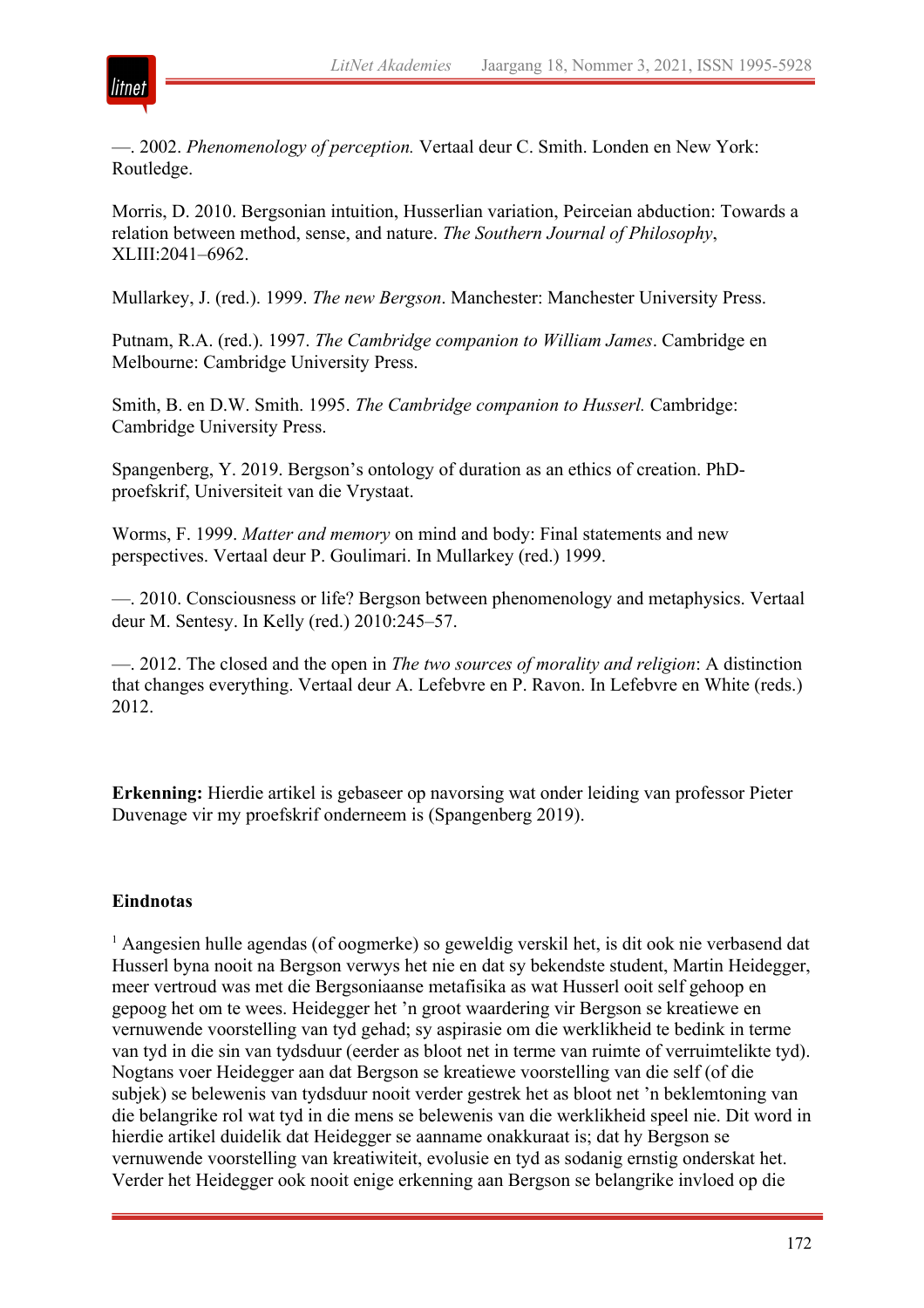

ontwikkeling van sy eie "fenomenologie as 'n fundamentele ontologie" gegee nie, dit wil sê die ontwikkeling van 'n ontologie wat gepoog het om die mens se synsvergetelheid aan die lig te bring. Of beter: die ontwikkeling van 'n ontologie wat gepoog het om die mens se vergetelheid van die sinvolle "ontsluiering van die werklikheid" aan én deur die bewussyn te ontvou (in die ekstatiese temporaliteit van *Dasein*). Vir 'n verduideliking van wat met begrippe soos *synsvergetelheid*, *Dasein*, *ekstatiese tydsbelewenis* en *fundamentele ontologie* bedoel word, raadpleeg Heidegger (1996) en Husserl (2001). Sien in hierdie verband ook Massey (2015) en Kelly (2010) se onderskeie bydraes.

<sup>2</sup> Die term "*in*-sig" sinspeel op 'n dubbele betekenis wat deurgaans in die artikel ontvou word. In hierdie konteks impliseer dit veral 'n sekere "afstand" vanaf (of 'n dimensie van *alteriteit* ten opsigte van) die lewe (of die werklikheid) as moontlikheidsvoorwaarde vir selfrefleksie, self-aktualisasie en die formasie van kennis en representasie deur die bewussyn.

<sup>3</sup>'n Verdere punt van onbetwyfelbare kontak kan ook uitgelig word in terme van metodologie, naamlik die gebruik van die *epoché* om die heersende neiging (kenmerkend van die positivistiese tydsgees op daardie stadium) te oorkom; die neiging, naamlik, om absolute rekenskap te gee van sowel die lewe (die objektiewe werklikheid) as elke mens se persoonlike ervaring (of subjektiewe waarheid).

<sup>4</sup> Die verband tussen bewussyn en lewe wat in hierdie artikel bespreek word, word dikwels binne die filosofie ook bespreek in terme van die verband tussen denke en syn.

<sup>5</sup> Hier word hoofsaaklik na die Husserliaanse fenomenologie verwys (sien Husserl 1983 en 2001).

 $6$  Sien Husserl (1983), Worms (2010), Massey (2015) en Kelly (2010) wat elkeen op eie wyse ook hierdie siening bevestig.

<sup>7</sup> In *Time and free will* (wat in 1888 verskyn het) het Bergson (2001 [1888]) nog nie die begrip *organiese lewe* ontplooi nie. Bergson (1944 [1907]) gebruik die term *organiese lewe* vir die eerste keer in *Creative evolution* wat in 1907 verskyn. Alhoewel die betrokke begrip verwant is aan ander begrippe wat Bergson in sy latere werke gebruik, verwoord met terme soos *élan vital* en *vitale lewensimpuls*, is *organiese lewe* tog ook nie heeltemal dieselfde as hierdie ander begrippe nie. Die verskille tussen hierdie nouverwante begrippe is nie vir die huidige ondersoek van belang nie. Wat van belang is, is dat *organiese lewe* soos Bergson dit in *Creative evolution* gebruik, ook geensins verwys na 'n voorafbepaalde krag en onveranderlike werklikheid wat altyd alreeds gegewe is nie. Dieselfde geld vir die nouverwante begrippe *élan vital* en *vitale impul*s. In soverre die aksent altyd op die eerste deel van *élan vital* (d.w.s. *élan*) geplaas word eerder as op die tweede (*vital*), het die begrip geensins te make met een of ander voorafbestaande "ding-in-sigself" of onveranderlike (en altyd alreeds gegewe) "lewenskrag" nie. In dieselfde sin impliseer *organiese lewe* ook 'n bewussyns-*handeling* wat reekse geselekteerde sensoriese data saamtrek of behoue laat bly in (of deur) die bewussyns*handeling* van retensie wat by tydsbelewenis (of tydsduur) betrokke is.

<sup>8</sup> *Suiwere konsep* in hierdie gedeelte (met verwysing na Husserl se gebruik van die term) verwys na die aanname dat syndes (asook die werklikheid as sodanig), *slegs* deur die bemiddeling van sekere vaste en finale strukture van ervaring ervaar kan word, strukture wat altyd alreeds ingebed is in die transendentale subjek. Anders gestel: In ooreenstemming met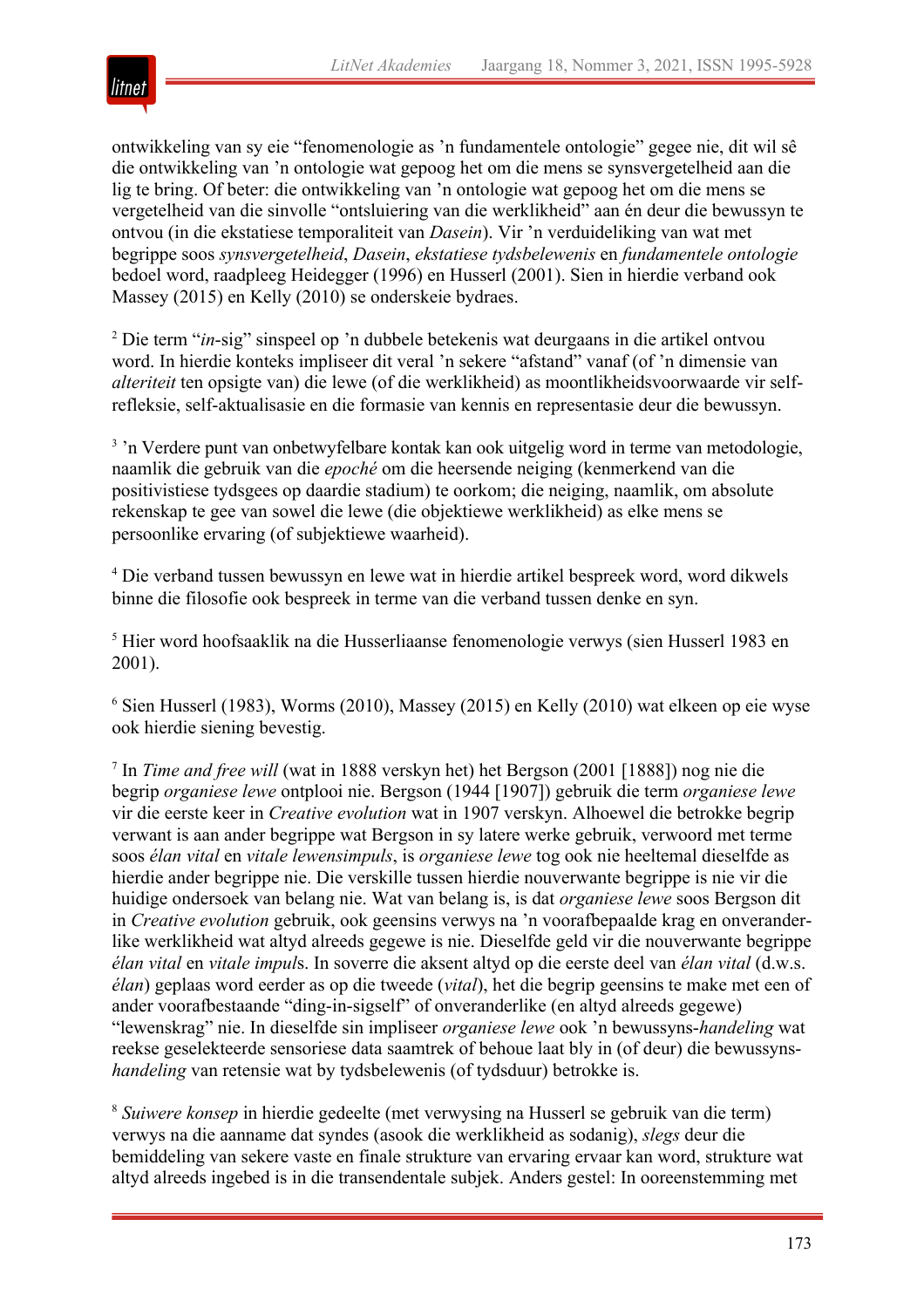

die klassieke (en veral die vroeë Husserliaanse) fenomenologie is ons algehele ervaring en belewenis van die werklikheid altyd alreeds – en alleen maar – 'n gerepresenteerde ervaring van dinge, dit wil sê 'n ervaring van die werklikheid wat alleen maar 'n ervaring "oor" die werklikheid (eerder as *van* die voortdurend veranderende werklikheid self, soos Bergson aanvoer) kan wees. Volgens hierdie Husserliaanse beskouing kan ons ervaring van die werklikheid (van byvoorbeeld dinge, toestande, beelde en ander syndes) niks meer of niks anders wees as 'n altyd alreeds bemiddelde (in die sin van 'n voorgestelde of gerepresenteerde) ervaring nie. Volgens die vroeë fenomenologie is hierdie ervarings wat (ook in ooreenstemming met Husserl) altyd alreeds deur "spesifieke strukture van die bewussyn" bemiddel is, die enigste inhoud of betekenis van enige en alle moontlike menslike ervarings van die werklikheid. Hierdie bemiddelde ervaring van die werklikheid is verder (volgens hierdie beskouing) ook geskei van die dinge of syndes self, wat daardeur voorgestel of gerepresenteer word. Vir meer besonderhede hieroor, sien Husserl (1983 en 2001), asook Morris (2010) en Worms (2010).

<sup>9</sup> Die bedoeling met hierdie artikel is dus nie om die vroeë fenomenologiese perspektief (en in die besonder Husserl se filosofie) te ontleed nie. So 'n vergelykende ondersoek tussen Bergson en Husserl kan die tema vir verdere navorsing wees.

 $10$  Dit sou beslis verkeerd wees om bloot aan te neem (of die vooronderstelling te maak) dat hierdie transendentale strukture van ervaring altyd alreeds gegewe is; dat hierdie strukture van ervaring altyd alreeds (a priori) inherent (of ingebed) is in die transendentale subjek (veral soos Husserl dit voorstel), dit wil sê sonder om ook die "oorsprong" en oomblik van manifestasie van hierdie strukture te probeer ontrafel of te ontbloot.

<sup>11</sup> In *Time and free will*, wat in 1888 verskyn het, beskryf Bergson hierdie onderskeid tussen tyd (in die sin van tydsduur) en ruimte (of verruimtelikte tyd) in terme van twee tipes veelvuldighede ("multiplicities"). Enersyds onderskei hy die "virtuele heterogene veelvuldigheid" kenmerkend van tydsduur, en andersyds onderskei hy die "aktuele homogene veelvuldigheid" kenmerkend van ruimte en verruimtelikte tyd. Nietemin hersien hy hierdie onderskeid regdeur sy oeuvre in terme van verskeie ander paradoksale teenstrydighede, maar telkens met nuwe betekenisse en implikasies (soos duidelik word in sy latere werke). Die onderskeid tussen 'n "tyd wat vloei" en 'n "tyd wat reeds gevloei het" is byvoorbeeld nog 'n beskrywing van die paradoksale verdeling tussen tyd (in die sin van tydsduur) en ruimte (verruimtelikte of gerepresenteerde tyd). Sien Bergson (2001 [1888]).

<sup>12</sup> Volgens Bergson is bewussyn nie eerstens en bowenal 'n vaste, onveranderlike beginsel of struktuur wat altyd alreeds (a priori) in die transendentale subjek "ingebed" en reeds gegewe is nie.

<sup>13</sup> Hierdie vertaling is my eie.

<sup>14</sup> "in-*tensie*" sinspeel op twee betekenisse wat in hierdie artikel deurgaans verhelder word. Dit verwys sowel na *intensionaliteit*, wat 'n sentrale rol in die fenomenologie speel as na die betekenisvolle *spanning* (of *tensie*) wat tussen die Bergsoniaanse metafisika en die vroeë fenomenologie bestaan.

<sup>15</sup> Die kern van hierdie misinterpretasie kan alreeds afgelei word van die titel van Bergson se eerste boek, *Time and free will: An essay on the immediate data of consciousness*, wat (soos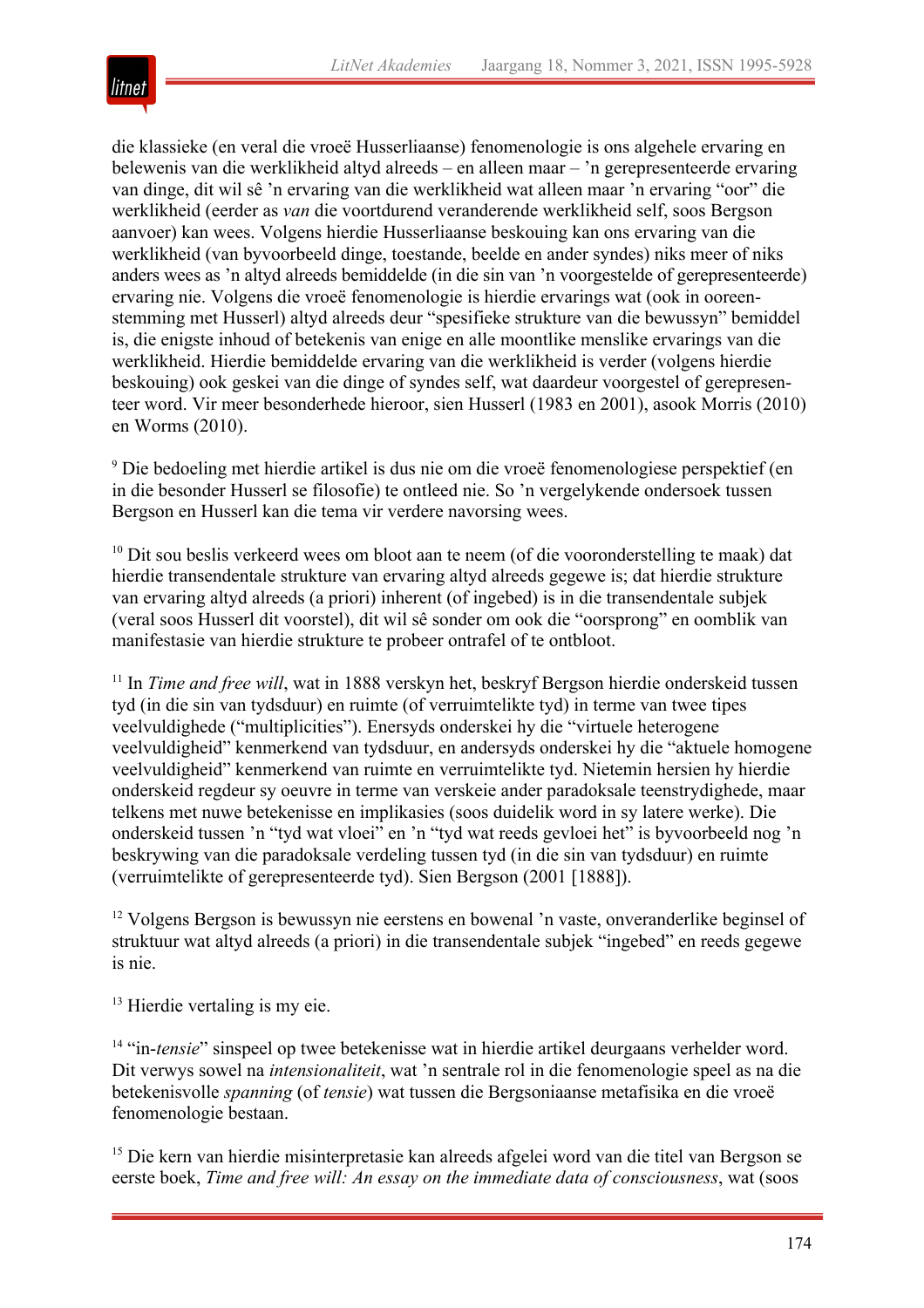

reeds genoem) vir die eerste keer in 1888 gepubliseer is. Die oorspronklike Franse titel van hierdie eerste belangrike werk is *Essai sur les données immediate de la conscience*.

<sup>16</sup> Soos reeds genoem, het Bergson se begrip *metafisika* nie dieselfde betekenis as wat dit vir die Duitse Idealisme gehad het nie. Dit verskil ook van die betekenis wat die rasionalisme aanvanklik daaraan geheg het (dit wil sê waar *metafisika* verwys na die konstruksie van 'n rasionele sisteem van "eerste beginsels"). Vir die doeleindes van hierdie artikel is dit nie nodig om 'n uitleg van hierdie onderskeie beskouings te gee nie.

<sup>17</sup> Indien dit werklik die geval was, dan sou "spirituele realisme" ook maar 'n teleurstellende aangeleentheid gewees het. Spirituele realisme bevraagteken tog na alles die wyse waarop ons uit gewoonte oor onsself nadink (of onsself voorstel) asook ons onderskeie individuele konsepsies (of voorstellings) van die werklikheid. Anders gestel: Spirituele realisme bevraagteken voortdurend ons konsepsies van wat ons as "werklik" ("real") beskou. So 'n bevraagtekening is tog immers sinvol.

<sup>18</sup> Op 'n soortgelyke wyse sou ons onmiddellike bewussyn (in die sin van 'n kreatiewe uitdrukking en 'n bewussyns-*handeling*) ook verkeerdelik gereduseer word tot niks dieper of groter as 'n blote fasade nie; tot niks meer as 'n sluier wat 'n ander voorafbepaalde werklikheid verdoesel nie. Sien in hierdie verband ook Worms (1999 en 2010) se besprekings hiervan vir verdere duidelikheid.

<sup>19</sup> Bergson maak hierdie aanname regdeur sy oeuvre, selfs wanneer hy idees betrek soos "mistieke liefde" (in *The two sources of morality and religion*) en die begrip *vitale impuls* (in *Creative evolution*). Sien ook Worms (2012) vir verdere verheldering hieroor.

<sup>20</sup> Hierdie gedeelte herinner ook aan die bekende Zen-gesegde (asook aan ander mistieke tradisies) wat aanvoer dat op die diepste vlak van (die belewenis van) die werklikheid ("plane of reality"), of in die oomblik van intuïsie of spirituele bewus-*wording* ("spiritual awakening"), die klank van een hand wat klap ("the sound of one hand clapping") as sodanig waargeneem of aangevoel, beleef of "gesien" kan word. Anders gestel: Op die diepste vlak van (die bewus-*wording* van) die werklikheid word 'n algehele oorvleueling van die bewussyns*handeling* van "om te sien" met die bewussyns-*handeling* van "om te doen" gevind. Intuïsie, in hierdie sin, kan nietemin nie vir 'n baie lang periode volhou word sonder dat dit (vanuit die perspektief van die aanvaarde norm van wat normaal is) tot 'n tipe waansinnigheid lei nie. Tog weet die mistikus (anders as die waansinnige) hoe om hierdie oomblik van intuïsie te gebruik om daardeur 'n dieper en meer intense vlak van werklikheidsbelewenis te bereik. Die mistikus weet hoe om deur middel van intuïsie 'n nuwe, meer intense vlak van harmonie (wat nietemin steeds broos of breekbaar is) teweeg te bring.

 $21$  Grosz (2005:4) gee 'n treffende beskrywing van wat hier bedoel word: "Neither science [and pure phenomenology or the philosopher-analyst] nor art [or the philosopher-artist] can simultaneously grasp both the relentless universal force of difference, and its absolute specificity: as each touches upon one it elides the other. [Complete] philosophy functions somewhere 'between' these approaches, seeking the two-faced movement of universalization and particularity, of generalization and individuation, through that which unites them: the dual force of duration, the double generation of the past and the present, the virtual and the actual, which is the movement of difference."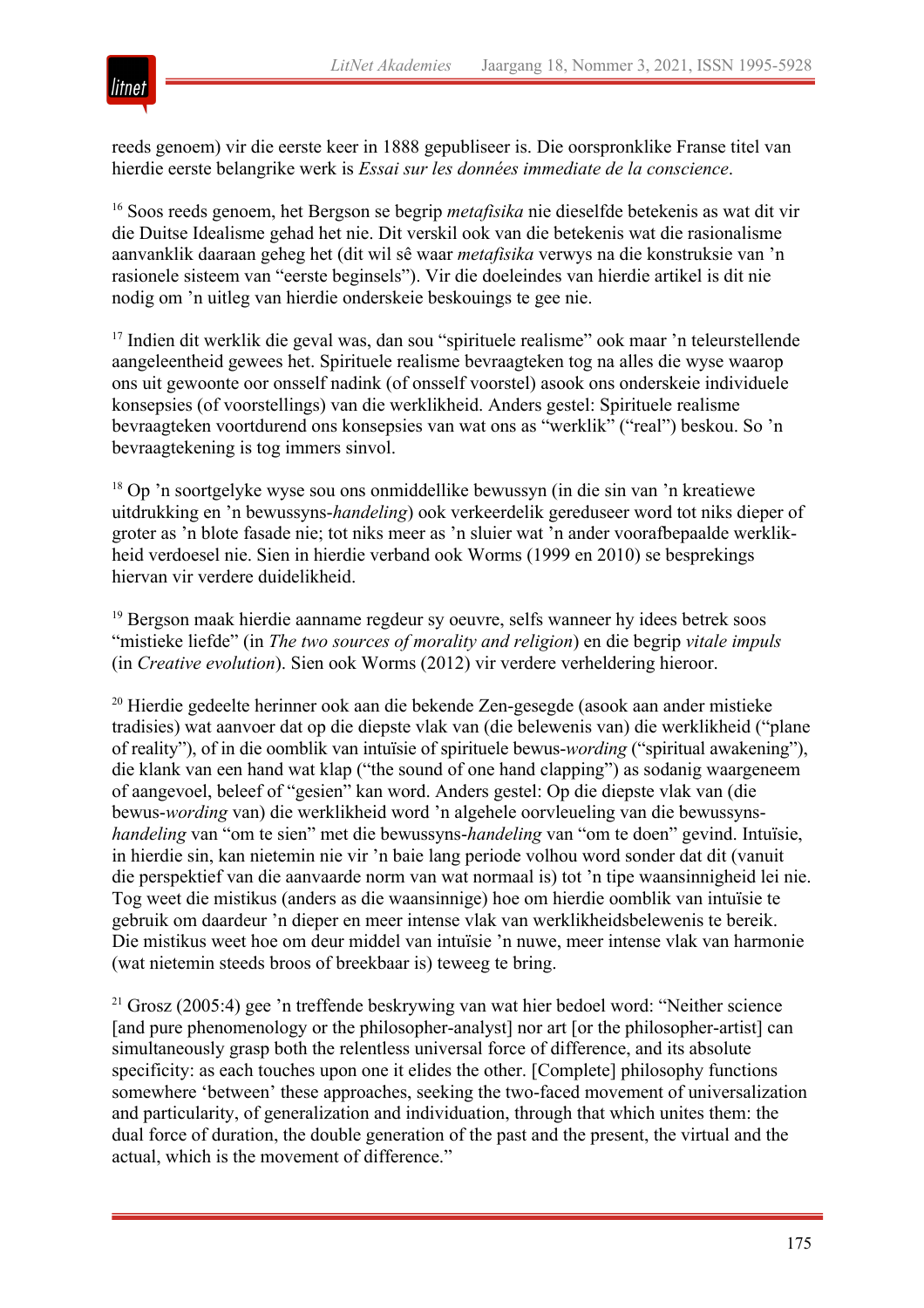

<sup>22</sup> So 'n begrip van lewe verwys na die alledaagse (meer oppervlakkige) beskouing van die onderskeid tussen ruimte en tyd (of tussen bewussyn en lewe). Dit is ook die interpretasie waarvolgens ons – uit gewoonte – ons verhouding met lewe en met die werklikheid beskou.

<sup>23</sup> Sien hieroor Bergson (1919 [1896]) se tweede belangrike werk, getiteld *Matter and memory*, asook Worms (1999) se volledige teks vir meer duidelikheid.

<sup>24</sup> Sien Ansell Pearson (2002).

<sup>25</sup> In *Time and free will* ontvou Bergson (2001 [1888]) die begrip *tydsduur* in terme van 'n virtuele, "kwalitatiewe heterogene kontinuïteit of veelvuldigheid". Hy onderskei dit van die begrip *ruimte* wat hy in hierdie teks verduidelik in terme van 'n aktuele, "kwantitatiewe homogene veelvuldigheid".

<sup>26</sup> In soverre Bergson die oorspronklike aard van die werklikheid beskou as 'n "oop geheel" (kenmerkend van die vloei van tydsduur), verskil hy van Heidegger (1996), wat die werklikheid as 'n "geslote totaliteit" beskou.

<sup>27</sup> Daar is 'n eiesoortige tipe "keuse" ingebou in die temporele bewussyns-*handeling*, dit wil sê in die proses waardeur lewe 'n vorm aanneem en waardeur daar 'n singulariteit of enkelvoudigheid geskep word. Nietemin is hierdie eiesoortige keuse in die geval van die temporele bewussyns-*handeling* (kenmerkend van tydsduur) steeds onbewus ("dormant"). Anders gestel: Die eiesoortige "keuse" (of proses van vormgewing) is, in die geval van die temporele bewussyns-*handeling* (van tydsduur), steeds 'n implisiete keuse, naamlik die keuse van watter sensoriese ervarings om te preserveer of te integreer (en watter sensasies om te laat vaar of te ignoreer). Sien Bergson (1944 [1907]) asook Worms (1999 en 2010) vir 'n breedvoeriger bespreking hiervan.

<sup>28</sup> Sien in hierdie verband ook Bergson (2001 [1888]:79) se verduideliking in *Time and free will*.

<sup>29</sup> Soos egter binnekort gesien sal word, is *die oomblik waarop* hierdie bewussyns-*handeling* van tydsduur sigself verdeel en differensieer (in en deur die bewussyns-*handeling* van verruimteliking, aktualisering en representasie), net so betekenisvol. Nietemin kan die bewussyns-*handeling* van verruimteliking en aktualisering nie plaasvind sonder hierdie aanvanklike opbouing van spanning of tensie wat betrokke is in die eerste temporele bewussyns-*handeling* van tydsduur nie, dit wil sê sonder die vormgewende skeppings*handeling* van integrering, preservering en retensie van reekse sensasies nie. Hier word verwys na die oomblik waarop die virtuele, heterogene kwalitatiewe veelvuldigheid sigself transformeer en tot uitdrukking bring of realiseer as 'n aktuele, homogene en verruimtelikte (of kwantitatiewe) veelvuldigheid. Die bewussyns-*handeling* waardeur die verskillende intensiewe grade van tydsbelewenis (of van tydsduur) bewustelik "gesien", geken en voorgestel of gerepresenteer word, verwys dus na 'n ander, ruimtelike bewussyns-*handeling*: Dit verwys na die fenomenologiese bewussyns-*handeling* wat betrekking het op 'n ander gewaarwording van die werklikheid en van lewe. Later word weer na hierdie belangrike aspek in die bespreking teruggekeer. Sien in hierdie verband ook Worms (1999 en 2010) se bespreking vir 'n verdere verduideliking. Mullarkey (2010) gee ook 'n uitgebreide uiteensetting van wat hier ter sprake is.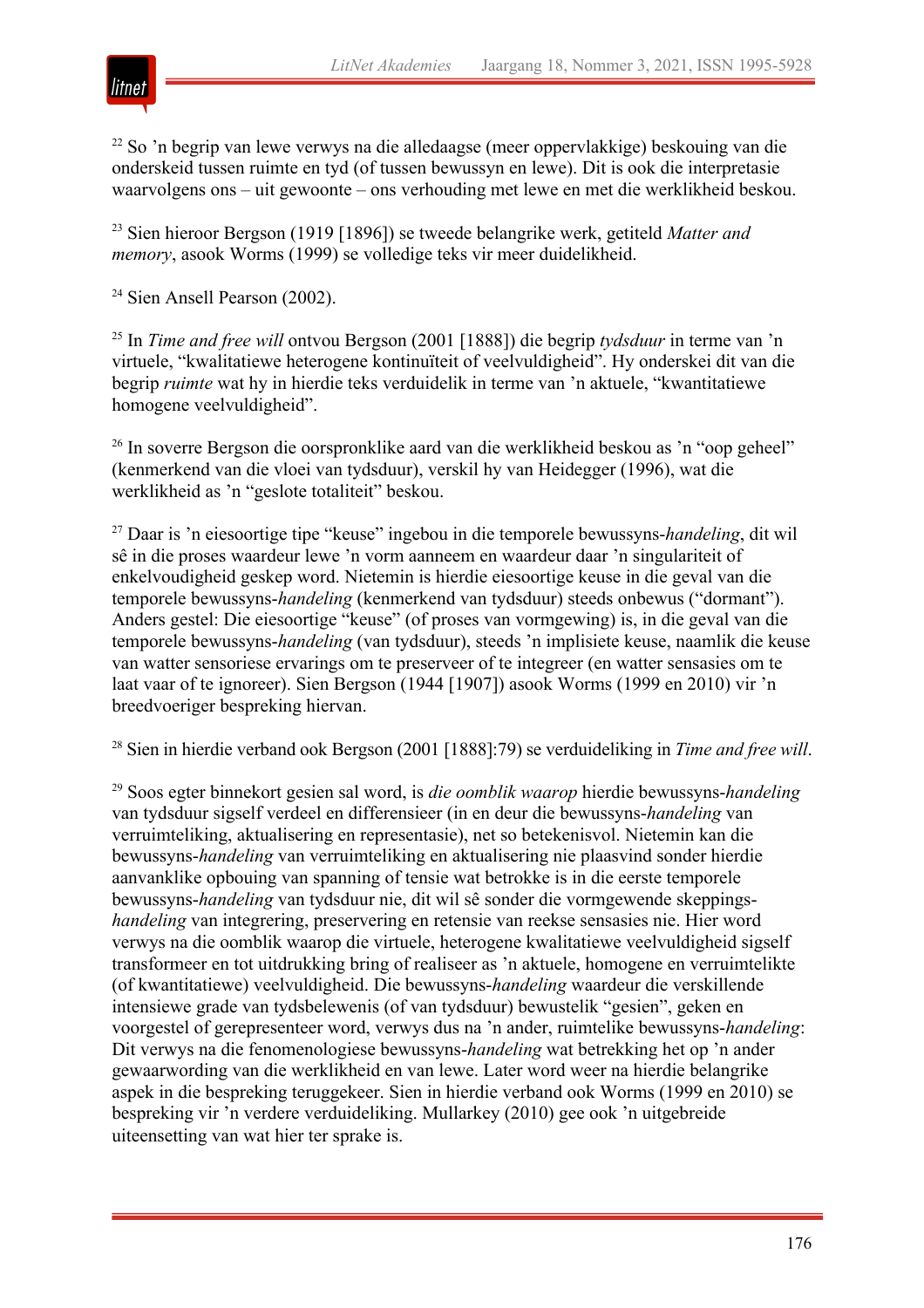

<sup>30</sup> Dit is byvoorbeeld die wyse waarop materie, wat 'n eiesoortige ritme of temporele opeenvolging van sensasies het, sigself in 'n partikuliere vorm van tydsduur manifesteer. Net so ook met die verskillende ritmes van lewe self, waarvan die uitdrukkings of manifestasies slegs deur 'n sensitiewe bewussyn aangevoel kan word. Dit kan op 'n soortgelyke wyse aangevoel word as die wyse waarop verskillende ervarings (of belewenisse) geskep en gevorm word deur 'n tipe bewussyns-*handeling* van retensie en integrasie; dit wil sê deur middel van 'n virtuele bewussyns-*handeling* van die geheue. Dieselfde geld vir die mistieke handeling waarvan die kreatiwiteit en oorspronklikheid toeganklik word slegs wanneer ons die geslotenheid van ons alledaagse bewussyn kan deurbreek. Hierdie aspek hou ook verband met die feit dat Bergson nooit na tydsduur verwys as 'n "ding-in-sigself" nie. Tydsduur word nooit beskryf as "iets" wat as sodanig 'n onafhanklike bestaan het nie. Tydsduur impliseer altyd 'n eiesoortige tipe bewussyns-*handeling*.

<sup>31</sup> Dit is in die lig hiervan dat Bergson gewoonte (in die menslike sfeer) vergelyk met instink (in die dierlike sfeer) – albei handelinge beweeg inwaarts (of sentripetaal) in die rigting van 'n tipe sluiting.

<sup>32</sup> Breedweg gesproke behels die eerste tipe bewussyns-*handeling* naamlik sametrekking ("contraction"), 'n sentripetale beweging inwaarts in die rigting van integrasie, retensie en sintese (deur middel van die geheue). Die tweede bewussyns-*handeling*, naamlik verruimteliking het betrekking op 'n sentrifugale beweging in die rigting van verdeling, onderskeiding en differensiasie (byvoorbeeld in organiese en uitgebreide lewe). Dit is nietemin belangrik om te noem dat hierdie twee paradoksale bewegings (of oriëntasies) van bewussyn ten opsigte van lewe altyd ineengevleg en interafhanklik is; die twee teenoorgestelde bewegings kan slegs teoreties geskei word. In *The two sources of morality and religion*, wat in 1932 verskyn het, word hierdie twee teenoorgestelde bewegings of oriëntasies van die bewussyn in verband gebring met twee onderskeibare oriëntasies ten opsigte van moraliteit en etiek. (Bergson tref nie 'n onderskeid tussen die begrippe *moraliteit* en *etiek* nie.) Die gewaarwording van 'n morele of etiese *verpligting* aan die een kant word beskryf as 'n gevoel van druk ("pressure") of gedwongendheid; dit impliseer 'n sentripetale dryfkrag in die rigting van geslotenheid wat dan ook 'n geslote samelewing en 'n statiese godsdiensmodel tot gevolg het. Morele *aspirasie*, daarenteen, het 'n uitwaartse tipe "ontploffing" tot gevolg; 'n sentrifugale en differensiërende dryfkrag wat 'n dinamiese spiritualiteit en 'n oop moraliteit of etiek tot gevolg het. Sien Bergson (2013 [1932]) en Mullarkey (2010).

<sup>33</sup> Soos Worms (2010) regdeur sy teks uitwys, is hierdie suiwerheid van ruimte (wat Bergson onder andere ook met Kant verbind) kongruent met die praktiese gebruikswaarde daarvan. Dit is verder ook die moontlikheidsvoorwaarde vir taal, tegnologie en enige vorm van berekening. Dit is ook hierdie suiwerheid wat ruimte omskep in die moontlikheidsvoorwaarde vir 'n suiwere (of abstrakte) verskyning. Sodra die bewussyns-*handeling* van verruimteliking egter sy suiwerste vorm in die menslike intellek (byvoorbeeld in logika en wiskunde) bereik, en dus bloot op (die bevrediging van) behoeftes gerig is, verander die rigting van sy beweging (in verhouding tot lewe) ook vanaf 'n sentrifugale beweging uitwaarts (in die rigting van openheid en differensiasie) na 'n sentripetale beweging inwaarts (in die rigting van geslotenheid en 'n rigiede vorm van identiteit en outomatisme).

<sup>34</sup> Heidegger (1996) se *Being and time* resoneer hier baie goed met Bergson se idees.